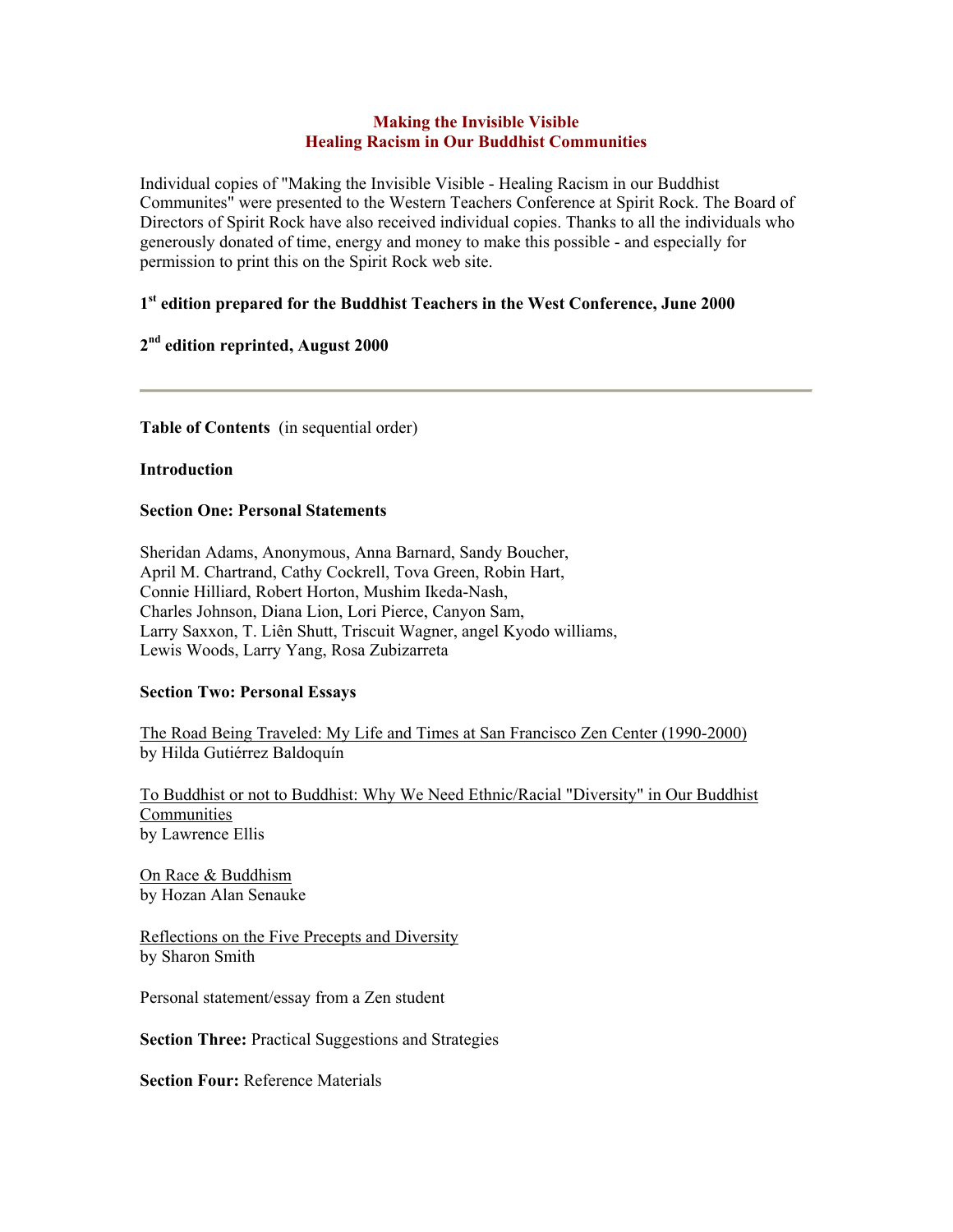**Section Five:** Resources for Buddhism and Diversity

**Section Six:** Articles of Interest

Modern Racism: New Melody for the Same Old Tunes by Valerie Batts [not included in e-file, only hard copy]

#### **Making the Invisible Visible—Healing Racism in Our Buddhist Communities**

#### **Introduction to the first edition**

For many years there has been a movement to shine the light of awareness on the difficulties encountered by people of color as they try to participate in our Western Buddhist Sanghas. In many ways and with varying degrees of success People of Color and their European American allies have been trying to get the attention of the teachers and sangha members in order to face the underlying racism in our society at large and its manifestation within our Sanghas. This booklet, being offered to the "Buddhist Teachers in the West" conference from June 20- 24, 2000, is another step in that ongoing process.

This booklet is a compilation of stories, thoughts, resources, and articles that are meant to be a glimpse into the personal experiences of some Buddhist practitioners of color and their allies. The voices you will read come from a wide range of cultural and ethnic origins, practicing in a great many of the lineages being represented at this conference. These voices come from your sanghas. You may be surprised by them; you may not agree with everything you read. But, please, understand that these voices and stories come from people who are already practicing in our sanghas.

The title of this booklet refers to the ongoing suffering which exists in our sanghas for many People of Color. The oppressive racial and economic conditioning of our greater society, whether intentional or not, manifests in our sanghas. Practitioners of color face many obstacles of access, as well as of attitude, when attempting to join Western Sanghas in order to develop and sustain their practice. It is extremely difficult and painful for people who are already marginalized in society to then be marginalized again in their spiritual community.

In American society it is very difficult for the European American middle-class mainstream to recognize and accept their participation in racial marginalization. White privilege is a fact of life in our society. Study after study shows that People of Color face institutional discrimination in economics, employment and housing; in the criminal justice system and in medical care. This institutional discrimination gives European Americans a "leg up" in society. For most white Americans this "leg up" is invisible; they aren't even aware that they have it. Most European Americans seem to feel that there is a level playing field. Intuitively though, we all know that this is not true. There was a survey which asked White Americans how much money it would take for them to be willing to live life as an African American. For most the sum was in the millions of dollars.

What we, who are compiling this booklet, would like the teachers of the Dharma to understand is that these problems are faced by many people of color who are already practitioners of the Dharma. It is not enough to rely on good will. We ask that affirmative steps be made within all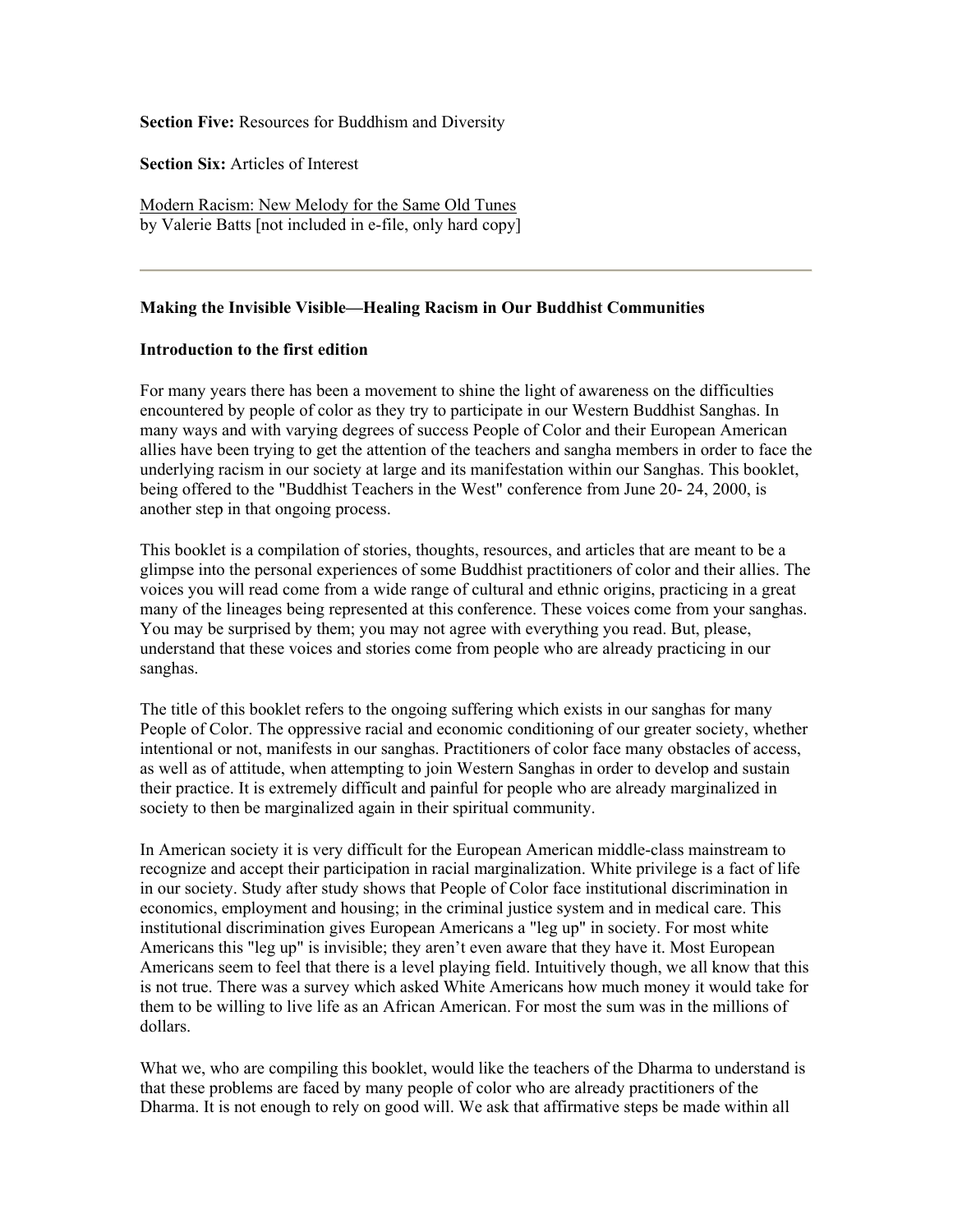sanghas to address underlying racial attitudes and the lack of racial and ethnic diversity. California will very soon be a state with no racial majority, and the rest of America is following this demographic trend. If we don't take these steps, we run the risk of making the Dharma irrelevant to vast parts of our society. Section Three of this booklet will offer some suggestions to get the process started in your sangha.

The compilers of this booklet are all longtime, deeply committed Buddhist practitioners. We are racially very diverse, and the majority of us are people of color. Included in our committee are practitioners of Theravadan, Tibetan, and Zen Buddhism. We present this booklet to the Mahasangha with the confidence that if the problem of racial diversity in our sanghas is accepted and addressed in our practice, the sangha will be strengthened and the deep practice of Dharma will be available to all.

Before you begin reading the following personal statements we ask that you take a moment of reflection. Take some breaths and allow your mind to relax. Now imagine your Sangha, gathered in full, sitting and listening to a Dharma Talk. You are in the front looking out at a sea of faces. Who is there? What color are those faces? Do you see many faces of color? Do the color of these faces reflect the greater community in which your sangha lives? How do you feel about this? And how do you feel generally about people of color? Do you hold stereotypical ideas about some people of color? Do those stereotypes affect the way you deal with people of color? Please be honest with yourself. We do not ask these questions to encourage blame. We are all struggling with deep racial conditioning. By bringing light to this problem we hope to deepen the practice of Dharma for all beings.

submitted with great respect and gratitude,Sheridan Adams, Mushim Ikeda-Nash, Jeff Kitzes, Margarita Loinaz, Choyin Rangdrol, Jessica Tan, Larry Yang

#### **Introduction to the second edition**

This second edition is reprinted in response to continuing requests for copies. Due to distribution and copyright issues, only one article is included in Section Six: Articles of Interest—"Modern Racism: New Melody for the Same Old Tunes" by Valerie Batts. [Note: The Batts article is not included in the electronic file of the booklet's second edition.] The articles previously included— "Visible & Invisible: Jan Nattier on the Politics of Representation in Buddhist America," "Outside In: Buddhism in America" by Lori Pierce, "Litany" by Russell Leong, and "White Privilege: Unpacking the Invisible Knapsack" by Peggy McIntosh, are notated in Section Four: Reference Materials.

#### **Section One: Personal Statements**

*These personal statements were submitted by Buddhists of color and European North American Buddhist allies, in response to our invitation, which we extended as widely as we could with the resources available to us. Our intention has been to create a forum for all who wanted to speak, and to inspire dialogues in which many more voices eventually will be heard. Statements appear in the form in which they were received. Some have been edited for length and clarity, but no statement was turned away.* 

#### **Sheridan Adams**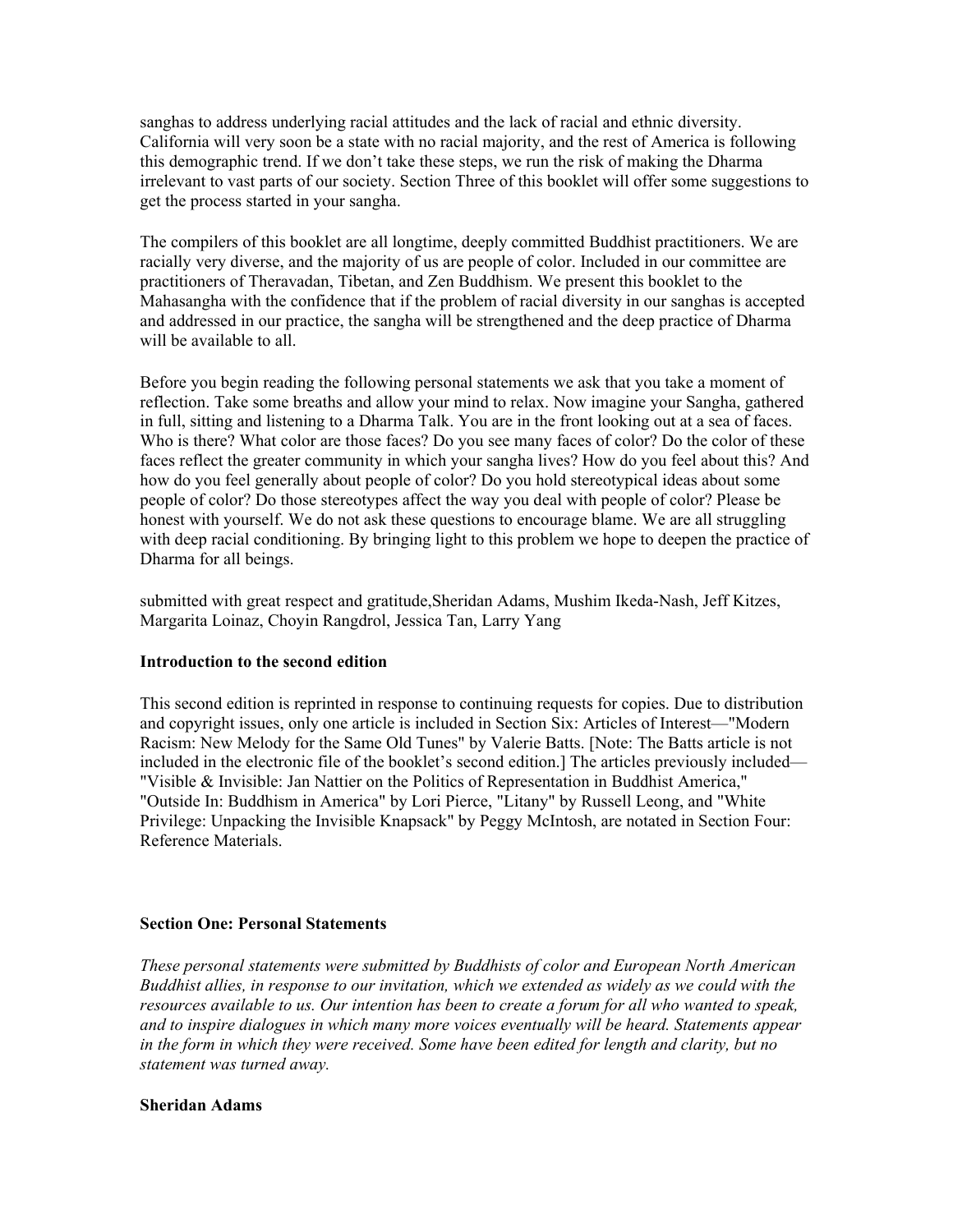I am a European-American woman who has been involved in healing racism work within the Buddhist community for several years. The experience which inspired me to do this work was seeing the film, *The Color of Fear*. In this documentary film, a number of men of Color and two White men get together over a weekend to speak about race. While watching this film I experienced indescribable pain-- the pain that our country has carried for so many years as a result of unhealed, unresolved racial wounds; the pain of People of Color who have been deeply and persistently dishonored and discriminated against in our country not only in personal interactions but also by so many of our institutions; and my own personal pain. I knew that on some level, even though I strongly held anti-racist values since I was a small child, underneath the surface, there was plenty of racial poison inside my own mind and heart. I began to understand that as a White person living in this country, no matter WHAT my spiritual and political values are, I have a very different experience than many People of Color have. I began to "get" the extent to which I can't help but walk through this world wearing White shoes and look at things through a White lens. My being White means something. Over and over I read reports in the newspaper confirming that I am more likely to get better medical care or better treatment by the police or fair treatment in court should I find myself involved in a legal case.

Over time I am learning not to blame myself for my whiteness or for the special skin color privileges which come with that. More helpful, it seems, is to sharpen my awareness of these realities. In order to go beyond a perspective that comes from being a member of the dominant racial group, I must first realize and own that I hold such a perspective. And knowing that my perspective as a White person is limited helps me understand that I do NOT necessarily know what a person of color, living in a white-dominated society, may be experiencing.

And I believe what European-Americans are being called on to do for starters is just this: to listen and be open to voices of color. Put down defensiveness and ask "What is it like for a Person of Color to live in this society or to practice in this sangha?" or "What might this person go through?" Begin with a sense of not knowing, yet wanting-- deeply wanting-- to understand why so many Buddhists of color feel alienated from most Western sanghas.

Only from this openness and understanding can we all join together to act in ways that will create sanghas that are truly welcoming to all peoples.

#### **Anonymous**

As an adult child of Chinese immigrants who married in a Protestant church, I've come to Buddhism only recently, as part of a several-years-long attempt to learn more about my heritage. Even then, I initially avoided Buddhism because the local Buddhist big shots I heard about were all white and often had Jewish surnames. I was seeking "authentic" Asian Buddhism, not some culturally white version. I had (and have) no interest in being part of an affluent white Buddhist community. Yes, I did question non-Asians' ability to adhere to Buddhist principles. I thought, without knowing much back then, that any white adaptation of Buddhism would distort its purpose and meaning in significant ways.

I've since learned that there are many, many versions of even Asian Buddhism. But I did end up attending a Buddhist temple attended by mostly Asian-born Asians. Sad to say, I don't really fit in with these people either; many speak Asian languages and there's a lot of ritualized worship, bowing and chanting, something I tend to spurn. (I can deal with some ritual, but I'm definitely not into worship.) My experience with Buddhism somewhat mirrors my life as an Asian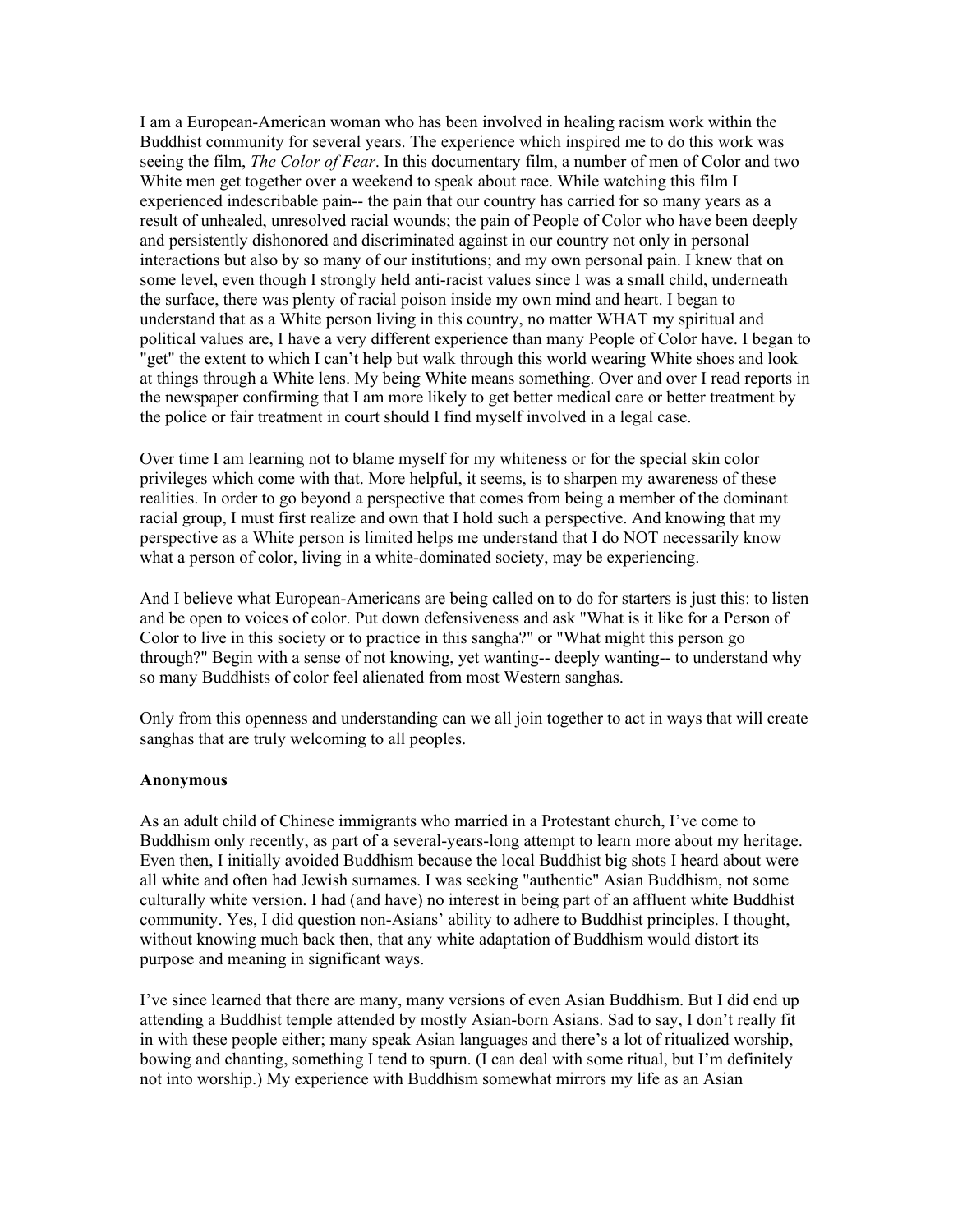American-- don't fit in with first generation Asians, I don't fit in with white America, and so I have to find my own way. I'm not sure how to do that in the context of Buddhism in my area.

I have a difficult time with white Buddhists who love to talk. I know a number of them--people who go on for hours about various Buddhist topics. I can't get a word in edgewise. It's not that I don't like Buddhism being discussed and even intellectualized; it's that these people seem to love to hear themselves talk--there's a kind of ego-gratification thing going on, a "Here I am, the expert on this" kind of feeling I pick up. I don't like when Buddhism becomes a vehicle for this kind of thing. And this too mirrors my problem with white (and Western) society as a whole: too much talking and holding forth, not enough listening. Talking too often for attention and admiration, rather than to explore or resolve something.

I don't want to sound too critical. But Buddhism will become a long-term, meaningful path for me only if I find like-minded, culturally-sympatico people who are doing it and living it. I'm not hopeful.

#### **Anna Barnard**

#### Dear friends in the Dharma:

Why racial, ethnic and other diversity is needed in our Buddhist communities: It seems intrinsic to our practice of being with what is and becoming aware of our illusions, that we work at seeing those illusions about who we are and who we see as different from us. And our awakening loving kindness, compassion, sympathetic joy, and wisdom will bring to our attention those illusions and the suffering we cause through them. Our national illusions about race and ethnicity can be seen to cause intense suffering; it takes more work to see how I and my sangha are causing suffering. When I look around my sangha and see that it is all white and that people of color visit but never stay, I need to look at what I do and don't do that causes that. We live in a very diverse community. This gives us an opportunity to examine the fears, phobias, aversions, stereotypes, and biases to which we as humans are so prone and that keep us chained and keep our sanghas segregated and impoverished.

I am a Buddhist practitioner in the Vipassana tradition and consider myself a European American Ally to Practitioners of Color.

#### abarnard@samuelmerritt.edu

#### **Sandy Boucher**

In the Oakland neighborhoods in which I have lived since 1980, among my neighbors are African Americans, Ethiopians, Eritreans, Chinese, Vietnamese, Cambodians, Japanese, Philippinos, Mexicans and other Latin-born people, Middle Easterners--all sorts of folks. I'm used to being one of the few white faces on the block as I walk down the street. So that when I enter the room where my sangha meets, I do not have the illusion that these mostly European American people constitute the world, and I feel the inevitable distortion and loss in this situation.

Our sangha friends who are people of color are asking us to join with them to look at the assumptions, the settings, the requirements, the atmosphere in any particular Buddhist environment, that may cause discomfort and feelings of alienation. Let's do it! "Diversity work" is not a luxury, a side-issue, something to tackle next year or maybe sometime. It is a way of opening our hearts right now, of practicing metta on the ground where it's not always easy; it's a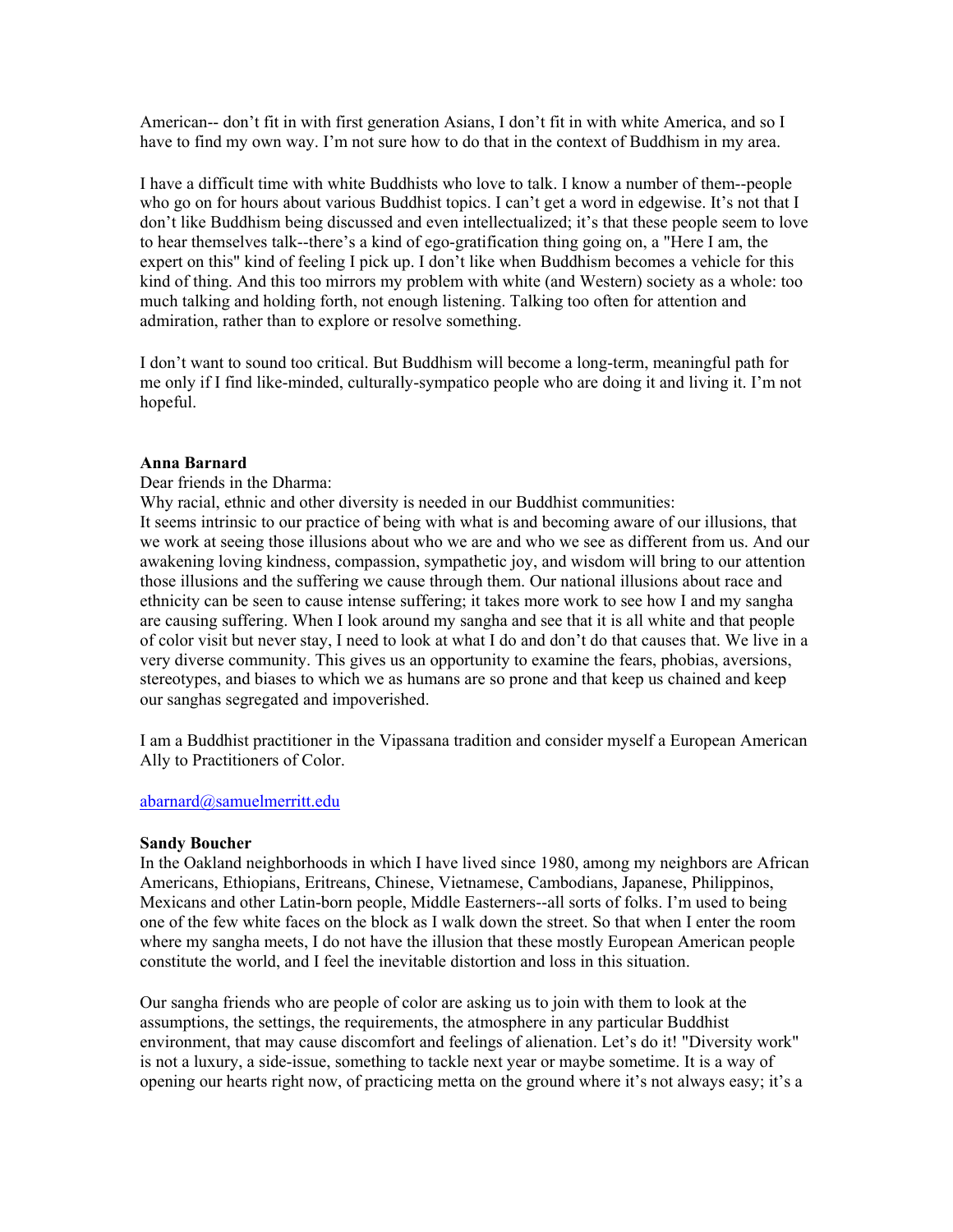way of integrating our practice and institutions into the society in which we find ourselves, so that the Buddhist path can be available to all human beings who may benefit from it.

### **April M. Chartrand**

I came to this practice in 1993 under the training of (German) Ruth Denison of Dhamma Dena Desert Vipassana Center in Joshua Tree, California. All of the women participants there were white, European or European American. I was the only woman of color in this 14 day silent retreat. I self identify as a tri-cultural woman who is African, Cherokee and Irish. I did not think anything of it at the time, but upon reflection, I was invisible and even an oddity to them. I remember one woman who had trouble looking me directly in the eye during one of our exercises. She turned beet red and her lips quivered during the exercise. I don't think she had looked a person of color in the eye before. After I left the retreat, I sat alone at home and though I tried to sit with other white groups, it did not feel welcoming at all. I stopped my practice for 6 years due to feeling invisible and not safe. The issue of racism was not discussed in the Sangha in any manner.

One day, sometime around 1993 to 1995, I read a letter to the editor of the Spirit Rock newsletter written by Jack Kornfield, in which he discussed the issue of Racism and White Privilege. I wondered what was going to be done about it.

Finally in 1999 I found the BOC (Buddhists of Color Sangha) and have been strong in my practice ever since. I feel visible, appreciated, and honored as a person of color. Most white Buddhists have not done their racial and white privilege work and it really is hard to sit with them. This ignorance level is not acceptable to me anymore. I can't deal and refuse to deal with them until they accept and start doing their internal investigation. Sincerely, *April M. Chartrand*

#### **Cathy Cockrell**

At a sangha retreat earlier this year, I had a powerful experience of how a formal "practice" can help a sangha address hurts and be a stronger, more inclusive community. Despite apprehensions, our sangha had decided to hold a "beginning anew" ceremony, as developed by Thich Nhat Hanh, during the retreat. In the first part of the ceremony (where people talk about things they appreciate in other sangha members) a European-American man made a comment about Cantonese as an "ugly" language, while another person praised a heterosexual couple as her model of a good relationship among members of the sangha.

In a later part of the beginning anew ceremony, participants are invited to express past hurts. This gave me an opportunity to speak immediately to the injury I felt in reaction to these two comments: the former in terms of my own hopes for an inclusive and welcoming comminity, and the second (with more inarticulateness and difficulty) on my own behalf as a member of a lesbian couple within the sangha. The aftermath was powerful. A woman who grew up with Cantonese thanked me strongly; she said she had felt strange at the time the Cantonese comment was made, but had passed over it. Having someone else articulate her discomfort was very affirming, she said. (I later learned that Cantonese was the first language of another sangha member.) I had a good talk with the man who had made the Cantonese comment, who felt quite remorseful, and felt close to him afterwards. Several people were also very supportive around the gay issue: one validated my dis-ease with the couples comment; another told me a story about his father being gay; others thanked me.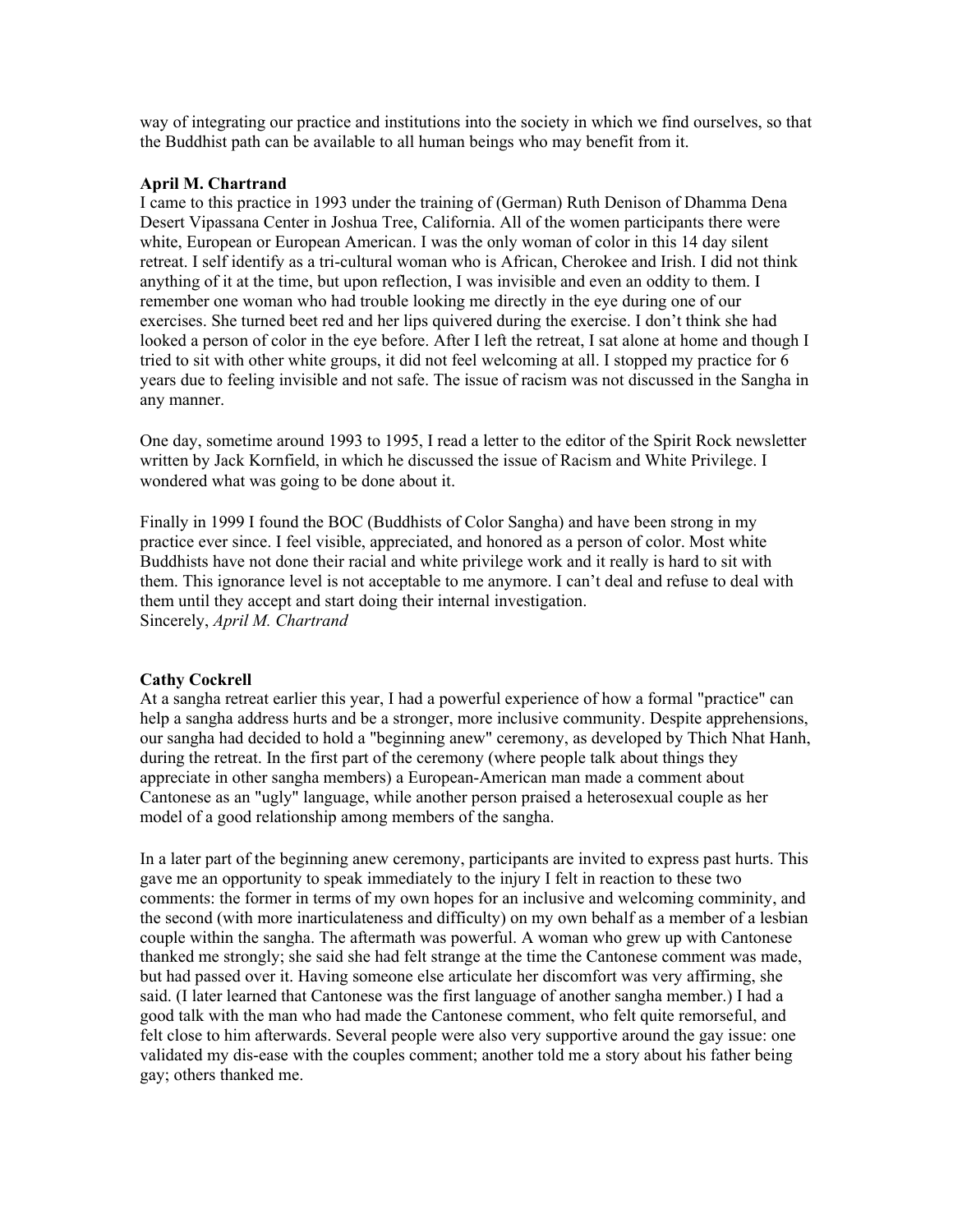What struck me about all this was that, however hard it felt to speak up, it was infinitely easier because of the beginning anew practice, which afforded a context in which to speak. I thought about the structure of many Buddhist gatherings, and how hurts of many persuasions could go unspoken merely for lack of a framework for a person--whether a member of the target group or an ally--to do so without breaking protocol. At both retreats of our sangha I have attended, we did beginning anew ceremonies. Both times I felt some knots inside, as I think many others did in anticipation, and both times I was very grateful, afterwards, that we had taken the risk. –Cathy Cockrell, Oakland, California

## **On Being an Ally by Tova Green**

Since I began sitting in the mid-'70s most of the practitioners and teachers I met at retreats and in sanghas have been Euro-Americans. This has become a source of increasing discomfort to me, a Euro-American, Jewish woman.

A few years ago, at a practice period at a Zen practice center, the single African-American participant asked me to be her ally during the practice period. She wanted to be able to talk with me if issues around racism arose for her. We met informally, nearly every day in the time when talking was allowed. One day, one of the teachers made a comment in his class that she thought stereotyped people of color. I agreed, and thought the comment also stereotyped poor people. In a practice discussion with the teacher I brought up how his comment had affected me. My friend spoke with him too. In the next class he publicly apologized. I felt that the incident was educational and empowering for all of us.

I would like my sangha to be more diverse racially and culturally. I think my experience would be enriched as we would all have an opportunity to sit together, learn about one another, and examine our assumptions about one another.

## **Personal Statement by Robin Hart**

I want to practice with people like myself. I feel comfortable around nappy hair and locks. Accented voices are soothing to me. Looking around at brown and yellow faces, I feel at home. Some may believe this to be an advocation of separatism. Quite the contrary. In most of my environments--work, school, and social--I am the only African American present and, many times, the only non-white. I would prefer more diversity, but that is my existence at the present time. In my sangha, however, where I may reveal my innermost feelings--my joys, pains, and fears--I want to feel safe, free, and supported in a way that I don't yet feel within the dominant culture.

The racism of the larger society finds its way into sanghas. Although acknowledged, its eradication is difficult. While people of color must, of necessity, move beyond our comfort zones (and, therefore, evolve) in order to survive and thrive as minorities in certain environments, there is no such impetus for Caucasians. White people generally have no idea how it feels to be one among many, as most can choose to function in all-white settings. Even in the most amenable environment, a person of color may still have an awareness of being an "only." For those raised among their own ethnic groups, adjustments and accommodations must be made in order to blend in. One must always be conscious of one's speech and mannerisms and the need to appear unthreatening. One's ethnicity must be submerged or moderated.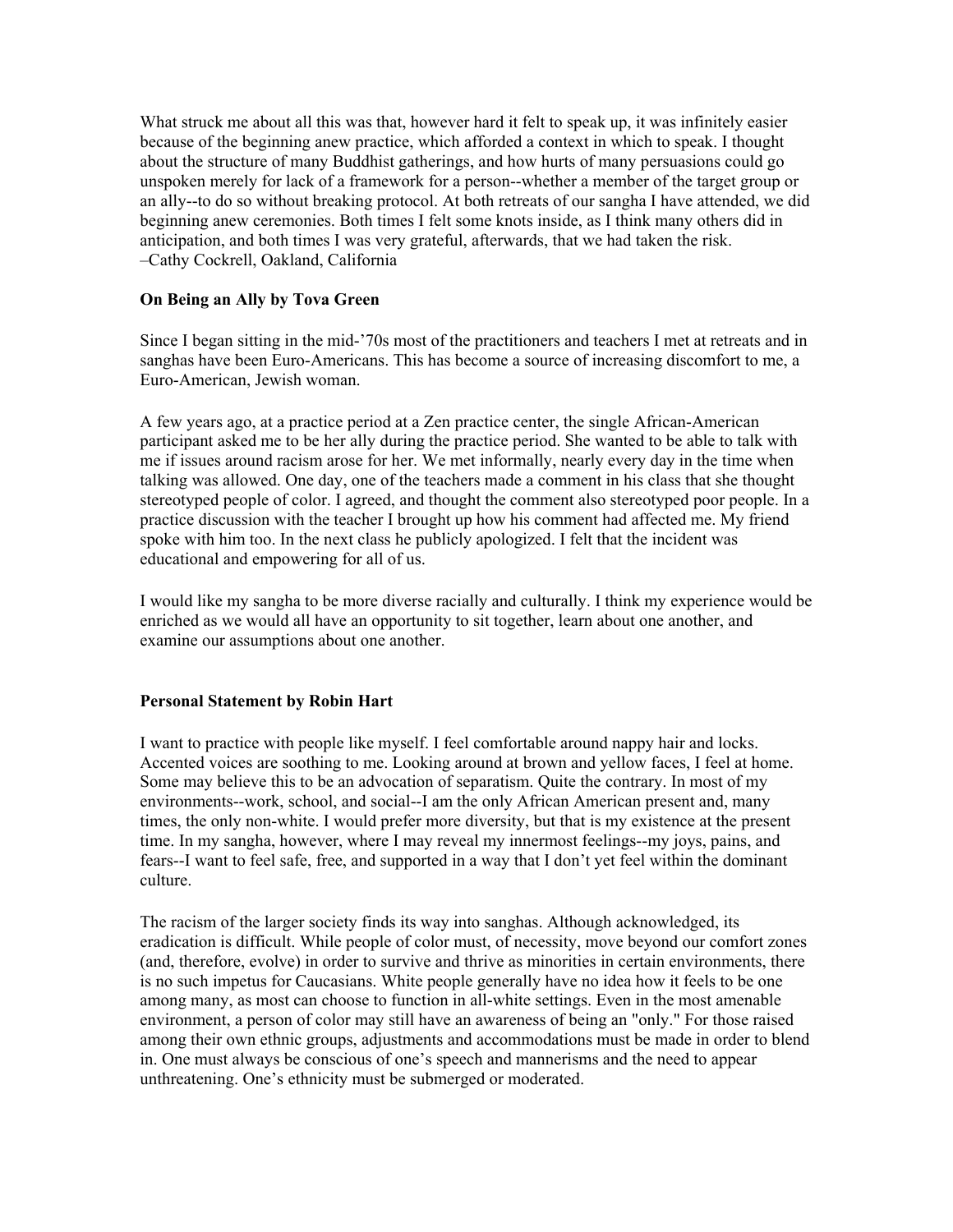I searched for a sangha where I could let down my guard, no matter how like my own skin it had become. I found a group of women of color with whom I can enhance my awareness of my/our Selves. The facilitators, Margarita Loinaz and Marlene Jones, teach through the use of appropriate texts and by sharing their experiences on the Path. I *know* their stories, not because I have lived their lives. I know on an empirical level, a tribal level, a spiritual level, an ancestral level, and, perhaps, on an ancient memory level. We're of One Mind.

I have been waiting to communicate with those who speak the same language as I, who have walked or will walk my same road. I want to listen to my sistahs whose lives are enjoined with my life through similar histories of oppression and colonization, through family patterns of struggle and limitation, but whose spirits yet rise again and again and again. I want to feel the strength of women who find some ways out of no ways, who keep moving on, sometimes step by step, inch by inch, going forward nevertheless. In the Group, we cry. We laugh. We know, sistah, we know.

The day that I discovered the Women of Color Meditation Group, I found myself in a room full of beautiful swans, just like me. There were Latinas, Africans, and Asians. For months I had drifted, searching for a place where I would not be treated as an ugly duckling. During my quests, I sought a refuge, a place of peace where I would be welcomed and where I could feel safe. I dreamt of a sangha where I would be among people like myself--people whose stories I understood and to which I related; people who, when I stated my pain, did not fall silent or misunderstand or express guilt or denial. I wanted to be around people who were willing to be vulnerable, as was I, in the hope that this opening of oneself would lead to empowerment and healing.

For months after I began to practice Buddhism, I searched for a sangha in which to find support and guidance. Often, I felt like a colorful presence amidst a stark whiteness, treated with curiosity or disdain or simply ignored--the latter being worse because I had no one to explain the rituals to me. On one occasion, when the sitting ended, I remember walking out of the meditation hall before the abbot. When I saw the look on his face, it occurred to me that I had done something wrong; but, there had been no greeting, no smiles, no show of friendship or loving-kindness whatsoever. There was no sense of peace or joy. I did find sanghas which were "open to" integration and made up of "progressive" people. In these communities, I was warmly greeted and encouraged to participate. Nevertheless, I was the only one like me. In a few sanghas, the dharma talk was not relevant to my experiences. As with any situation, listening to others was educational, but I did not feel a bond or connection with them.

The Women of Color Meditation Group is like a breath of fresh air to me. The dharma talks are guided discussions about ways in which our practice can be applied to the issues we face day after day, moment by moment. Women speak freely and fully, knowing that their words and feelings will be acknowledged and that they will receive support and words of wisdom. We can find solace in a womb of warmth and friendship. The sharing of women Buddhists of color strengthens and humbles me. The female energy is one of compassion and conciliation.

When we end the Sunday session, I feel calm and whole. Rejuvenated. Open. Light. Encouraged. Empowered. I am committed to meditate more regularly. I gain new tools to help me live my practice. I receive insight into myself and about others. It is in the Women of Color Meditation Group that I find freedom of expression and freedom to be who and what I am--in all aspects of myself.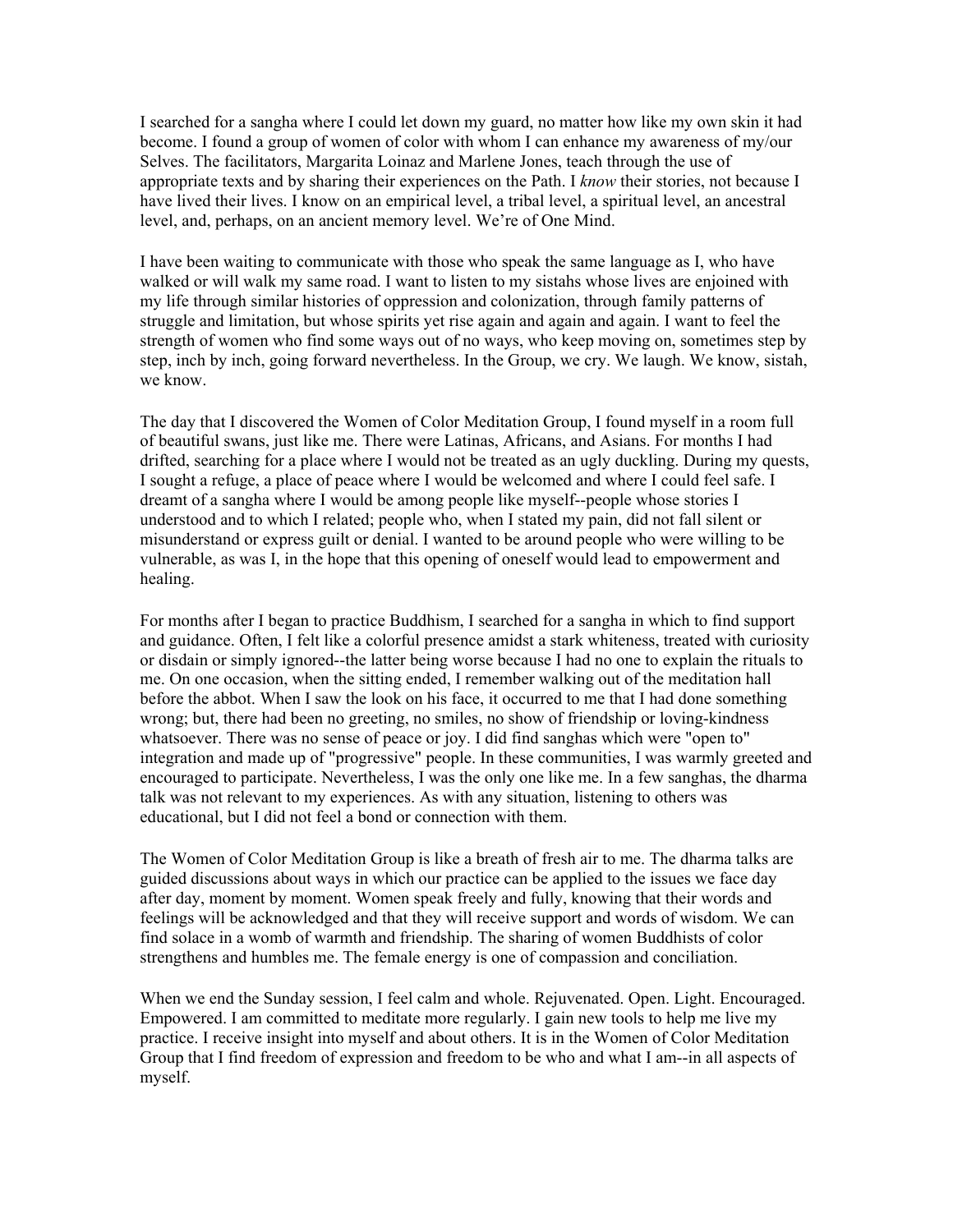Robin Hart is an attorney and writer living in the San Francisco Bay Area. She has an MA in Theology from the Pacific School of Religion, is a consulting editor of *Turning Wheel*, and has published articles on Buddhism and racism.

## **The One-Hand-Clapping Black Zen Baptist by Connie Hilliard**

It has been several years since that strange and powerful and beautiful insight descended on me. I had been sitting on the meditation cushion for what seemed like hours that particular morning. But of course the wall clock sadistically colluded with reality in an insistence that less than fifteen minutes had gone by. The discomforts--an itching left nostril, an aching left thigh, a mysterious pain in my right side (surely, my appendix was on the verge of rupture!)--were not merely physical. My distracted, wandering "monkey mind" demanded to know what I as an African-American woman, raised in the black Baptist tradition, was doing in this ridiculously un-Baptist zendo.

And then in that instant I saw, with a clarity beyond words, that I had indeed come home. I understood, at the deepest level of my being, that the shouting, musical vibrancy of the black church and the contemplative stillness of the Zen monastery shared a remarkable family resemblance. Both emphasized the experience of religion rather than its intellectual or theological constructs. For the goal of these seemingly divergent traditions was not an intellectual one upsmanship emanating from the disembodied thoughts and beliefs its trained theologians might espouse. It was rather to bring its adherents to a healing, joyful place of inner peace.

I have over the last several years come to appreciate the ways in which the experience of these two traditions, while in some ways similar, rely on two different states of consciousness. To accomplish its intended end, the black church experience creates for its adherents an emotionally liberating communal consciousness, employing the almost hypnotic rhythms of the pastor's intoned sermons, the mechanisms of call and response, the vibrancy of spiritual and gospel music. Zen, on the other hand, trains the individual to enter a state of mindfulness. This practice has taught me to wake up truly to life, to leave behind my fantasies for the future, and relivings of the past, in order to create an accurate perception of the here and now. Having grown up in the Christian tradition, I had learned how to get down on my knees to petition God in prayer. But through the practice of "mindfulness" I now know how to create the stillness of mind and body in my frenetic life, so that I can experience that all-loving, and infinitely wise divine answer.

Connie Hilliard, Ph.D., Associate Professor of African History,University of North Texas, Denton, Texas E-mail: connie@unt.edu

## **Personal Statement by Robert Horton**

In Buddhism, mind is viewed as a series of discontinuous thoughts that arise and pass away. Ego is that which denies the discontinuity and instead convinces itself of a continuous self that has an ongoing identity. A lot of this convincing is done through dualities or polarities. "I exist because there is other." "I am this because I am not that." Our assumed identities have values and belief systems, core issues, etc. A corollary of this ego/identity is that we are separate from everything else—from people, from nature.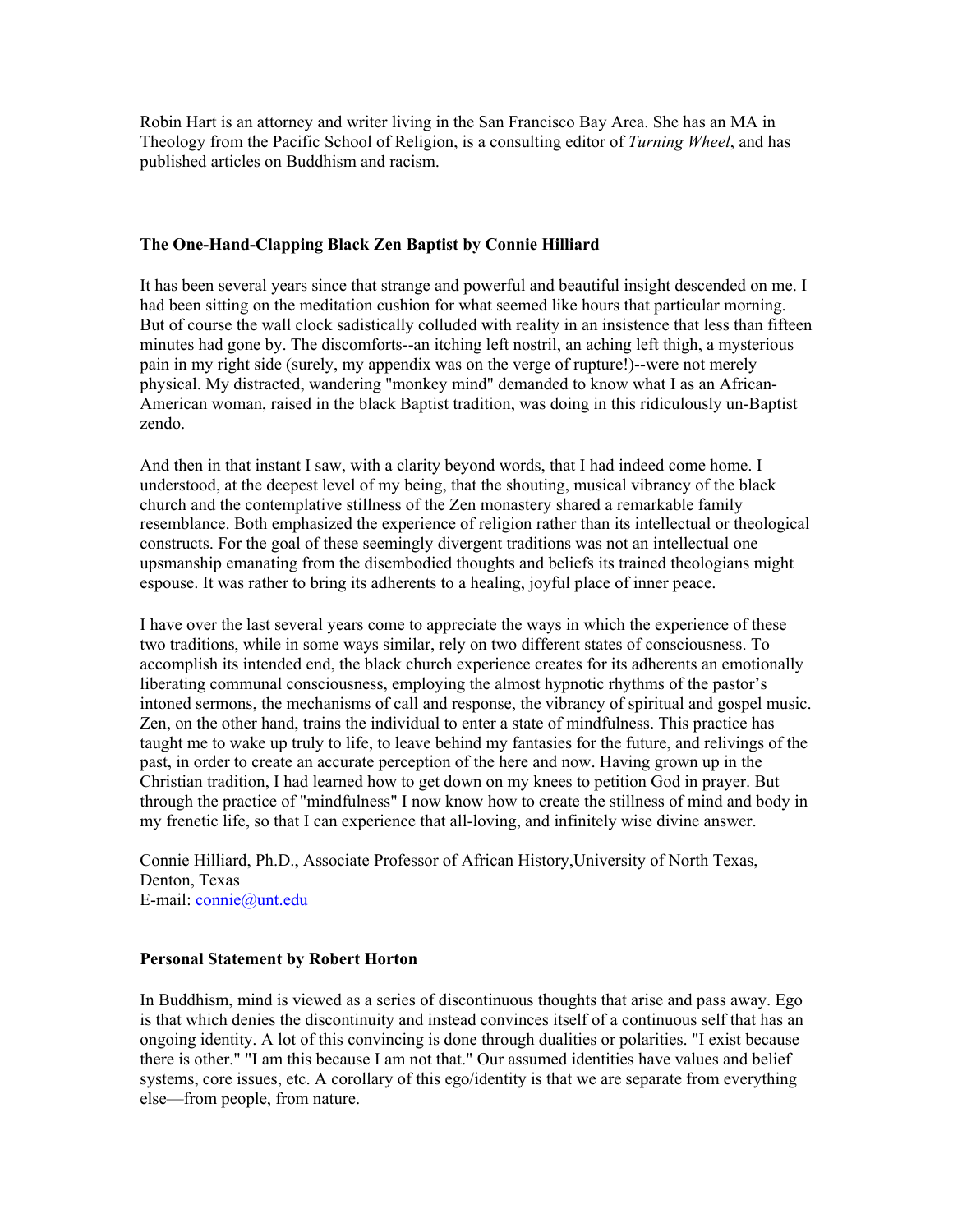As we begin to examine the issue of race and to look closely at our white conditioning, we will find a powerful polarity. The polarity of "good white person" versus "bad racist person" is central to who we think we are. Imagine two baskets--one labeled "good white liberal Buddhist" the other labeled "bad racist white supremacist." We definitely want to see ourselves in the first basket.

Our white conditioning is a part of discontinuous arising of thought patterns that we picked up though growing up in this culture. As children, we did not choose to take this on. We merely absorbed from the environment, from our parents, peers, media, nursery rhymes, language, stereotypes, stories. This conditioning is how the white cultural ego defends itself against difference. Racism is not necessarily about believing in the stereotypes. It is being steeped in the cultural ego's fear of other, without even being aware how deeply it is in us.

As we challenge where we place ourselves in the two baskets, we threaten our very identity. Ego becomes sneaky and we start squirming. We need to see ourselves as "good" because we have hearts, we really do care. But as we become more aware, as we begin to pierce the veil of ignorance, many difficult emotions will come up and we may begin to feel "bad." At this point, if we do not connect with our inherent sense of unconditioned goodness, we strengthen ego by putting ourselves into the bad racist basket. So we must be willing to stand in a bigger awareness, outside the two baskets, and provide much compassionate space for our shame, guilt, etc. We need to feel these emotions completely while touching in with our basic goodness as much as we can. Only that seems to get us beyond the ego games. We can always do that. Just as in sitting practice we can always return to the present, to our breathing, to our body sitting on the earth. In this practice, we need to notice when we are trying to climb into either basket. That is a central part of our investigation.

Buddhism in America simply has not turned the focus of awareness on race. This says more about the subtle oppressiveness of our white conditioning in general than it does about Buddhism. Things are left out, not noticed, avoided, ignored, not mentioned, not spoken of, not seen. Differences are smoothed over. These are the forms of white liberal racism.

Joel Kovel in his book *White Racism: A Psychohistory* lists two primary styles of racism, one based on what happened historically in the South which he calls "domination," and one based on the Northern way of life he calls "aversion racism." The first is the direct acts of oppression- slavery, Jim Crow laws, overt discriminations, hate crimes, murders, rapes, etc. (Of course, these acts have not been confined to the South.) With the victory of the Northern way over the Southern, the second has become the primary and most insidious ongoing form of racism. "Aversion racism" is how we avoid living in neighborhoods with people of color, avoid having them for friends, avoid having sex with them, marrying them, avoid knowing that they live in a different world, avoid knowing anything about them. It is the racism of ignorance, of not seeing, of being unaware. It is subtle. And it is everywhere. It is the way we unconsciously create or manifest white environments, saying that all are welcome, but really only being comfortable with those willing to act like us, talk like us and dress like us. Then somehow we avoid even knowing that is what we are doing. Today, most people think only of the first type of racism when they look for racism. That in itself is an example of aversion. "Don't look here. It's those awful people in Texas who drag black men behind their trucks. It isn't me. No, not me."

How could you apply your particular practice to:

· Tracking down your white conditioning?

· Dealing with emotions that come up around race?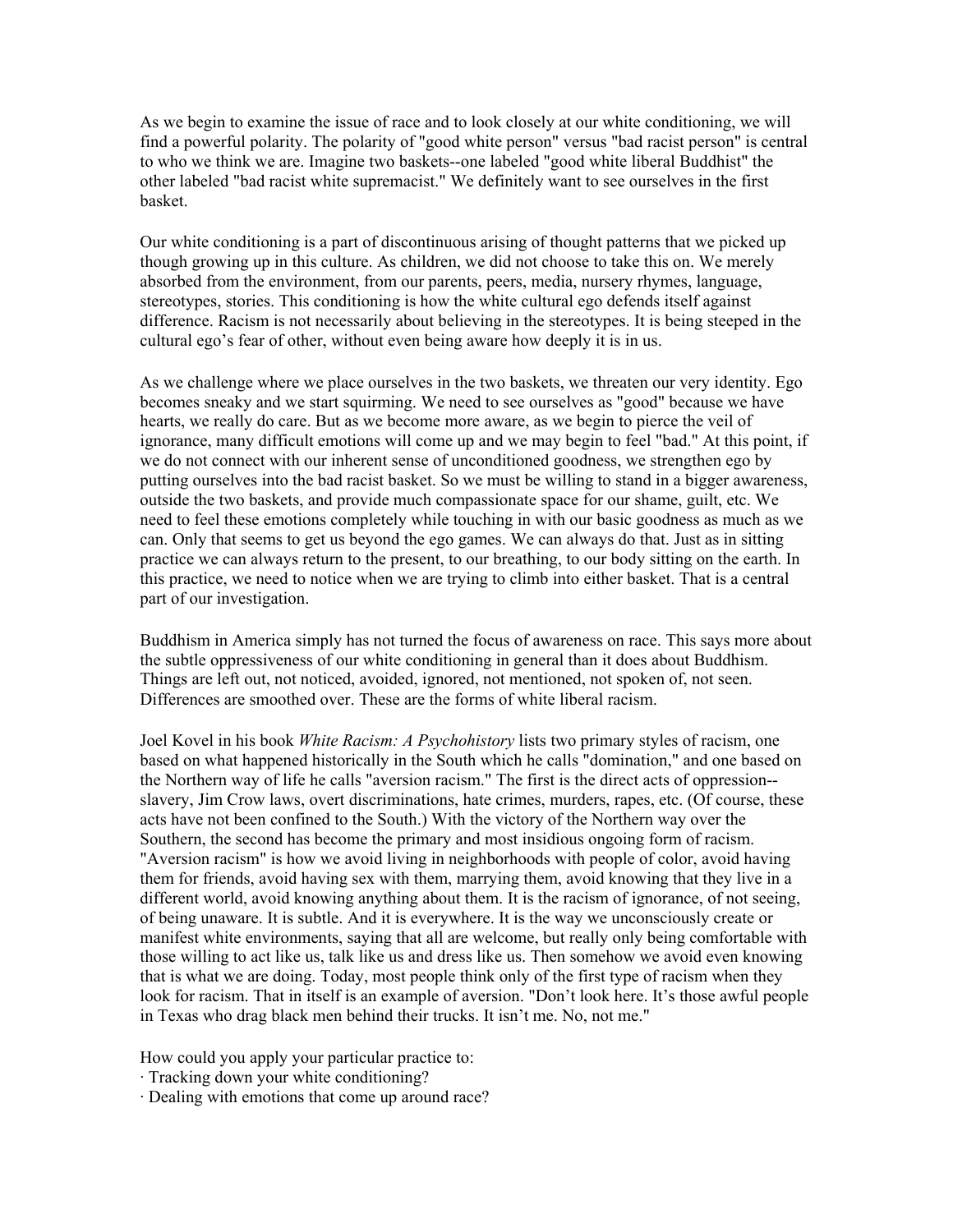· Attempting to place yourself and others in either basket?

· Provide space for the pain that people of color experience through racism?

· Provide space for the pain you and other white people experience participating in racism?

© 1999 Robert Horton

### **Taking the Path Together by Mushim Ikeda-Nash**

In 1992 I was visiting a Buddhist friend, and saw a copy of *Beneath a Single Moon: Buddhism in Contemporary American Poetry* (Shambhala Publications, 1991) sitting on the table. Intrigued, I picked it up and scanned the table of contents to see which American poets had been selected for inclusion in the anthology's 358 pages. I remember dropping the book as though it had burnt me. It was an instinctive response, something I didn't even think about or try to explain to myself at the time. After that I just purposefully forgot the book even existed.

It wasn't until three years later that I understood why I had been so shocked. In the afterword of *Premonitions: The Kaya Anthology of New Asian North American Poetry* (Kaya Production, 1995), editor Walter K. Lew writes that "the 45 American poets [in *Beneath a Single Moon*]… are all Caucasian, and the book only mentions Asians as distal teachers, not as fellow members or poets of the sangha…. When one considers the relative obscurity of some of the poets included in the book, one wonders how it was possible not to have known of the Buddhistic poetry of such writers as [Lawson Fusao] Inada, Al Robles, Garrett Kaoru Hongo, Alan Chong Lau, Patricia Ikeda, and Russell Leong."

I felt such relief when I read that list of names, mine included. Yes, I thought, we Asian American poets are here. Under the name Patricia Ikeda, I have become known as one of the "pioneers" of Asian American poetry ¾ although there would be no need of pioneers if Asian American poets had been accepted as, simply, American poets, along with African American, Latino/Latina, etc. poets. Of course, this may sound merely like sour grapes on my part, but it is the *complete*  exclusion of Asian American poets from *Beneath a Single Moon* that still fills my heart with grief and pain.

Another incident occurred in the spring of 1998. I was invited to be a speaker on a panel of "Asian and Asian American Women Buddhists" for the conference on North American Buddhist Women. Since one of the conference's stated aims was to especially welcome Asian American Buddhist women, I was nonplussed when the program was printed and my name was not included on the list of presenters. Although I am now convinced that this was simply disorganization, I inquired into it, and in the process was assured by one of the conference's organizers, a European American college professor, that I should not worry, because "many, many Asian American women are coming--Asian American women from Burma, from Thailand, from Nepal--"

"Excuse me," I broke in, "I'm confused! Are you talking about Asian American women who are living in Burma and Thailand, and coming home at the time of the conference?"

There was a silence on the other end of the phone. I was dismayed to realize that this American college professor did not know that Asian Americans are…. well, we're American. I was born in Cleveland, Ohio, and though my grandparents came from Japan, the only language I speak besides English is French. I've never been to Japan.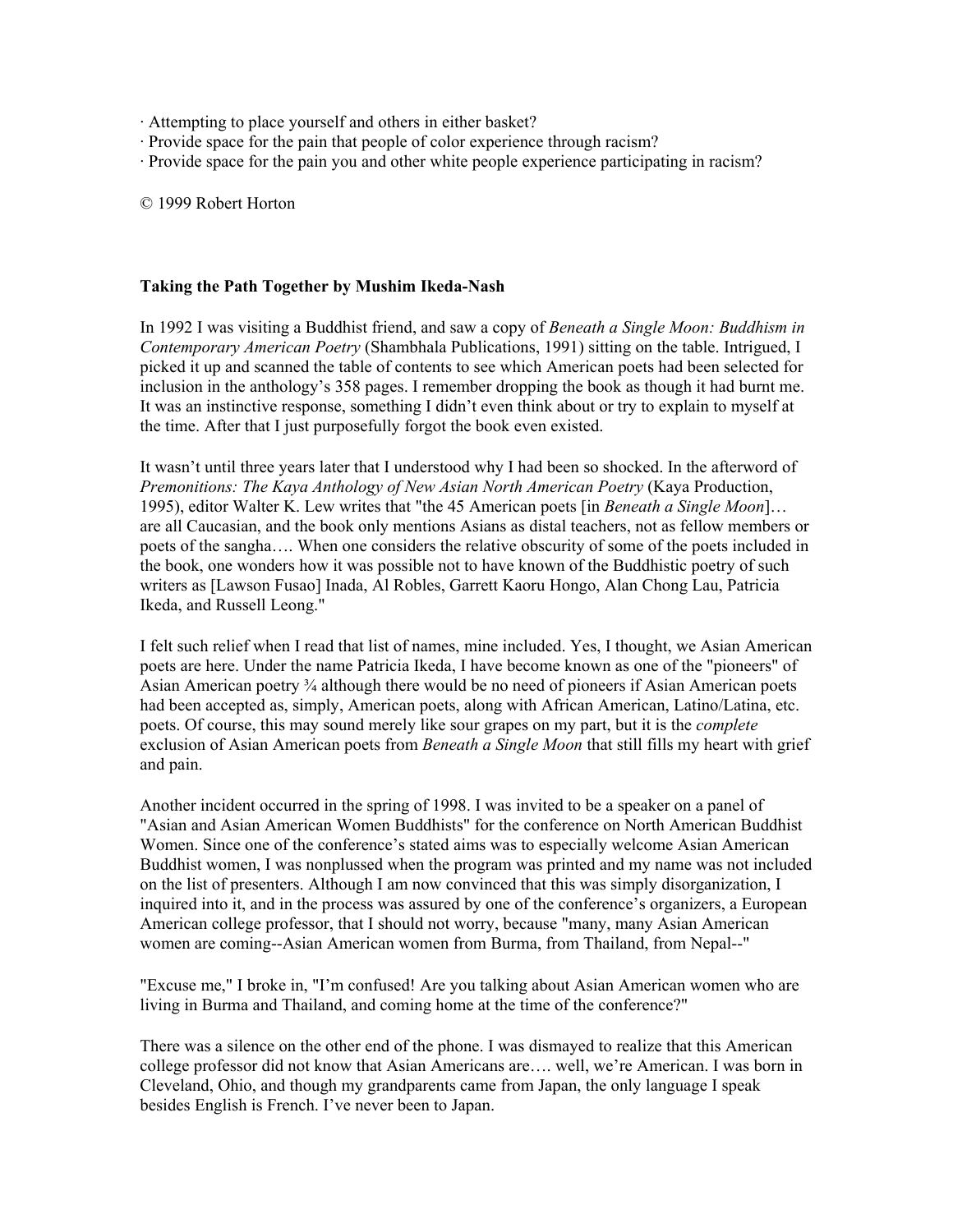Like many Asian Americans, I have been treated as an "other" my entire life. Not accepted as being truly American in my own country, I also know I would be extremely uncomfortable were I to visit Japan, where my American way of speaking, dressing, even walking or making eye contact might seem improper to the Japanese. Throughout my more than 30 years in the American midwest, I have also been "invisibilized" --a form of unconscious racism in which people simply look past or through you--and marginalized.

Things are much better now that I live in the Bay Area in California, and I'm happy that my husband, who is white, and I are raising our son here. My married name, Ikeda-Nash, reflects the combined heritages of our family; my husband has changed his surname to Ikeda-Nash as well. And there's been progress in the American mahasangha: a greater awareness of diversity issues is dawning (brought forward in many instances by courageous gay, lesbian, and bisexual Buddhists); healing racism in our sanghas work is being done in the Bay Area and elsewhere; and teachers of color like Ralph Steele and European American teachers identifying as allies are emerging. However, much of the journey still lies before us. I hope we can all walk it together.

## **Charles Johnson**

My name is Charles Johnson. I am 3/4 African American and 1/4 Native American. Racism has had a negative impact on my participation in Buddhist groups. The following two stories will hopefully provide insights into my experience. Both relate to incidents that occurred at a recent retreat.

### **TEACHER DISRESPECT**

In a recent retreat a teacher for whom I have a lot of respect was very disrespectful to me. This teacher asked me about discussing sometime in the future, my involvement in a training program that will be starting later this year. I enthusiastically informed him that I was very interested in pursuing it. He ignored my comment and proceeded to comment about us talking in the future. Thinking he had not heard me, I again informed him of my interest and noted that I had discussed this program with one of the current participants and was very, very interested in pursuing it. He ignored me again. Why? I assumed it was because of my apparent eagerness, so I sent him a note (talking was limited at the retreat) noting I must appear like an anxious puppy, but my interest was genuine. He never responded to my note. Why? Whatever his reasons, he treated me like a non-person.

At the beginning of the retreat participants have to provide personal information on a form. Some of this information is a description of our current practice. I have been meditating a long time, more than 14 years. My current practice also includes Yoga and Tai Chi. Although we have never discussed it, my impression on a very deep visceral level is that this teacher believes that I am not telling the truth about my practice. Why? I do not know. Are my feelings real? I do not know that either, but they are very strong. Do I think this teacher is a racist? No, not in the slightest. I think I have a lot to learn from this person. However, I do think that as a product of our American culture, his view of African Americans is jaded. I think that on some level he realizes that. I also think that he has some perceptions of me, which he believes are accurate. I very much believe those perceptions are influenced by my race.

During the retreat, this teacher made a very impassioned and heartfelt comment about an African American baby's life being negatively impacted as a result of the color of his/her skin. Although I agree with his point, the approach is like saying someone was killed because they were in the way of a speeding bullet. In my view, a more accurate comment, and one that puts the responsibility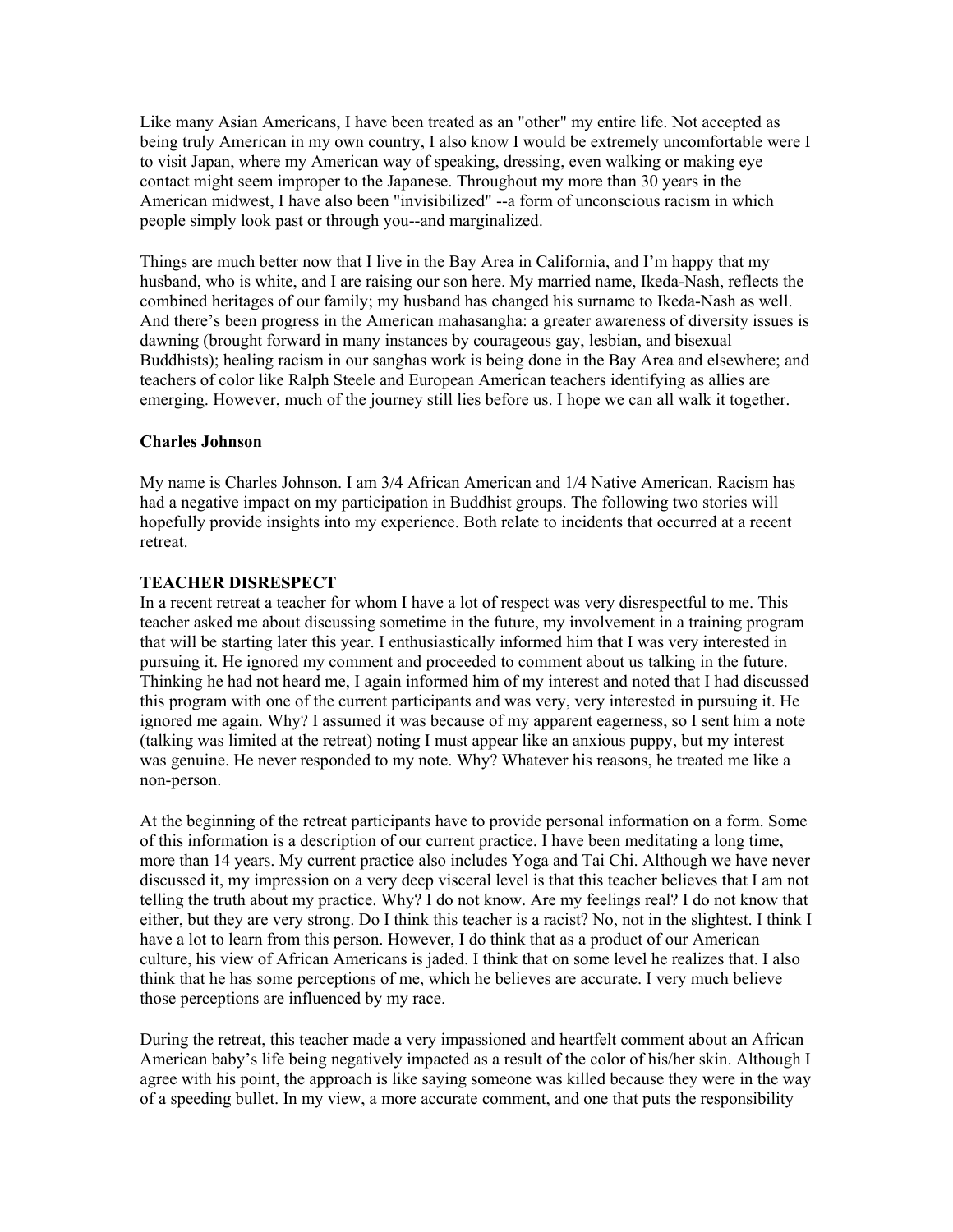where it lies, would have been that the baby's future would be negatively impacted by the racist and bigoted attitudes of some white Americans and the institutions they have developed.

### **KITCHEN HELPER JOB**

At this retreat each participant was assigned a work meditation job. There were 6 food preparation jobs each morning. Four of these were as "veggie choppers" the other two were called "angels". All 6 were to get the veggie choppers set up at the beginning of the work period. Then the veggie choppers had to find out how the cook wanted the veggies chopped based on the meal to be prepared. The angels were assigned whatever the cook needed done in the kitchen that day.

On the morning of the third day of the retreat, the preliminary work was done, and I asked the cook what she wanted the angels to do. She immediately started verbally attacking me, not only by the words used but the tenor of her voice and scowl on her face. She was saying that by now I should know what my job is and should be working with the others on my team and should not have to ask her what to do...etc. etc. At that point, not wanting to get into an argument, I left and went over to the table with the veggie choppers. The other angel followed suit. The cook soon joined the six of us at the veggie-chopping table and began chastising the entire group. Her words literally made no sense, especially to the others since they were not aware of the earlier event. At one point, stumbling over her words, she paused long enough for one of the veggie choppers to ask her what she was talking about. She responded by saying, "I am not doing a very good job of this am I?" and apologized. She then proceeded to tell us that we should be able to get things set up by now and started telling us where the cutting boards and other materials were. At the conclusion of her diatribe she proceeded to show the veggie choppers how to cut the food and then took the other angel and me into the kitchen to show us what she wanted us to do.

One of the choppers was Oriental, the rest of the kitchen helpers and the cook were European American. Was this incident racially motivated? That is how I took it. Had the cook opened her eyes, she would have seen that all of the preliminary work had been done well ahead of any of her angry words. And at the conclusion of her words she proceeded to do what I had asked in the first place. So why the angry words? Later, when she addressed the entire group I believe she did so only to give the impression that I was not being singled out for this ridicule. It was a vain attempt. Could this event have been motivated by other circumstances? That is also possible. Everyone has bad days. This was a very minor incident. However, it was hurtful. It kept me awake for a while every night for the rest of the retreat. At one point I was going to ask for a job outside of the kitchen. Each night I kept asking myself how the situation could have been handled in a more skillful manner that would have helped her and me.

#### **What's Your Name Again?…Is Refuge for Everyone? by Diana Lion**

A friend of mine recently went to his first all-day session of meditation practice at a dharma centre on the East Coast. He was supposed to meet his buddy--long-time dharma practitioner--at the door before sitting the day together. Unfortunately on this particular day the friend was sick and needed to cancel. So my friend entered the centre alone. He was nervous, as most of us were when we first started out. While standing in line to enter, he noticed that the woman doing registration smiled at each participant ahead of him and checked their name off on a list. However when his turn came, she looked at him and asked him his name three times and whether he was sure he was in the right place--even though he was on the pre-registered list. My friend felt unwelcome and left--hurt, angry, and disappointed. It had taken courage to attend that meditation day. As a former drug user it took all the remaining courage he had to stop himself from going off to get high to numb the old familiar pain.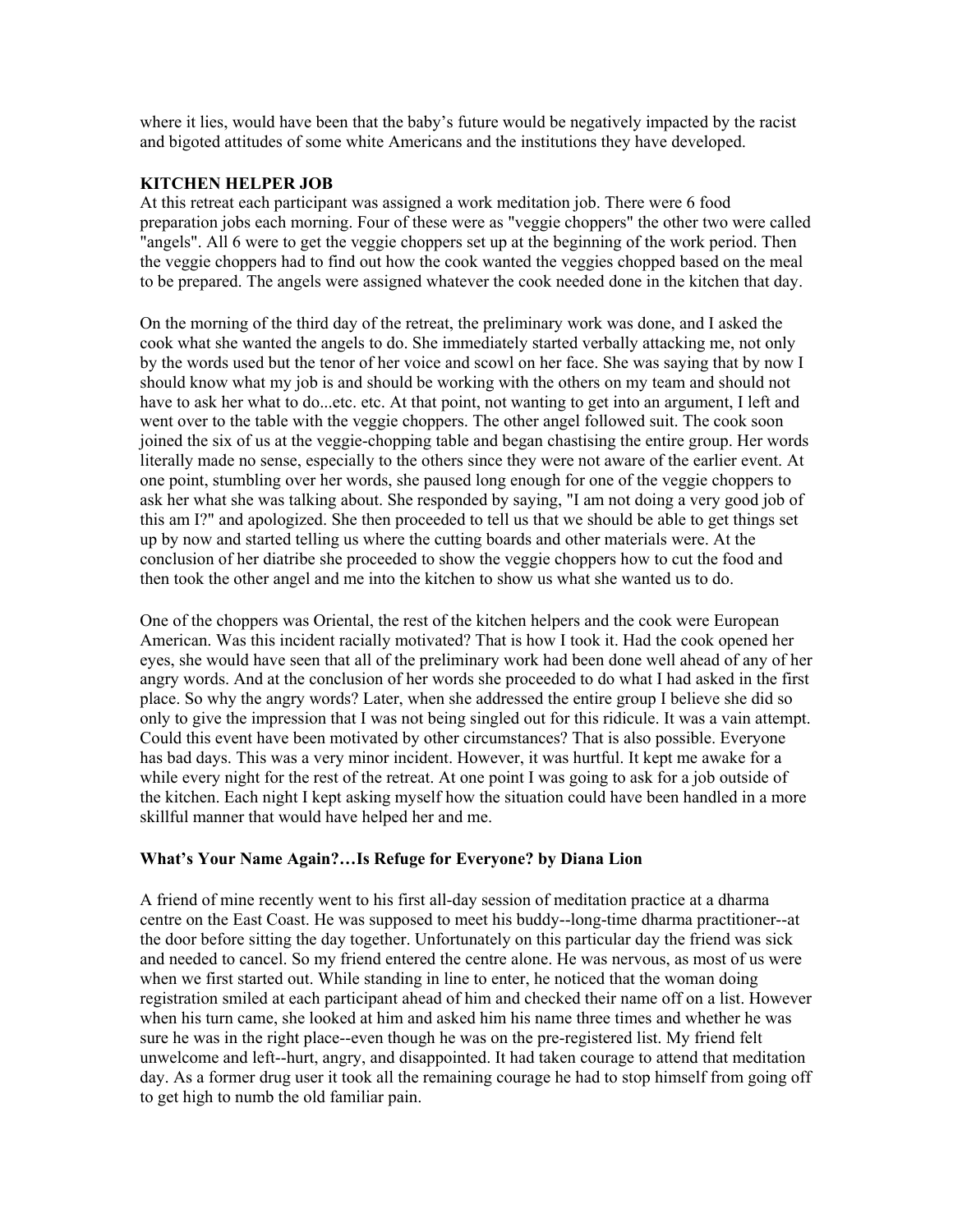Maybe you have guessed by now that my friend is African American. He happens to be a large man--6'5" tall. He also happens to be a scientist, former professor in an accredited school, and son of a judge. He doesn't fit *any* of the stereotypes--either in the black or white communities. He is someone I have known for several years, and whose presence is a blessing in my life.

I am a Canadian woman who has lived in the U.S. for the last 20 years. I have been deeply saddened by the wounds that racism has created in both of these countries. There are the obvious devastating ones: the broken lives, families and communities shattered by the individual and systemic race dynamics which weave through all areas of life. And of course all the messages of personal failure--the opposite of knowing our Buddha nature--which people internalize as small children. These messages often continue to colonize people's minds even after they "make it". I see this in some of the black members of my own family, as well as the members of my (Latino) ex's extended family. The latter and I remain close, and the pain of watching my step kids maneuver around the racist incidents of everyday life is heart wrenching. It's hard enough to grow up without *extra* pain…

When my friend walked in the door of that dharma centre, and had the interaction I described above, he and the white woman registrar were not only acting as individuals. Because of the imbalance in the race demographics of western "convert" sanghas, they were each also (perhaps unknowingly) representatives of larger groups. The interaction happened between a representative of an institution that had been perceived as a place of refuge and someone perceived as a potentially threatening black man. The quality of the welcome was the symbolic gateway to contact with this new place. A suspicious, rather than warm, welcome not only harms the individual interaction: it harms the greater notion we hold together of refuge. We give out the message that refuge is offered for some, *but not for everyone*.

And of course there's another toll that racism takes. That is the toll on us "white folks". I hear some of my white friends' guilt and shame about not having any friends of color. And I can sense the contraction in them around that pain. I remember feeling that in my chest and the pit of my stomach when I first emigrated here from Canada: the fear of not wanting to say something that was politically incorrect, and the fear of being criticized. As someone who is dedicated to social change I hold a strong value around inclusion, but I wondered how I could connect with people so different from myself. In Canada, I had had a few friends of color, but the race issues there had a different flavor from what was happening in the States. However, I didn't want to stop with the helplessness: I felt determined to go deeper into this inquiry.

As I sat over and over with the tightness inside I realized that it covered various broken parts of my past--and shreds of images floated up. Remembering being left out in the schoolyard--the hollow bewilderment of that experience of being banished from circles where I wanted to be. Feelings of being frozen and tongue-tied in the face of jeering classmates--who were not even jeering at me. Remembering the smallness I felt, as I was silent when they made fun of another girl; and how relieved I felt that it wasn't me. And how ugly I felt that I was too afraid to stand up for her and risk the same treatment for myself. Remembering comments trusted adults had made about "those people", and the internal editing and choosing I had had to do in order to keep my now-tarnished trust for those adults intact.

Each of these old experiences had resulted in some disconnect from my heart, and an intensifying of my sense of "outsiderness". I was then able to use this trail of disconnections as a path toward connecting with various friends of color who had experienced their own disconnections.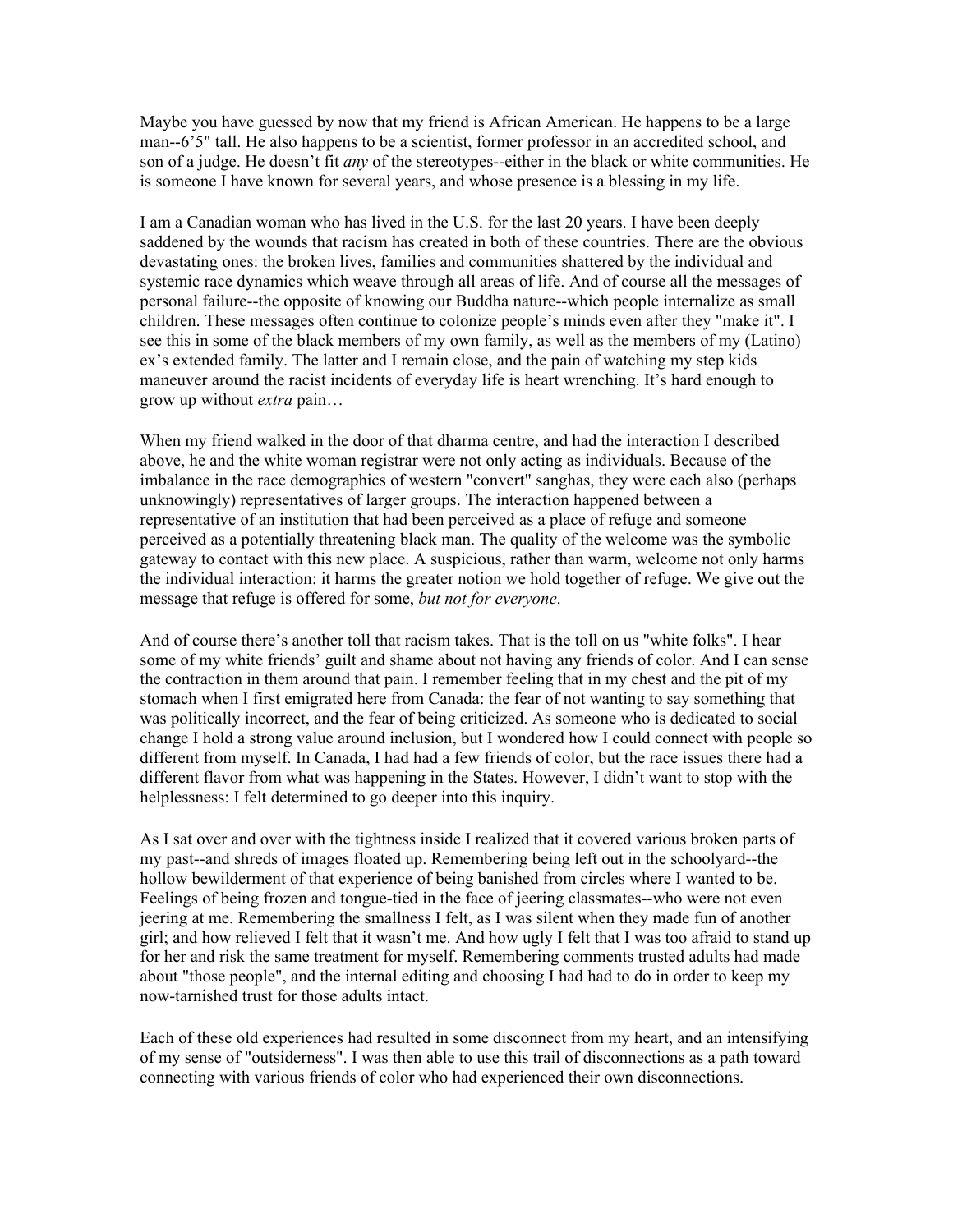As I continued, I also noticed the overall brokenness in so many "white" people's sense of their own ethnicity, heritage and stories. In a class I co-led for white people unlearning racism about 10 years ago, I noticed that the only European Americans in the class with some sense of joy around their particular heritage were the Jewish participants. As a Jew myself, I have realized that the more I am able to connect with my own culture the more a sense of wholeness emerges. In fact Buddhist practice has actually deepened my appreciation and connection to my Jewish heritage. So, in addition to the previously mentioned commonality of disconnection, I have also been able to use my sense of deepened connection with my roots to connect with friends of color.

It is important to me to diversify our sanghas--but not out of a sense of political correctness, which seems to be a synonym these days for disconnected guilt, shame, and obligation. Rather, I want to walk my (dharma) talk and sit the way I live: trusting in the interdependence of *all* things (including all cultures and beings) and knowing that the wholeness we seek comes from including all the pieces of the beautiful mosaic of life. Sangha is a true refuge and place of rejoicing for me when it includes the richness of the many cultures of my Canadian and American friends.

Diana Lion is the Director of the Buddhist Peace Fellowship Prison Project, and a woman of Jewish European heritage.

### **Lori Pierce**

Everyone must be on the same page. This means understanding our fundamental dysfunction re race in this country. The current media vogue is to construe racism as something neo-Nazis, skinheads or other marginal bigots do. This absolves the rest of us from taking responsibility not just for individual acts of discrimination and bias on a daily basis, but for the ways in which white supremacy reinforces and guarantees white skin privilege. Racism in the U.S. is not primarily about individual acts of ill will. One can be benign, neutral, open, accepting and friendly to people of color and still be participating in the perpetuation of racism in this country merely by not actively working against racial hierarchies. A good working definition of racism comes from Michael Omi and Howard Winant's *Racial Formation in the United States.* There, they argue that racial projects "create or reproduce structures of domination based on essentialist categories of race." All white people need to understand the multiple ways in which institutions in this country reproduce structures of domination in this country that are harmful, dehumanizing, or downright dangerous to people of color.

White people must make a commitment to working against racism on a daily basis. We all must be as committed to anti-racist work as we are to our daily practice. In fact, I believe that for American Buddhists, being committed to anti-racist work must be our daily practice. Our country is so fundamentally dysfunctional with regard to race, racism and racial ideologies that we no longer recognize the degree to which it structures and influences our daily life. This is especially true for White people who enjoy privileges and unearned advantages on a daily basis, and therefore effectively discriminate against people of color. It is not enough to be sorry or to go out of your way to smile and be friendly. Racism is not about personal feelings and therefore antiracist work requires that we move beyond feelings and emotion to action and advocacy. We must constantly be vigilant and speak out about the root causes of prejudice and discrimination--racial structuring based on White supremacist beliefs and practices in our institutions.

White people must educate themselves about these issues. Racism in the United States is now and always has been a white problem, and therefore it is incumbent on white people to talk amongst themselves about how they propose to solve this problem. Waiting for people of color to enter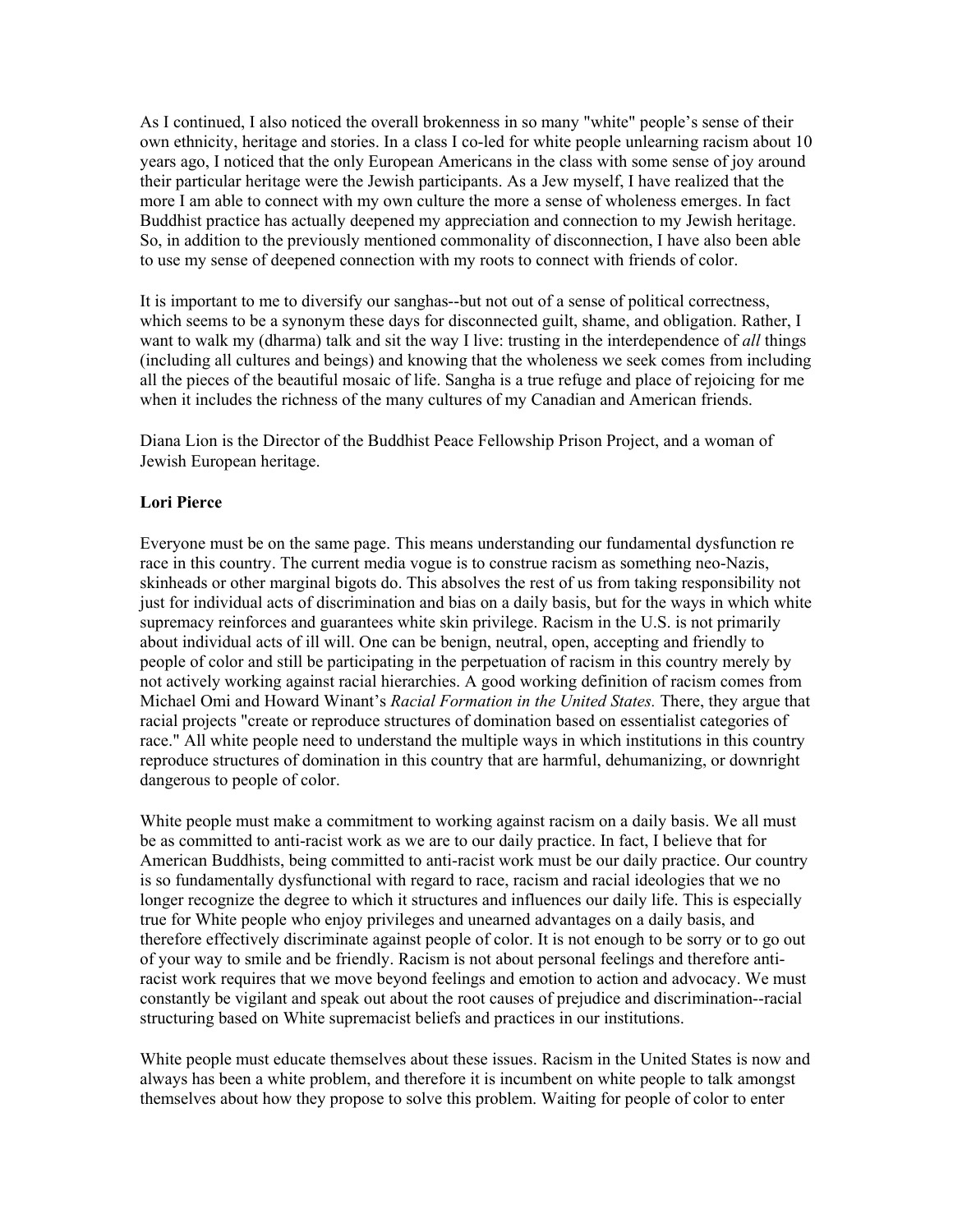white spaces in order to educate white people about their blindness to racism is arrogant, patronizing and disrespectful. Feminists have, for years, called men to task for not taking responsibility for dismantling patriarchy. The same is true for the responsibility white people must take for dismantling racial hierarchies. Reading: Michael Omi/Howard Winant. *Racial Formation in the United States.* Ruth Frankenberg. *White Women Race Matters.* Noel Ignatiev. *Race Traitor.*  Toni Morrison. *Playing in the Dark: Whiteness and the Literary Imagination.*  George Lipsitz. *The Possessive Investment in Whiteness.*  Michelle Fine. *Off White: Readings on Race, Power and Society.* 

Lori Pierce completed her doctorate in American Studies at the University of Hawai`i at Manoa and has been appointed the Owen Dunston Visiting Professor of History at Wabash College in Crawfordsville, Indiana. Her research and writing focus on the intersection of race, religion, and ethnicity in the United States and Hawai`i.

### **Tending the Well, Sharing the Water by Canyon Sam**

I had just returned to the States after a year in China, Tibet, and India, where I studied dharma and lived and worked in Tibetan communities.

I started going to a Monday night sit an hour's drive north of San Francisco in a small church. One night the lead teacher brought up the topic of sangha. We left each Monday night to return to jobs, homes, families, but how might we stay in touch and help each other as a sangha on a more continuous basis, he asked. He looked out over the dozens and dozens of yogis, mostly Euro-Americans, cross-legged on their cushions on the church auditorium floor till hands popped up. Carpooling, one yogi said. Caring for the homeless on Fourth Street, another offered. Getting involved with the local AIDS program, helping the victims of last winter's mudslides in Corte Madera, said others.

"Yes, we need a sense of engagement and purpose as a community. Any more ideas?"

Though I was nervous to be around these people: they were all white *and* upper middle class, I knew I had to say something. I mean, I had just spent a year living in Buddhist Asia, the birthplace of this practice, and these countries were some of the poorest on the face of the earth. I raised my hand and spoke up.

I mentioned the exciting, historic convening of the first ever international conference on Buddhist nuns two months earlier, the appalling condition of refugee Tibetan nuns. How nuns were fleeing religious and political persecution in Tibet, and daring for the first time, after meeting nuns from other countries, to dream that they could obtain educations. Historically nuns were taught to memorize, and do menial chores, while monks were taught to read and debate and study. We could start a sponsorship program that would provide basic education and literacy. \$20 a month is not much, but it stretches far in India. It would be the chance for Tibetan nuns to read and study dharma for the first time in history.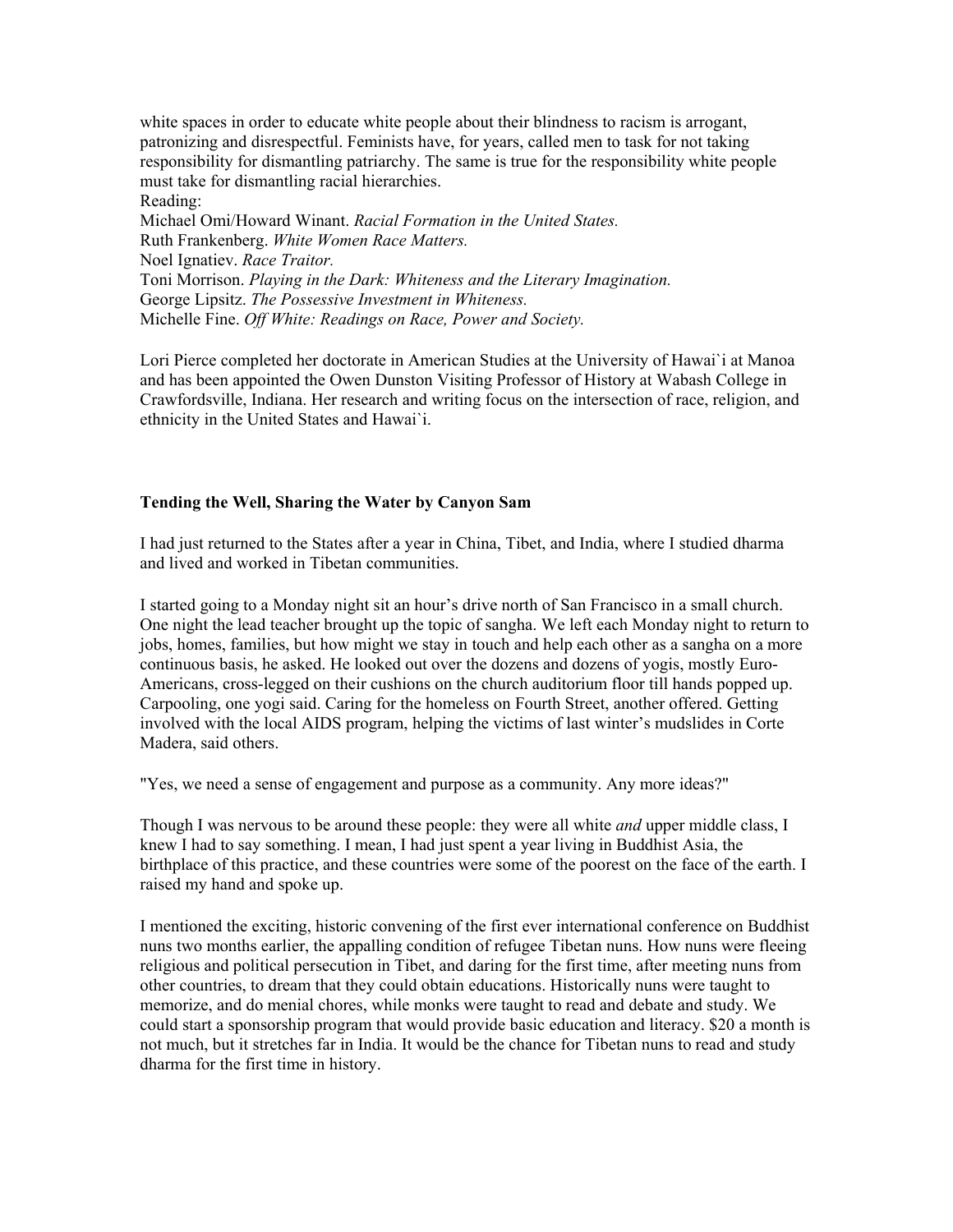The teacher rose off his cushion, waving his arms to cut me off with thin-veiled agitation. He took the floor again, steering the conversation to the *local* community, something that affected *our own* lives. It was precisely because since returning to the States I realized how self-absorbed Americans were that I thought this thriving sangha would like to build bridges with struggling Buddhist communities in Asia. After all, they were drawing from the well, shouldn't they be caring for it? The county we were sitting in was the richest county in California, and one of the wealthiest in the nation. Twenty dollars seemed not a lot of skin off their noses.

Another man broke in addressing the teacher by his first name:

"I think I understand what you mean. We can help each other, like in the days when farming families held barn raisers. The whole community got involved. Some things you can't do alone, everybody's gotta pitch and work together. Like, I've got a patio project I've been putting off for months, got the bricks and everything. The sangha could come over some Sunday, we could order pizza, and people could help lay the brick patio around my swimming pool. We could have fun with it. Make it a day."

The teacher broke in more strenuously and segued into a rap about how the community was getting cramped here and some of them had been looking for land. Soon the figure one point two million dollars tumbled out of his mouth.

Opening up the dialogue to the sangha was just his way, I suppose of trying to get the need to arise from the masses themselves, but it didn't quite work.

I had cajoled a friend to accompany me that evening. She was, like me, Asian American, a lesbian, and worked in the building trades. It was a step up from her small town upbringing in the central valley where her parents owned a small corner grocery. I had been trying to get her interested in Buddhist meditation, so I could have a buddy to do teachings with. It was everything I could do to keep her from bolting to the car. On the ride home she exclaimed that she labored on rich peoples' houses during the week for a living, why would she want to do it on the weekend "for fun"? Those people with swimming pools in Marin feeling sorry for themselves were not in any way, shape, or form her community. She was never going back and come to think of it wasn't as interested in learning to meditate as she thought.

Many years later, after His Holiness won the Nobel Peace Prize and Tibet gained more popularity this same teacher became very interested in Tibet. Every other sentence referred to the Dalai Lama saying this and such in Dharamsala, or Tibet something or other. Posters appeared on the community bulletin board sponsoring events benefiting or involving Tibet or Tibetans.

It was like Columbus discovering America.

#### **Larry Saxxon**

The Buddha's awakening entailed experiencing life and its interconnected parts as simply that which... *is at its both bare and complex essence*. As such, he consciously moved (through both his Teachings and his behavior) against the Brahman's posture of ranking, discriminating, and judging people based on their outer appearances, gender, and social ranking et. al. Thus, he simply BECAME and LIVED TRUTH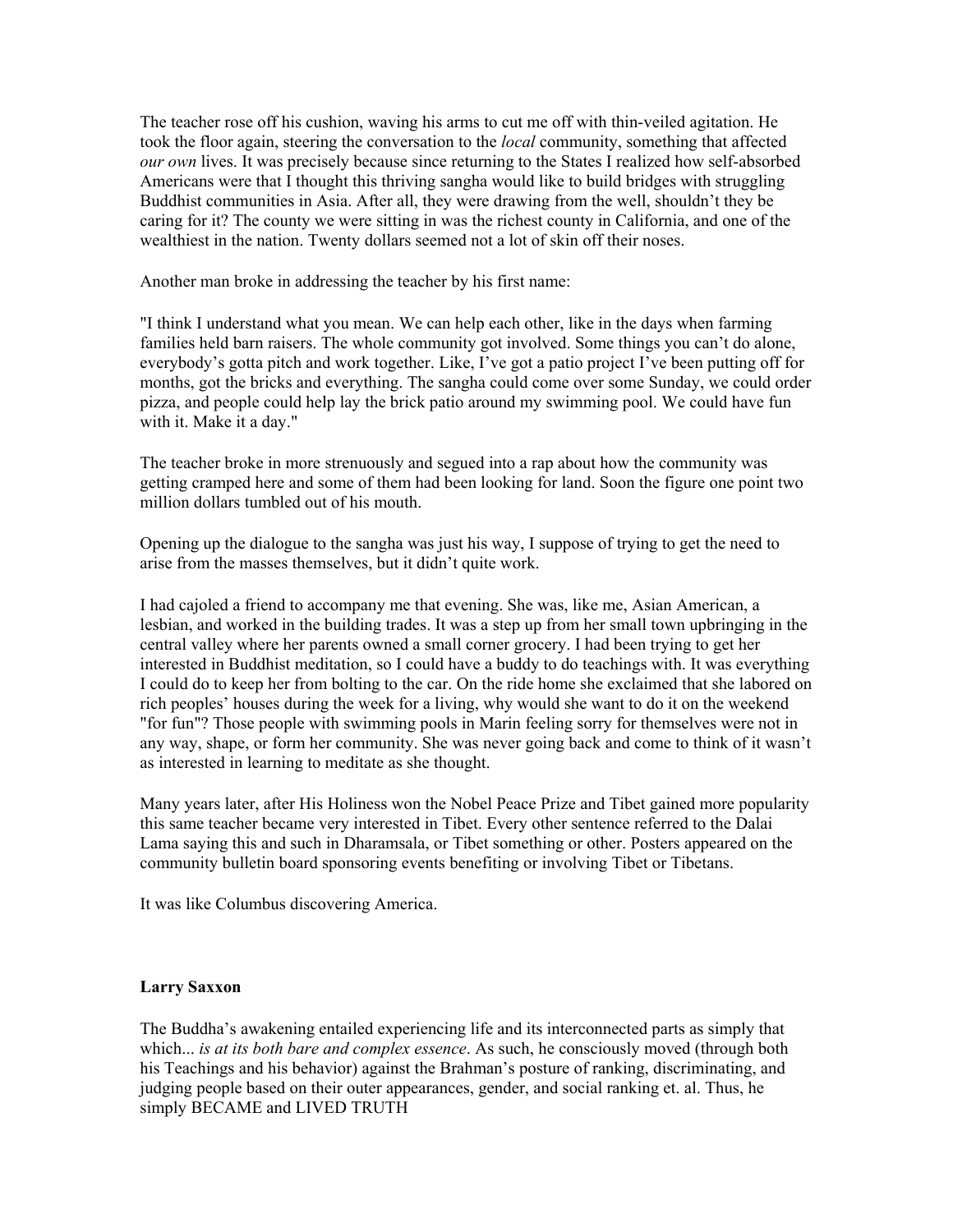The Buddha was in short, socially engaged, and through his actions, revolutionary. Change through kindness and love.

What have Westerners learned from this *unchanged initial revelation???* Nothing…

Many of the dominant practitioners in the West, the majority of whom happen to be of European descent, have cloaked themselves in the outer covering of the Dharma without going through the complete transformation process. Because...the onion/Path has a multiplicity of soothing and beautiful layers.

There are layers of change which far surpass the initial "Pop Culture Buddhism" which seems to be the prevailing hegemony in the West. The first few layers are simply seduction and immobility....non-spiritual growth; even iatragenic in many instances ...harmful

How anyone can come to intimately KNOW THE PATH and not, through their innermost actions, become also a social revolutionary...begs the question of Dharma. You suffer...I suffer...we suffer because there is no real disconnects between us. Selectively practicing the Path is simply a non-option. As has been stated in the Zen Path...You either DO...or YOU DO NOT DO...You DO NOT TRY...YOU DO NOT PONDER!

Ironically, the Western application of the Dharma has again placed the people of color, those who are not male gender, those who are not heterosexual, and those who seem Different... in the oft visited position of having to diagnose, prescribe the course of treatment, and most sadly of all...PROVE the state of the social pathology.

Many of us grow tired of having to delude the child with softness, comfort and patience while attempting to heal the child's illness in addition to mitigating and remediation of the social, environmental and spiritual damage that such a powerful child creates in the connected existence. Because the child does not know, from deep within, that all actions, thoughts and volition are external on such a large scale...the child simply continues to play the game of Behaviors By Rights of Entitlement.

As it is difficult to not despise the beginner...it is so with this dangerous child. Only the Path allows a clear vision of the child sitting in its own waste...and sadly...laying waste

Dharma...Whose Dharma???.....

The very moment in which one dares to assume the right to ask the "who" ...one has immediately missed the entire Path.

The onion is so very much deeper...starvation occurs on the outer layers only ...........................GO DEEPER...go deeper go deeper; and, we all go with you...

Metta, Larry Saxxon

#### **Vietnamese American Thoughts on Being a Buddhist in America by T. Liên Shutt**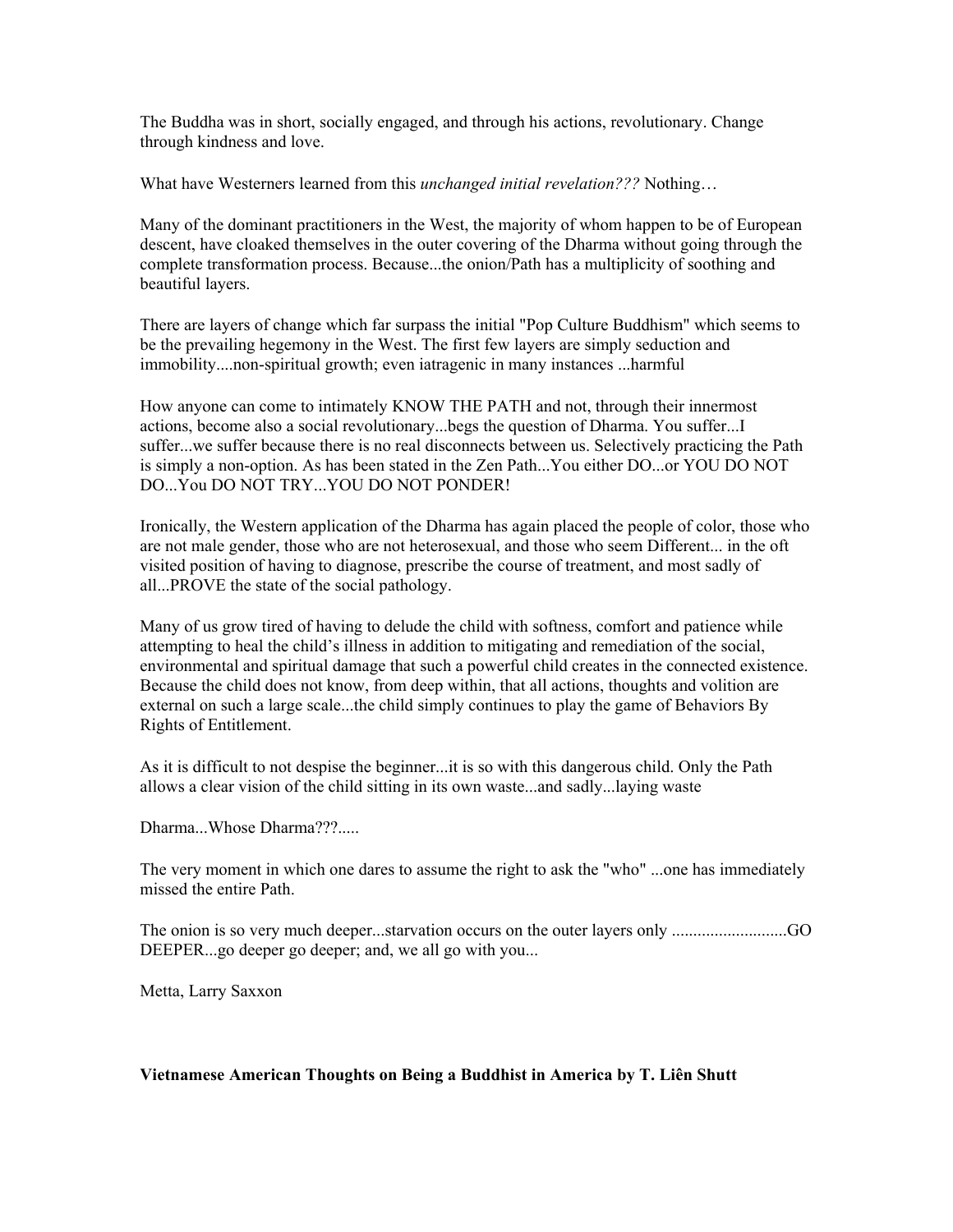To begin with, I will clarify that my intellectual understanding of Buddhism is recent, based upon some book knowledge and almost two years of (mostly) regular sitting meditation. I was, however, born a Buddhist into a Buddhist society. Therefore, this essay is, on one level, a personal exploration of what Buddhism means just to me. However, on another level, I offer these thoughts not only as a means to explain myself but because I know that my experience is part of a larger experience of Asians/Pacifics and Asian/Pacific Americans living in America who are, or *want* to be, practicing Buddhism with a community/sangha.

One commonality that many Asians/Pacifics in America share is a family history of Buddhism. Myself, I was born in Saigon in the mid-1960s. I was raised by a single mother. Though temple visits were not a regular practice, I still have vivid memories of my mother lighting long sticks of incense and bowing before an altar. At the age of eight, I was adopted by Caucasian Americans and have since lived in American cultural settings. As part of my "Americanization," I was baptized and raised as a Presbyterian.

Though there are some similarities between Christian/American and Buddhist/Vietnamese values, these were not felt by me as I was growing up. One American value, which I never could understand, is the need to have everything legalized and written down: "signed, sealed, and delivered" is the expression, I believe. I have always had a deep sense of Right Speech through the Asian cultural value of honestly and truthfulness. A person's word is obviously not worth much in the Caucasian American culture, was my thinking.

As mentioned above, I have not "practiced" Buddhism for very long; that is to say, in the "American Buddhism" definition. That is, I have not sat in meditation for very long. I have wanted to for a long time. I remember talking about meditation with a friend in college in 1983 but the only meditators we saw in North Dakota were White ones. When I moved to San Francisco four years ago, I lived down the street from a Zen center but once again, I was daunted because of its Whiteness. Yes, one can say that if my spirituality was sufficiently strong enough or devout enough, I would have persisted better. There is truth to this. There is also truth to the fact that, as a person of color, joining a mostly White group is always daunting, especially as meditation encourages one to touch and learn to expose one's essential self.

On top of that, as a Vietnamese American, learning from White people teachings that I knew in my *bones* as having roots in my childhood in Vietnam, was hard to work through. Though there are strong Vietnamese Buddhist communities and many temples within the Bay Area, because I have lost my native Vietnamese, due to well-learned acculturation, I cannot attend these temples. This is ironic to me.

I would theorize that this is also true of many Asian/Pacifics and Asian/Pacific Americans. Therefore, my request is that the communities, which call themselves "American Buddhists," make space for people like me/us. As I see it, "American Buddhism" is made up of non Buddhist born members who went to different Asian countries in the late '60s and early '70s, learned from Asian teachers there who, within Buddhist traditions, generously shared their understanding and love of the Dharma teachings and practices. I am not calling for the stopping of such exchanges. Love, compassion, and kindness are values that we *all* can use more of in our lives. However, by keeping sanghas and retreat centers most comfortable for and accessible to only/mostly European Americans or those who have best assimilated those values, "American Buddhism" remains, in my eyes, yet another act of appropriation, taken from Asian cultures and used to exclude Asian/Pacific Islander people.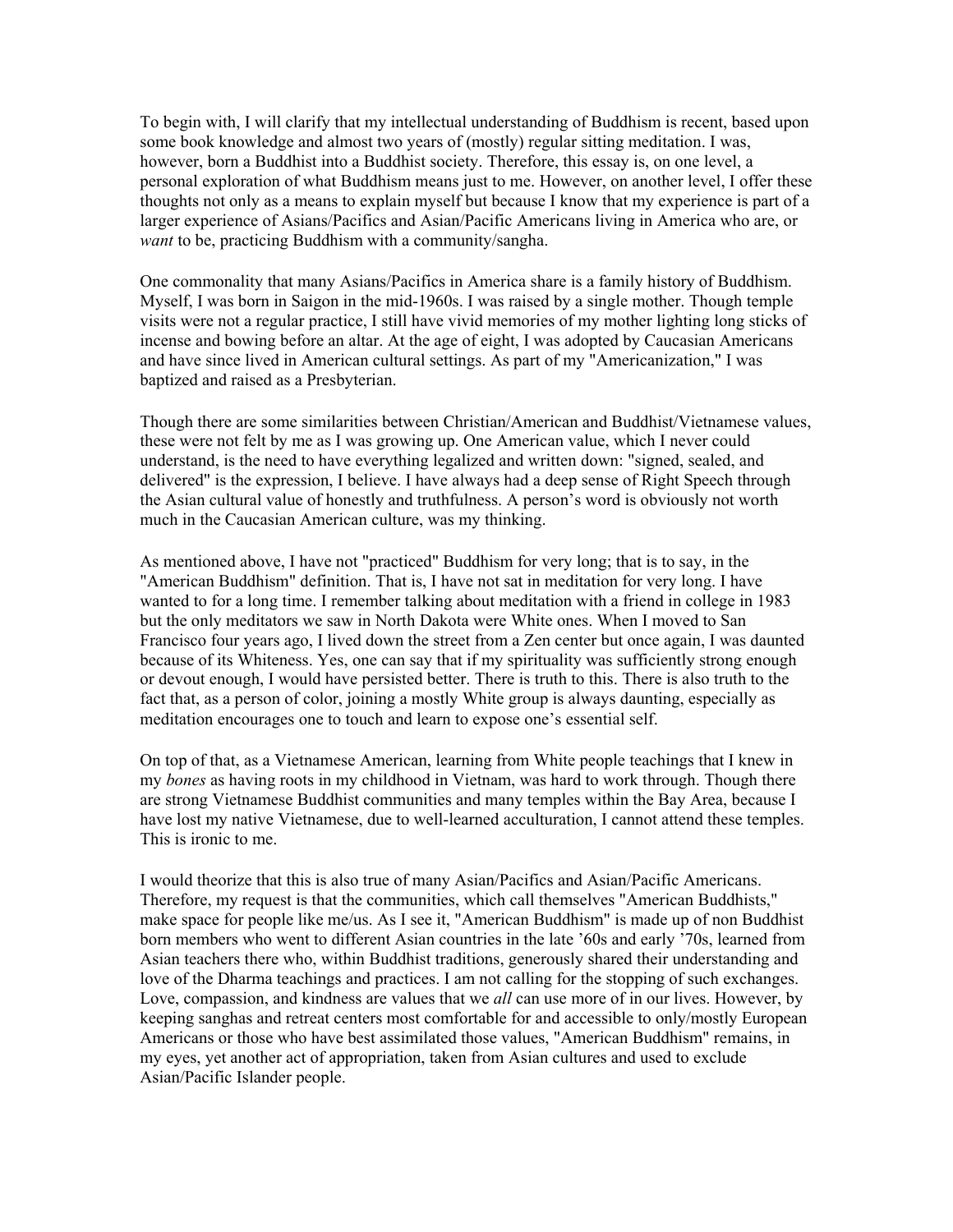I know that some of my words may be strong. Always, my hope is towards Right Speech. I hope that I have done that here. I bow deeply to all. Metta. –––T. Liên Shutt

My name is T. Liên Shutt. I am an American of Vietnamese ancestry. I have been a caretaker of the Buddhists of Color (BOC) Sangha (Bay Area, California) almost from the beginning of its inception. While there are many reasons that bring people to the BOC, as a caretaker, I feel that my greatest responsibility is to hold space for the Sangha. To provide a refuge for all people of color and mixed-race people.

Thich Nhat Hanh in his book *The Heart of the Buddha's Teachings,* wrote that the Buddha in his last months of life taught that the Three Jewels are in all of us: "Take refuge in yourself, not in anything else. In you are Buddha, Dharma, and Sangha" (p. 163). However, in relation to Sangha, Thich Nhat Hanh also tells this Vietnamese story and teaching:

…when a tiger leaves his mountain and goes to the lowlands, he will be caught by humans and killed. When a practitioner leaves her Sangha, she may abandon her practice and "die" as a practitioner. Practicing with a Sangha is essential (p. 164).

Therefore, just as Enlightenment is possible to all of us but needs mindful practice for its cultivation, the Three Jewels are in us all, yet need the environment of a Sangha for the possibility of their expression.

For many people of color and mixed-race people, because of our individual and collective histories of disenfranchisement, the need to find Refuge in a sangha is especially important. While each of us work towards the ability to be safe and free wherever we find ourselves in this present world, having a place that validates our essential being on a racial, ethnic, and cultural front is a necessary step in the process. It is my hope as a caretaker, that the Buddhists of Color Sangha is such a place. A place in which all people of color and mixed-race people can rest on our path towards individual and collective Enlightenment.

## **Triscuit Wagner**

My name is Triscuit Wagner and I am a 36 year old, white, queer man. I feel racial and ethnic diversity is very important for our sanghas. First, the dharma needs to be accessible to as many people as possible, so that individuals can decide for themselves whether it is something that appeals to them. In order to accomplish this, I think sanghas need to be multi-cultural in their approach. Allowing people of color and all ethnicities to have their interpretations of the dharma and how it is relevant to them culturally is important. I believe it would be unkind and unaware to assume that a white interpretation of the dharma is going to be appropriate for a clear understanding by non-whites. I recently attended the Gay, Lesbian, Bisexual, and Transgendered retreat at Spirit Rock and left with a very clear feeling and sense of why it is important for me to practice with the queer community. I believe we all have a fundamental need to be mirrored by others from our community. Through this mirroring I am able to have more access to my heart and ultimately compassion, and I also feel safer and more at ease. I imagine racial/ethnic groups must experience something similar when they practice culturally relevant dharma.

I appreciate the opportunity to express my views on this subject.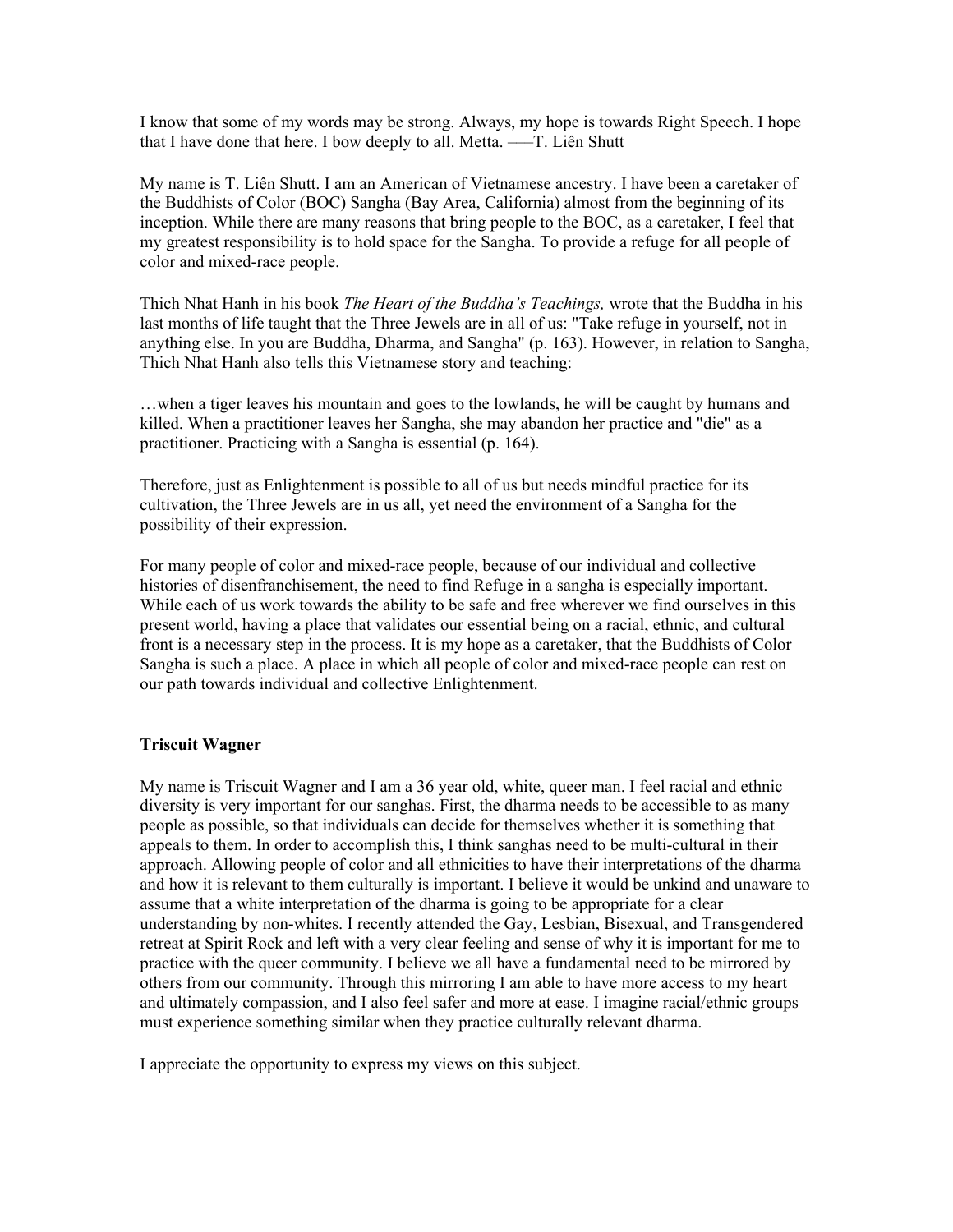May all beings be happy May all beings live with ease and in balance May all beings be liberated

Sincerely, Triscuit Wagner

# **No Color In the Room: A Question of Skillful Means by angel Kyodo williams, ZPO (Zen Peacemaker Order)**

My name is angel Kyodo williams and I am a student of Pat Enkyo O'Hara, Sensei of the Village Zendo in NYC. Enkyo was a student of both Maezumi Roshi and Bernie Glassman Roshi. I have, with support of Enkyo Sensei, written a book that introduces Buddhist/Zen principles to people of color, particularly black folks.

The book, *Being Black: Zen and the Art of Living with Fearlessness and Grace* will be published by Viking this Fall. The publisher has been very generous and supportive and I expect that by nature of its being a major publisher, the publicity campaign will naturally pique interest in buddhist practice across the board.

I came to write this book originally because I felt so discouraged that I do not see more people of color practicing within sanghas. Even in my own sangha, where I know my teacher to be open and accepting of everyone that comes, I am still the only consistent black practitioner after 3 years. I believe that this phenomenon goes beyond mere face-to-face racism and is indicative of a larger problem that must be addressed. Like the dharma, it is both very subtle and very profound.

As the publisher of eDharma.com ( http://www.edharma.com/?POC ) I field many different questions about why people of color are left standing on the outside door to practice of the buddhadharma, particularly when it comes to schools other than Nichiren Shoshu, such as Zen, Tibetan, and Vipassana.

While I understand some of the reasoning behind not allowing non-teachers to participate directly in this conference, it is my sincere hope that the organizers will see that it is this type of methodology that continues to perpetuate the problem as it stands. By this, I mean that it is so apparent that people of color will not be well-represented in this forum because there are so few of them that are recognized teachers, the matter of racism within the sanghas has the potential to become yet another discussion of 'them' (people of color) by 'us' (teachers, by nature of the circumstances, not of color) that does not bear witness to the reality of the situation and instead casts it off as words and ideas.

I thought to suggest that any conference on Buddhism in America and/or the West is severely lacking without proper attention to the glaring matter of No Color In The Room, but it seems the issue didn't gain attention or cache early enough.

We continue to stoke the fires of elitism within this practice by focusing attention over and over again on a relative few "superstar" teachers whose schedules are so busy they are booked for these gatherings two years in advance, thereby shutting out the possibility of receiving any one or any thing new. I say this with *sincere* respect for the gift of their practice and teaching. At the same time, is this what we want to be our Way? The same names presented everywhere we go because that is what will draw and people will pay for? Each of those people morphing into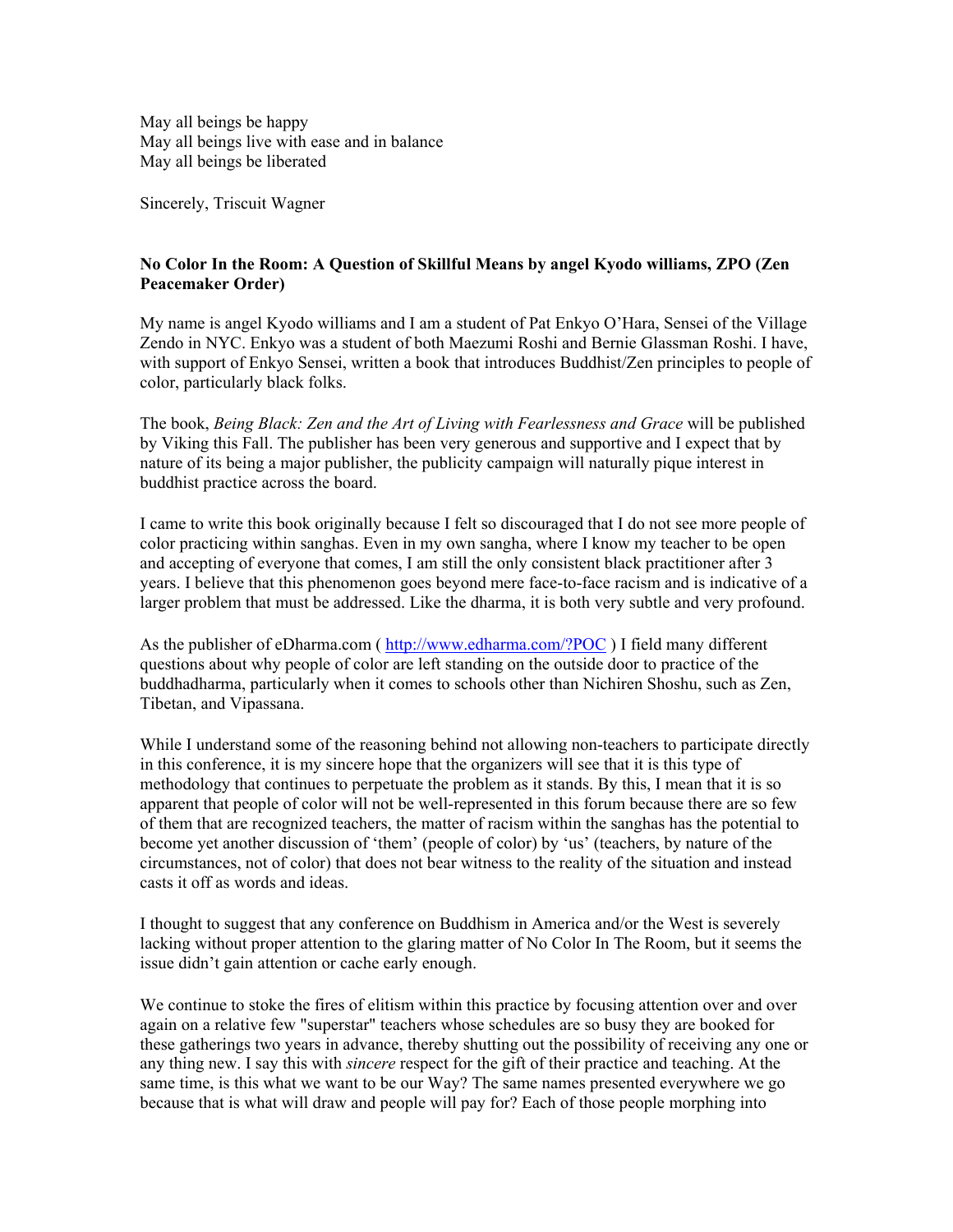experts on the subject du jour for as long as they continue to pull those that can pay \$65 for a one day retreat.

Very Western, indeed.

In all honesty, it would have been most prudent to create a special forum in which non-teachers would be permitted to join in this discussion just for the sake of balanced representation. I am of the mind that special matters deserve special action. Is this not what is meant by skillful means? At this rate, it will be a little while still before a representative number of people of color (non-Asian) become teachers, yet the problem to be dealt with has not waited and demands attention in this very moment, right now.

For how much longer will a large gathering of non-people of color sit about the table reading Our words and talking about what ought to be done about Us without Our being invited into *and* encouraged to be in the room?

There is a passage in the last chapter of the book in which I speak directly to Buddhist America, appealing to them to insist on diversity of their sanghas to be a main priority. (I realize we have dharma centers located in places in which there is a rare person of color to be found.)

I feel sure that this small passage, my own story and the book itself as a resource presented to the conference would be beneficial to the understanding of the question of race and Buddhist practice in the West.

#### **Personal statement by Lewis Woods**

For some time, it has appeared to me that the culture of the predominantly White, convert sanghas (in which I, as an African American, have practiced) is deeply marked by the experience of Whites from the '60s counterculture--an experience that differs greatly from that of most African Americans. As I understand it, the civil rights movement represented an extension of traditional Black culture, no doubt energized by the youth, but deeply connected with and rooted in the heritage of resistance to white supremacy inherited from previous generations. With respect to Black communities it would be absurd to speak of a "counterculture" in the 1960s. By contrast (and at the risk of over generalization), the White counterculture (activists, hippies, and enlightenment seekers) was marked by rejection of, and rebellion against, the mainstream, and a stereotypically American desire to start over.

The segmentation implicit in the countercultural rejection of the mainstream has had the result that many Buddhist centers seldom have much of an organic connection with a community beyond the walls of the center. In a number of cases, in fact, they resemble colonies of White culture situated in predominantly African American communities where real estate values are lower than average. Convert Buddhist centers tend to exemplify the lifestyle-enclaves discussed by Robert Bellah et al. in *Habits of the Heart.* (See Bellah et al., 1985; p. 72.)

Compare your "average" convert Buddhist center with your "average" Black church in the U.S. In the church one will often hear sermons about political races, police brutality, or public education issues that affect not just members of the church but members of the larger Black Community. In the Buddhist centers, on the other hand, such topics are rarely the subject of a Dharma talk and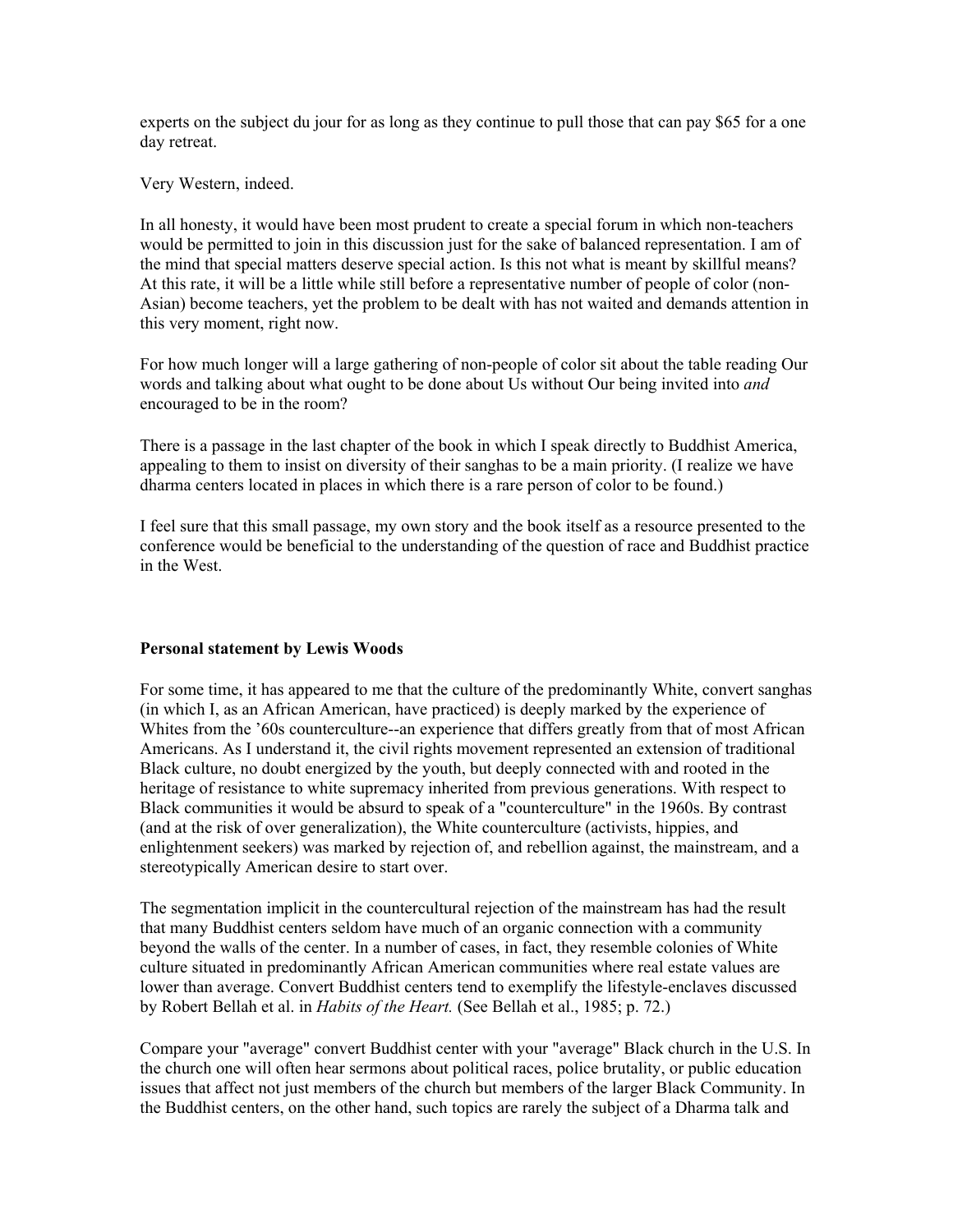when they are the speaker almost has to apologize for straying from the main purpose of the practice.

Black churches tend overwhelmingly to be embedded in larger communities. They are structured so as to mitigate the effects of individualism with an organic social engagement borne of the concrete situation of the members of the churches. Predominantly White convert Buddhist communities, however, tend more to resemble clubs, enacting a sort of corporate individualism in which the center is as alienated from public life as any 1960s commune was from mainstream society.

Thus, for Black folks, joining a predominantly White convert Buddhist sangha entails an immigration of sorts--a cultural border crossing into a land that is unsupportive of Black individuals and communities (to put it mildly). These convert sanghas are also thoroughly disconnected from the public concerns that members of Black communities cannot help but bring with them, given the position of African Americans in the American racial hierarchy.

My hope, therefore, is that we will not view increasing diversity as a simple matter of assimilating African Americans and other people of color into existing centers as they are. Rather, I hope that we will seek ways to make the Dharma available to African American communities in an appropriate cultural and social idiom.

## **Personal Statement by Larry Yang**

Practicing as a person of color in almost exclusively euro-american sanghas is difficult and often painful. The teachings describe that there is no hierarchy of pain or dukkha. However, I have found that when issues of race, class, oppression, discrimination, insensitivity, or not-being-seen arise in practice, people of euro-american descent generally are not aware of the complexities, are not sensitive to the issues, and cannot relate to the feelings. While this may not involve spiritual hierarchy, it does involve an interdependent experience of different kinds of suffering. This is especially important because the vast majority of western Buddhist teachers are Caucasian. Thus, as a practitioner of color, I often do not get meaningful guidance in this area of identity formation and ego solidity, and how it relates to the Dharma. I do not hear Dharma stories that are similar to my own experiences. And I do not hear an interpretation of the Dharma that reflects non-euroamerican experiences, values, and norms. While one's response to these conditions may shift as practice lengthens, this is a serious problem for beginning practitioners of color. Therefore, it is an obstacle to accessing the teachings.

Several experiential examples come to mind.

1. For years, I walked into the sangha where I sit, and was extremely uncomfortable; no one said hello; no one said anything to me, except to ask for dana; and no one expressed the hope that I would return. Whenever I walk into a space in which I am the only person of color, it becomes a statement (this is out of my control; the statement "becomes" all by itself). It was a statement to which this sangha was completely oblivious. This kind of denial further exacerbates obstacles to practice and affects how accessible I perceive the invitation into the Dharma. The idea of "invitation" is so crucial when approaching communities outside of the perceived mainstream. "Invitation" has very important cultural meaning and significance. Often, people who have been marginalized (whether due to race, orientation, class or other disenfranchisement) experience rejection, at best, and often abuse when walking into a space uninvited. Many of us have learned and been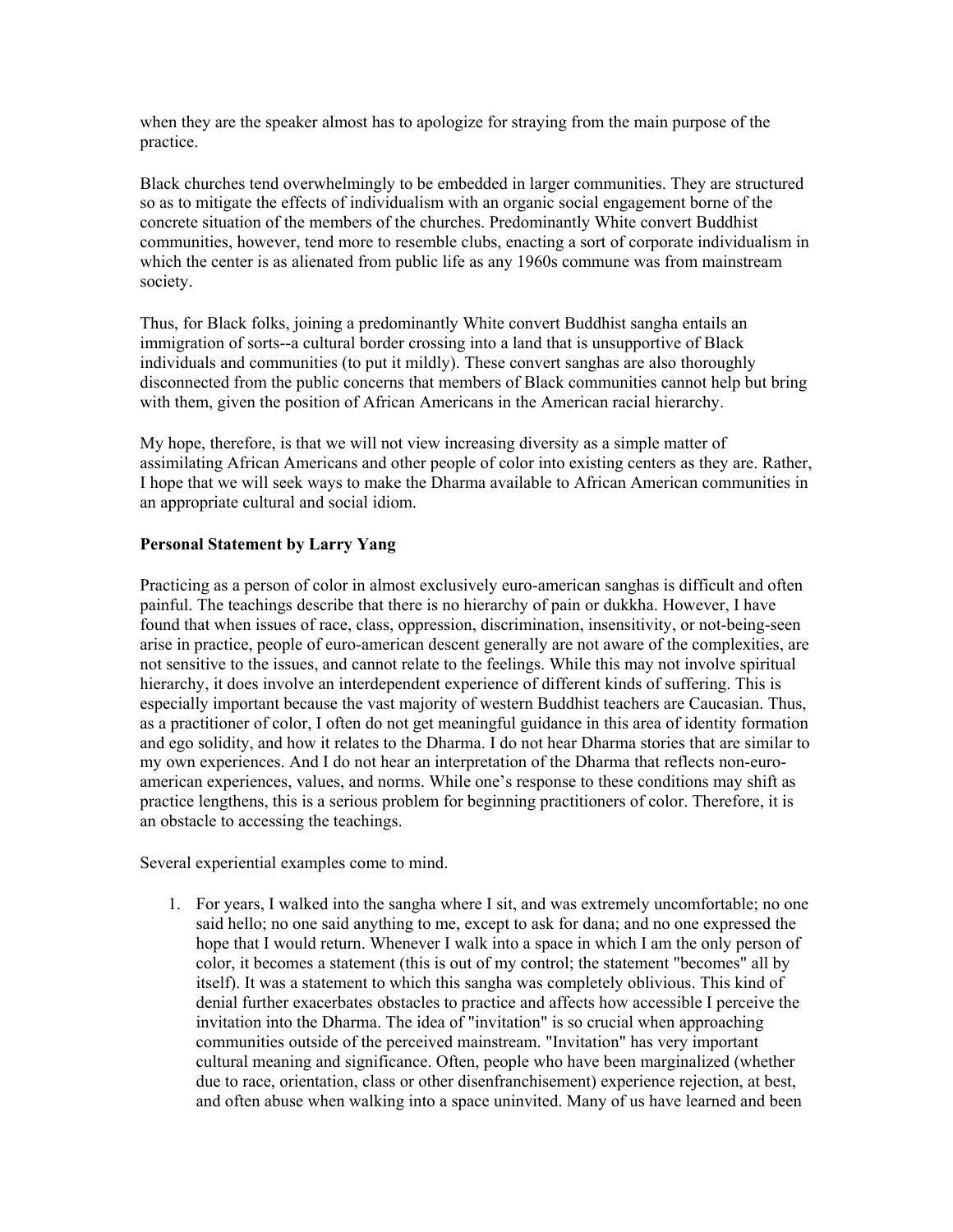conditioned, not to go where the invitation is not explicitly given. Even when there is consent for inclusion, *if it is silent,* the consent is not experienced by those who need to be included.

- 2. For the feelings that arise from situations like the above, there is usually not the effort made nor concern expressed by teachers to guide a practitioner of color. In one metta retreat, teachers ignored my written request for help around being only one of three people of color in a room of ninety. In an extended retreat, a teacher would not read aloud my question about diversity during a Q&A session. My personal experience is that most caucasian teachers will ignore the issues, focus the attention back onto *my* practice and *my* response and *my* attachment to ego/identity, or ask me to drop *my* baggage at the door, and just talk about *my* practice. I have experienced all these situations and know that all of these strategies can deepen practice, and in fact all of these have deepened my practice. But I also know in my body and my heart that there are other ways to address hindrances and to present the Dharma.
- 3. Western convert sanghas have yet to create a safe container to absorb and process the volatile emotions that arise when diversity issues get raised. Practice containers have been created for the difficult and extreme emotions that arise around sexual abuse and betrayal, gender discrimination and inequality, and even abuse or violations by teachers. But I was told in one interview that "This is not the place to process this issue. That is why there are diversity committees and people of color retreats." I would respond that as long as the issue is kept separate (as in "over there," in a committee or segregated retreat or isolated program), people will feel separate and therefore will be separate. It is commonly described by teachers that every single issue will arise on the cushion. And yet, this seems to be one issue that does not receive assistance or guidance when it appears. There also seems to be confusion between the act of *naming* the nature of a condition and *blaming* a specific source. There are times that I have been treated as if I was blaming someone or the group, when I was merely stating the nature of an experience. There is an important difference.

Pain around the separation caused by identity issues, be they of race, class, gender, or sexual orientation, has not ameliorated simply because we are in a spiritual community with the best intentions. Intention is a sacred place to begin and apply our practice; *and* intention is a painful place to end, if no movement arises from that practice. Most faith communities in North America are still self-segregating. If Buddhist sanghas wish to have different karma than this, it will require more than merely not being "against" oppression and racism. It will require more than just being "for" diversity. It will require a joyous involvement and effort from all of our collective beingness. For me, in that shared beingness and movement is the possibility to transcend this dukkha.

#### **Personal Statement by Rosa Zubizarreta**

I share my story with you, for whatever benefit it may bring to all sentient beings.

My name is Rosa, and part of my experience includes being born in Peru to a Peruvian workingclass father and a Cuban middle-class mother, and immigrating to this country when I was eight years old.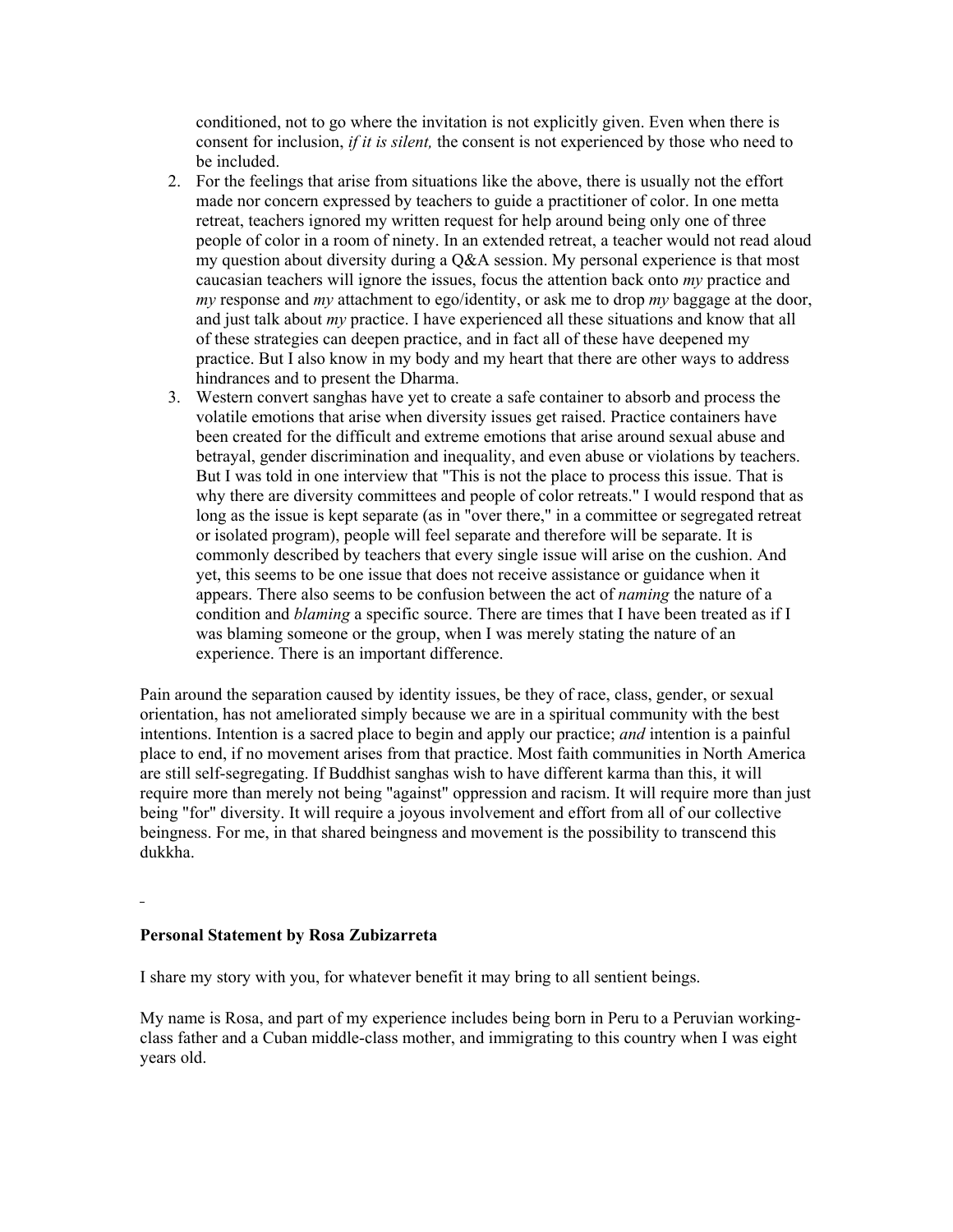Another part of my experience includes being a voracious student of world religions from a very young age, with a particular interest in Eastern religions.

As a light-skinned Latina woman, raised in this country, I don't look identifiably different from your typical "Western" sangha member. If I wanted to do so, I could "pass" for white; as such, I know I carry the privilege of not being an identified target of unaware and/or racist behavior. I am also aware of many of the other privileges (as well as lack of privilege) that I have experienced in my life.

At the same time, I feel keenly the pain that my invisibility brings. Regardless of whether you treat me as "part of the group", there is in general little space in Western sanghas for who I am (in a relative sense, of course) to be seen, let alone welcomed. Because of my experience, I am also conscious of how many other "hidden diversities" are present in the sangha, how many others also do not feel truly seen.

It feels too facile to be told that my culture, my life experience, my family, my language, do not matter, are not "who I really am". This is especially true since the "difference" that I bring to my study and practice of buddhism has made me highly aware of how much our understanding and "view" is influenced by who we are, by the "lenses" that we ourselves bring to the teachings and the practice.

I don't believe that ANY group has a monopoly on truth. I'd love to contribute to an on-going exploration of how our many diverse experiences can help ALL of us generate a deeper understanding of the Dharma, and deepen our practice. Yet, in my experience, this has not yet been a high priority in most of the Western sanghas I've encountered.

After years of being a (mostly) solitary student and practitioner, I have worked along with others to help create greater opportunities for those of us in similar situations, as well as to bring a greater awareness of these issues to the larger buddhist community.

The Healing Racism in Our Sanghas event in the fall of 1998 helped catalyze an ongoing group of Buddhists of Color, as well as an ongoing Healing Racism group. And, the Mindfulness, Diversity, and Social Change sangha is a buddhist group open to folks from of all backgrounds and orientations ¾ ethnic, race, religious, class, sexual persuasion, age, etc., where we use Council Circle practice, in addition to sitting and walking meditation, as a way to consciously explore the diversity of our sangha.

In closing, I celebrate the contributions of the many people who have been and are involved in these and similar efforts, and invite you to find your own way to join in the exploration of the gifts diversity can bring to our understanding and practice.

confronting the fearful demons

as humans living in the 21st century concerned with relieving the suffering of sentient beings and overcoming our own ignorance learning about racism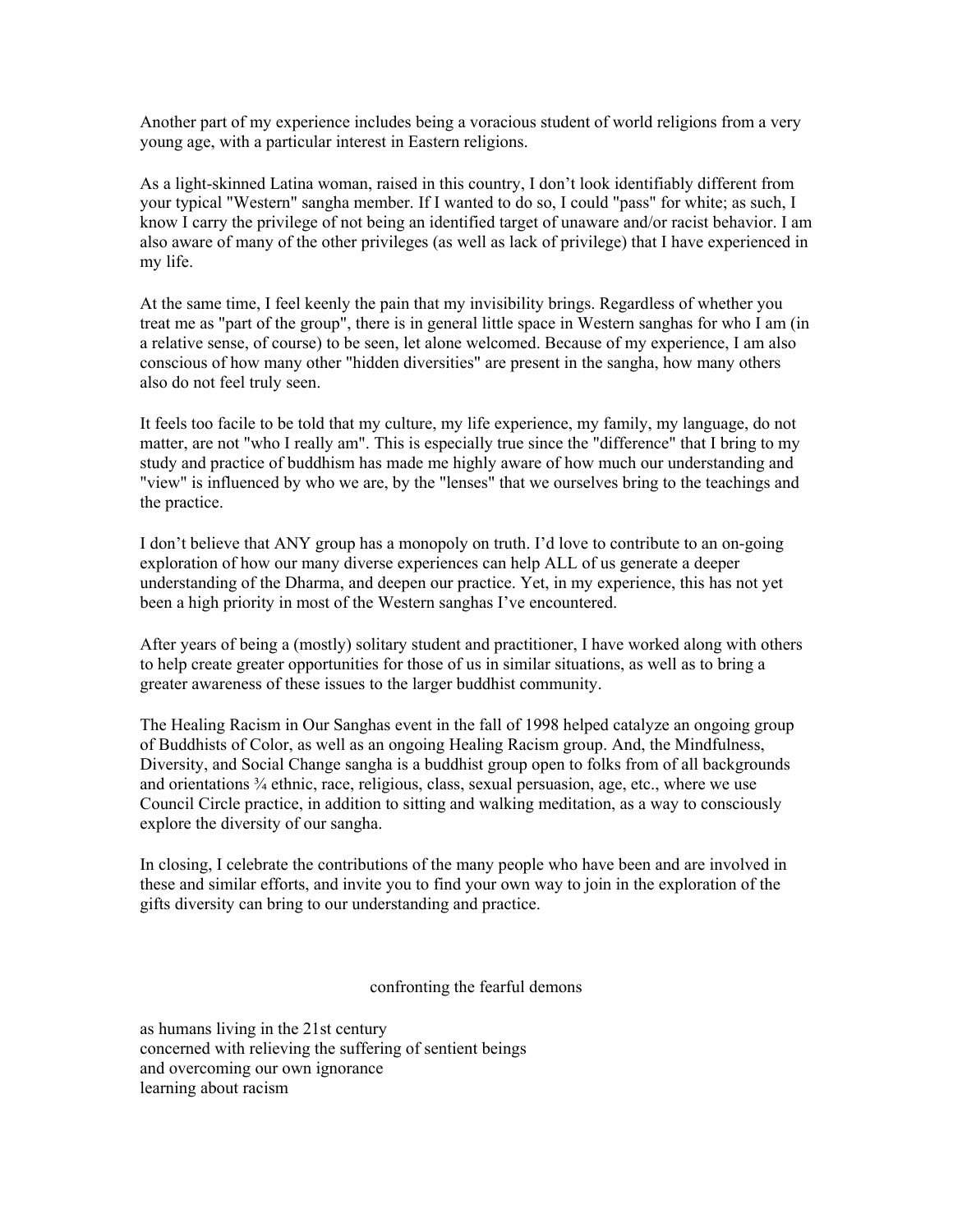and how to transform it might be viewed as skillful means

\*\*\*\*\*\*\*\*\*

if we are not interested in learning about racism we may want to examine whether we are truly taking refuge in the Buddha, Dharma, and Sangha. Instead, we may simply be taking false refuge in our own privilege.

\*\*\*\*\*\*\*\*\*

the Buddha left his father's castle to learn about the suffering of the world. How often do we extend ourselves outside the realms of our own privilege in order to become familiar with the suffering of others?

\*\*\*\*\*\*\*\*\*

At the same time, paying attention to issues of racism, classism, sexism, and the like is NOT primarily about helping others. As long as we ourselves are not able to feel completely close to all other human beings, it is we ourselves who are living in illusion.

*by Rosa Zubizarreta spring of the year 2000 Santa Rosa, CA*

#### **Section Two: Personal Essays**

*The following four pieces (three essays and a Dharma talk) were originally submitted by their authors for Part One of this booklet. Because these writings could not be condensed to the suggested length due to their various formats, we are including them here as "personal essays." All personal submissions in this booklet are held in equal esteem by the editors of this booklet.*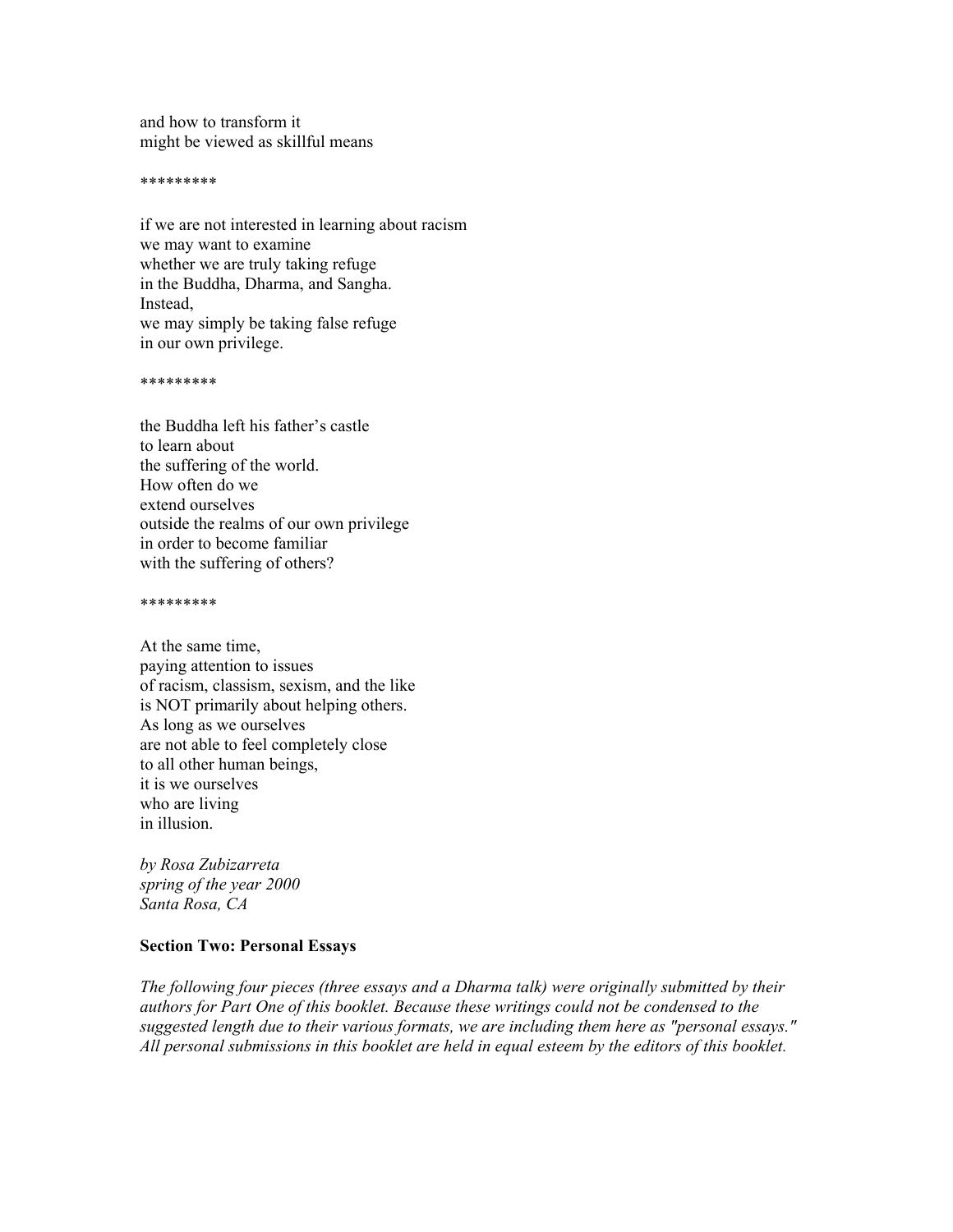## **The Road Being Traveled: My Life and Times at San Francisco Zen Center (1990-2000)**

### **by Hilda Gutiérrez Baldoquín**

By the time that I arrived at my first zazen instruction at Green Gulch in August 1990, I was ready for Lou Hartman, the monk who was the first to hold open for me the Dharma gates of sweet dew. That day, Lou Hartman stole my heart when he said, "learning how to sit zazen takes fifteen minutes, practicing, however, takes a lifetime." Right then and there, I threw myself completely into the ocean of Buddha.

On New Year's Eve of that same year I was in the zendo sitting zazen. At around 11:30 p.m., Barbara Kohn, who was either the Ino or the Tenzo at the time, was inviting, mostly the newcomers, to join in ringing in the New Year with the 108 bells. The sound of the Densho was filling my heart. This simple act of standing in a circle of strangers, in the basement of an old building, participating in an ancient ritual, felt very familiar to me. I felt deeply at home. Yet, as I stood in a circle with other practitioners waiting my turn at the Densho, I looked around and noticed that I was the only Person of Color. I am Cuban of African and Spanish descent and identify as a Black Latina or as Afro Cuban. The joy of the moment became bittersweet with the sadness of invisibility. From that moment on I began to question: why is everybody white?

Having spent the previous ten years as a practitioner in the field of what in the '90s began to be called 'diversity', I soon suggested to a couple of white senior students that they participate in a training workshop that looked at issues of racism. The response I received from one of them was "here at Zen Center no one is racist." From that moment on I knew that SFZC was not going to be the place where I would find support for being a Person of Color. The practice of colorblindness ran deep, and the fear and discomfort of openly speaking about differences prevented any opportunities for growth.

In spite of a lack of cultural and institutional support around race, I found support at the interpersonal level around gender and sexual orientation within the very visible white Lesbian community that was part of SFZC sangha. And to this day I am convinced that my long conversations in Spanish with Idilio Ceniceros, who is Mexican American and who in 1990 had already spent several years within the institution, kept me coming back. Idilio's deep knowledge of Dharma was like an oasis in what felt like a dry and distant environment.

There was a lot of talk about creating intimacy those days. For me, if we are spending time talking about it, then we are not doing it. It was evident, that the white cultural paradigm of individualism precluded true intimacy and interdependence.

Then one day, I don't exactly remember when or why, I got a call from Laurie Senauke, a member of the Board. She had an idea and wanted to know what I thought about it. I listened, and the rest is, as they say, history. This story is my personal statement.

San Francisco Zen Center's diversity initiatives began in 1993/1994 when Laurie Senauke, then a Board member, pulled together a committee to place the issue of addressing racism at SFZC on the Board of Directors agenda. I was a member of that committee. The result of this effort led to three outcomes.

The first was a series of trainings for staff and residents addressing diversity, racism and multicultural change. Workshops took place at each of the three SFZC sites: City Center in San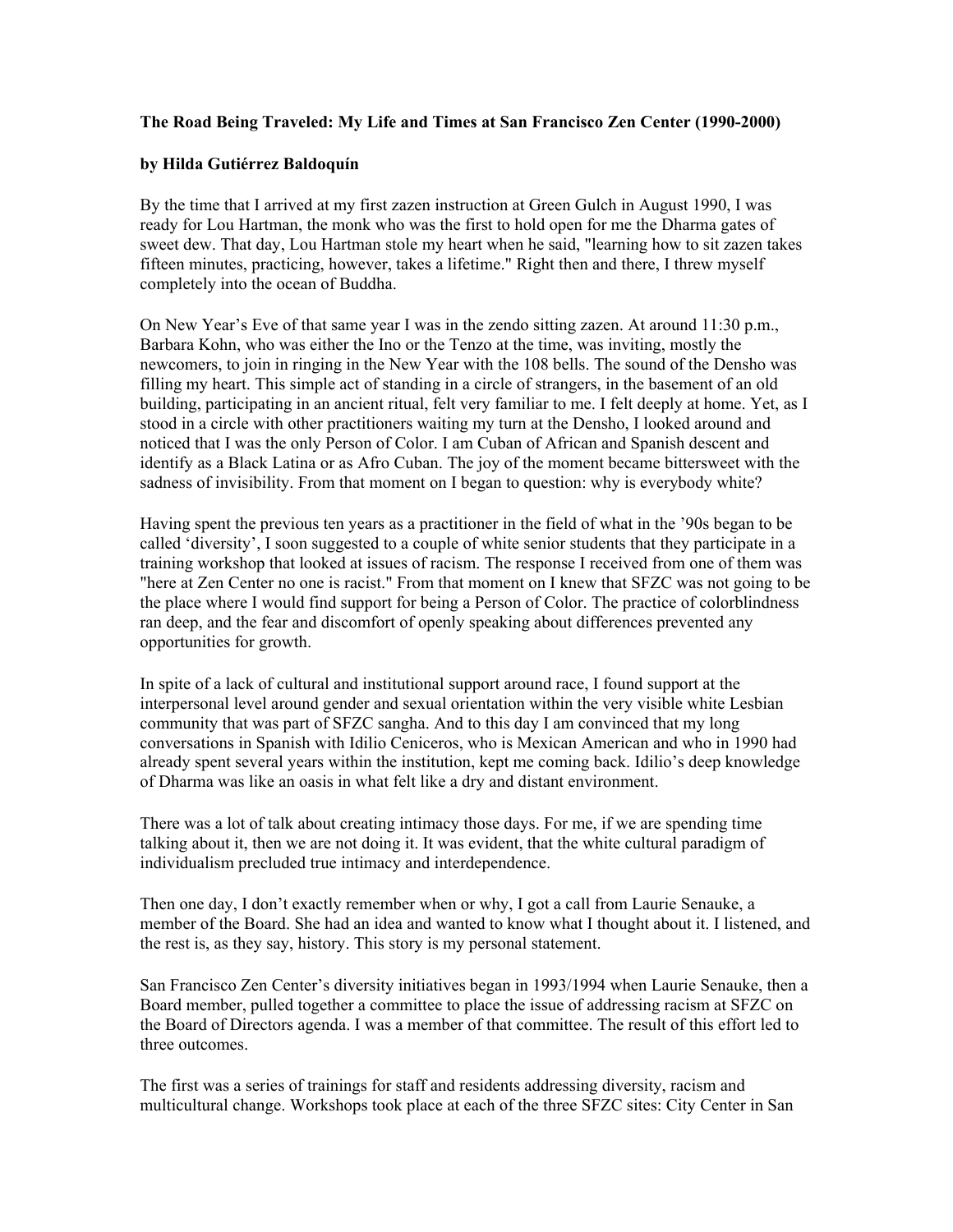Francisco, Green Gulch in Marin and Zen Mountain Center in Carmel Valley, and also the Board of Directors. I co-facilitated the training at City Center.

The second outcome was an article on *Racism and Buddhism* that appeared in the *Windbell* (1995), SFZC's biannual journal. The article was a transcript of a conversation of several Buddhists of Color facilitated by Sala Steinbach, an African American woman. The third outcome was the establishment of multicultural collections at each of the three sites' libraries.

In December 1996 I received lay ordination from Zenkei Blanche Hartman, Abbess of SFZC.

In the fall of 1997 the nominating committee of the Board asked me if I would consider running for an open seat. I laughed and teased them that there was no way I could be elected for I was too much of a revolutionary. I was told that yes, that is why they wanted me to run. I was also told to be prepared, that newcomers don't get elected the first time around. Although previously Sala Steinbach had been appointed to the board, it appeared as if this was the first time that a Person of Color was on the ballot.

I was elected by the membership the first time around. Soon after, I met a senior student that had been in residence for almost 20 years. As she shook my hand I introduced myself. She commented: "I voted for you because you were the only person I did not know." I was not sure what the statement meant, however, I just took it as a good thing.

Also in 1998 Tanto Teah Strozer and Outreach Director Paul Haller co-led the Fall Practice Period focusing on the teachings of the Sandokai (Merging of Difference and Sameness). During this practice period, Co-Abbot Zoketsu Norman Fischer and City Center Director Mary Mocine gave Dharma talks during the Saturday public program on diversity and oppression.

In January 1999, Vipassana Teacher Ralph Steele was invited to SFZC. On Saturday the 30<sup>th</sup>, Ralph gave a Dharma talk to a packed Buddha Hall. It was the first time in almost 9 years of hearing talks in the Buddha Hall that seated on the platform was an African American Dharma Teacher. Ralph's visit also coincided with the first meeting of what has come to be known as the Buddhist of Color Sangha that met at SFZC on the last Sunday in January. He was present at that meeting.

In February 1999, I introduced to the Board of Directors a request to appoint a task force with a budget to lead a long-term initiative at SFZC. This initiative would take a multilevel approach to addressing diversity in educational development, policies and programming over a two-year period. The board did not take action on this specific request. However, it asked for a group of volunteers to study and research what was happening at each of the three centers in terms of SFZC leadership's view on diversity.

An Ad-Hoc Diversity Committee was formed immediately; however, it wasn't until late summer that that group began to meet. Although I was part of the group, I chose not to lead it for it's my personal belief, based on my professional experience, that white people must take leadership on these issues. In order to assess the climate and views on diversity, I designed a survey that was used as a guide in conversations at different levels of leadership.

In June 1999, SFZC President and Senior Teacher, Barbara Kohn, participated in the *VISIONS* 4 day training *"Modern Racism: A Personal Approach to Multiculturalism."*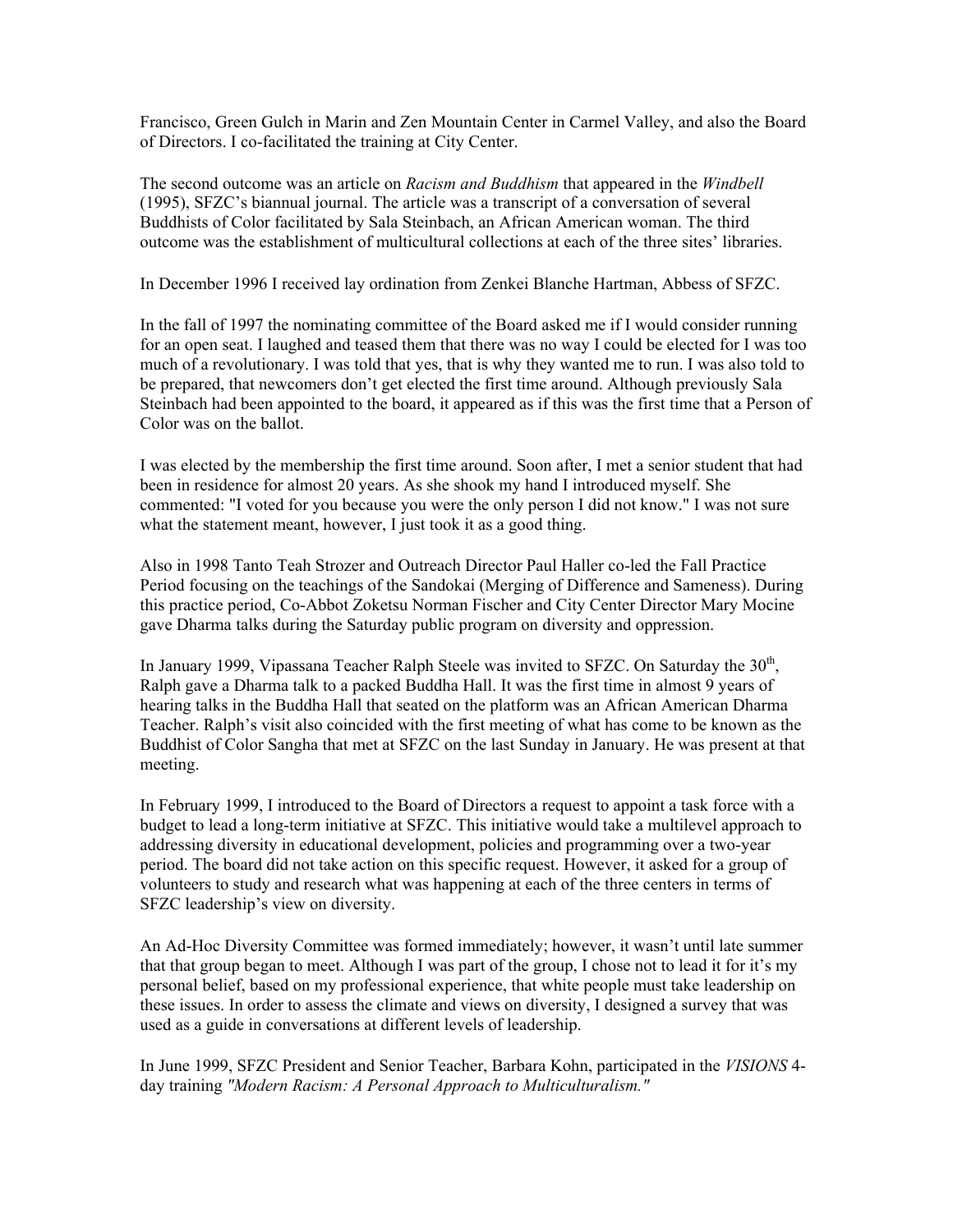She became instrumental in moving the diversity agenda forward within the institution. The training, open to the public, was held at SFZC Conference Center on Page Street.

In September 1999 three new activities for People of Color began. In the first one, Paul Haller and I co-taught a class on Mindfulness Awareness and Stress Reduction for People of Color in the helping professions. This was the first time that I was teaching a class at SFZC and it was part of my training. Thus, Paul, a white man of Irish descent was one of the instructors.

The second one was the inclusion, in Spanish, in the Zen Center Fall catalog, of a full page detailing a series of classes of meditation instruction for Spanish speakers. Photographs of Idilio Ceniceros and I, who took turns being available, accompanied the text.

Last, also in September 1999, I began to lead an ongoing Sitting and Dharma discussion group for People of Color. The group is scheduled during SFZC Practice Periods.

Since then, every catalog has a page titled "The Color of Dharma" where activities for People of Color are listed so as to be easily read. (I want to thank my dharma brother Larry Yang from whom I first heard the term "the color of dharma.")

Also in the fall, Barbara Kohn gave a Dharma talk at a Saturday public program where she outlined SFZC's intentions to address diversity issues at an institutional level.

In November 1999, the Diversity Ad-Hoc Committee presented to the Board of Directors a twoprong proposal: a) hire a person to manage this area; and b) establish a far-ranging, long-term commitment to make efforts to enable Zen Center to become a more multicultural institution.

In January 2000, at the invitation of the F. Felix Foundation, SFZC submitted a proposal requesting funding to operationalize the proposal before the Board of Directors.

In March 2000, SFZC was awarded funding by the F. Felix Foundation to begin implementing a comprehensive diversity initiative which will both foster diversity and multiculturalism within Zen Center, and challenge established racial and social boundaries in making the Dharma available to a wider community. SFZC is pursuing this initiative by: 1) establishing a framework for developing cultural competency within SFZC that takes into account the variables of attitudes, communication skills, institutional policies and organizational structures in order to build a truly multicultural Buddhist community; and 2) actively developing the scope and impact of our existing diversity outreach work, and responding to the needs of historically underrepresented populations with new programs.

In April 2000, the Board of Directors voted on a series of implementation steps that will meet the stated goals. Programmatically, these steps include: the implementation of an ongoing internal cultural competence skills training program for SFZC residents, staff, teachers, and Board member; the development of a Dharma Teachers of Color Residence Program; and the development of a Diversity Advisory Council to lead the full implementation of the initiative. There is a three-year timeline for accomplishing these goals.

In June 2000 *VISIONS, Inc.* will be conducting its annual public West Coast training at SFZC Conference Center once again. The training, called *"Modern Racism: A Personal Approach to Multiculturalism,"* is open to the public. In exchange for use of the facilities, members of SFZC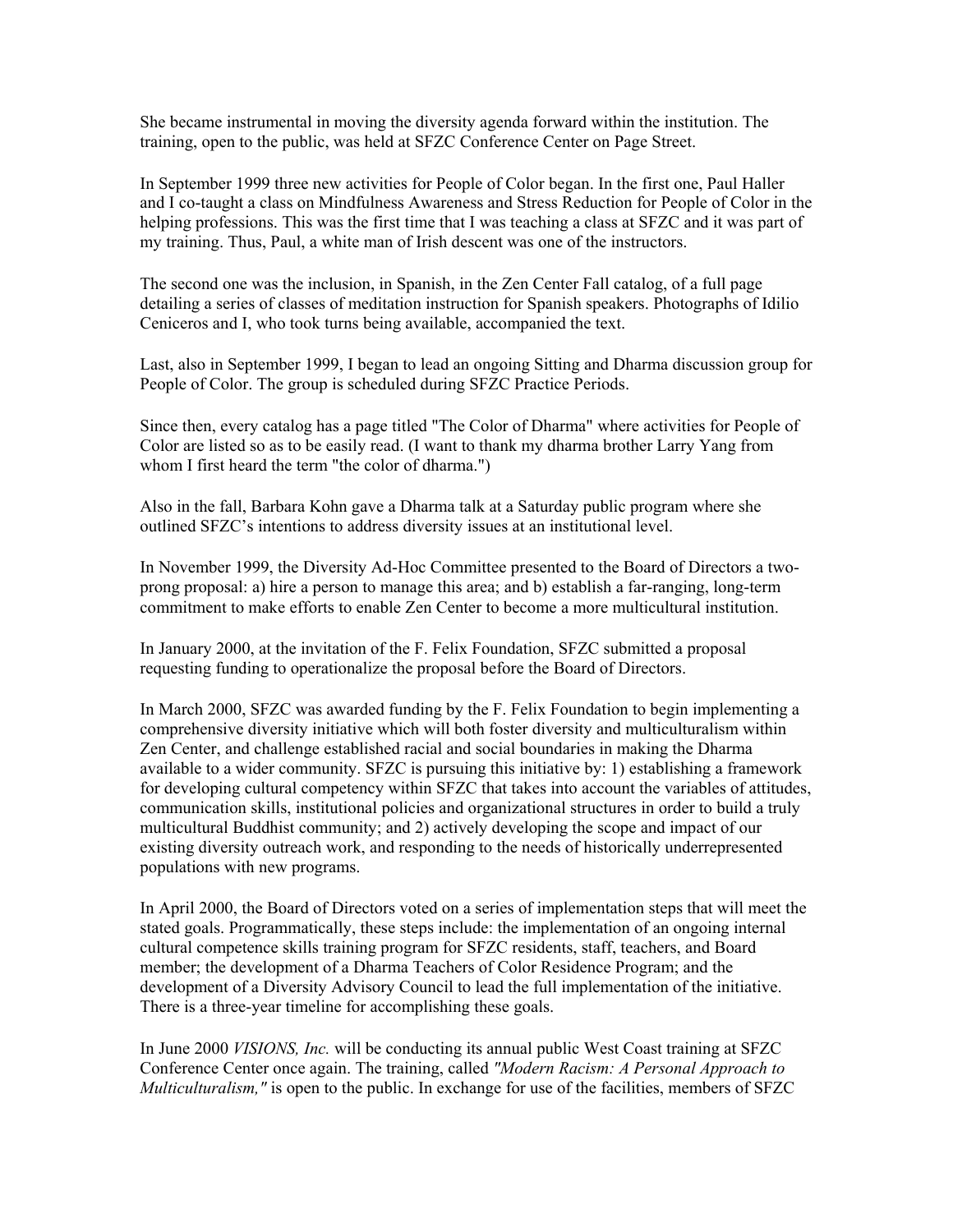Senior leadership are invited to attend the 4-day training. At this time it is expected that a couple of Senior Teachers will attend the training.

In August 2000 I will be celebrating my  $10<sup>th</sup>$  anniversary at San Francisco Zen Center.

Today, I continue to raise the issues of differences, oppression and equity in my sangha in spite of making others uncomfortable. Again, I take this as a good thing. I have learned that institutional issues must be tackled with institutional level interventions. And I have shed tears of both sadness for the suffering that the denial of oppression causes, and joy at seeing what is possible, as when I give zazen instructions on Saturday morning to dozens of beginners. There are now more shades of different colors in the Dharma wheel that is turning in our midst.

In December 2000 I will complete my 3-year term on the Board of Directors. According to the by-laws, I could run for a second term. At this time that is not a certainty. Whether or not I run, my life and times at San Francisco Zen Center will continue as I sew my *kesa* for priest ordination with Zenkei Hartman.

I offer this story for the benefit of all beings in the ten directions. May all beings be happy. May we all live in peace and safety.

# **To Buddhist or not to Buddhist: Why We Need Ethnic/Racial "Diversity" in Our Buddhist Communities by Lawrence Ellis**

# Reframing the discourse from "embracing diversity" to "stopping the perpetration of violence"

One of the most insidious forms of violence is "cultural" violence: the beliefs, values, and habits of being that justify or legitimize direct violence, structural violence, and psychic violence.<sup>1</sup> For me, one of the foremost reasons why racial/ethnic diversity is needed in our Buddhist communities is for us to be true Buddhists--in particular, to honor *ahimsa*, to stop perpetrating violence against others. Let me be clear. I do not think that "diversity for diversity's sake" is a compelling reason to "diversify" our sanghas. This approach often casts "diversity work" in terms of "choice" or "helping to relieve the suffering of 'the oppressed.'" Choice often leaves people with convenient exits. The focus on relieving others' suffering often puts at center a static view of who constitutes "the sufferer(s)" and who constitutes the one(s) in a position to relieve their suffering-- which may more often serve ego than the Dharma. Don't get me wrong. Choice has an important place in the scheme of things (sometimes). As for the value of *karuna*… for a conference of Buddhist teachers, I needn't say much about this. Nonetheless, this framing of the issues fails to put at center compelling reasons for diversifying our sanghas. For me, one of the most compelling reasons goes something like this: one's status as a practicing Buddhist gets called into question deeply if one knows one is perpetrating violence against others, and yet one fails to cultivate practices to transform being a perpetrator.

# Liberal white racism<sup>2</sup> and "racial mindlessness" as perpetration (i.e., "cultural violence")

In limited allotted space, I cannot adequately define the contours of or the nefarious impact of liberal white racism and of racial mindlessness (i.e., virtually no mindfulness of race and racism dynamics). So for now, I'll share a few items that will hopefully somewhat cast these into relief.

"… published in the New England Journal of Medicine. A carefully conducted study found that doctors were 40% less likely to order sophisticated cardiac tests for women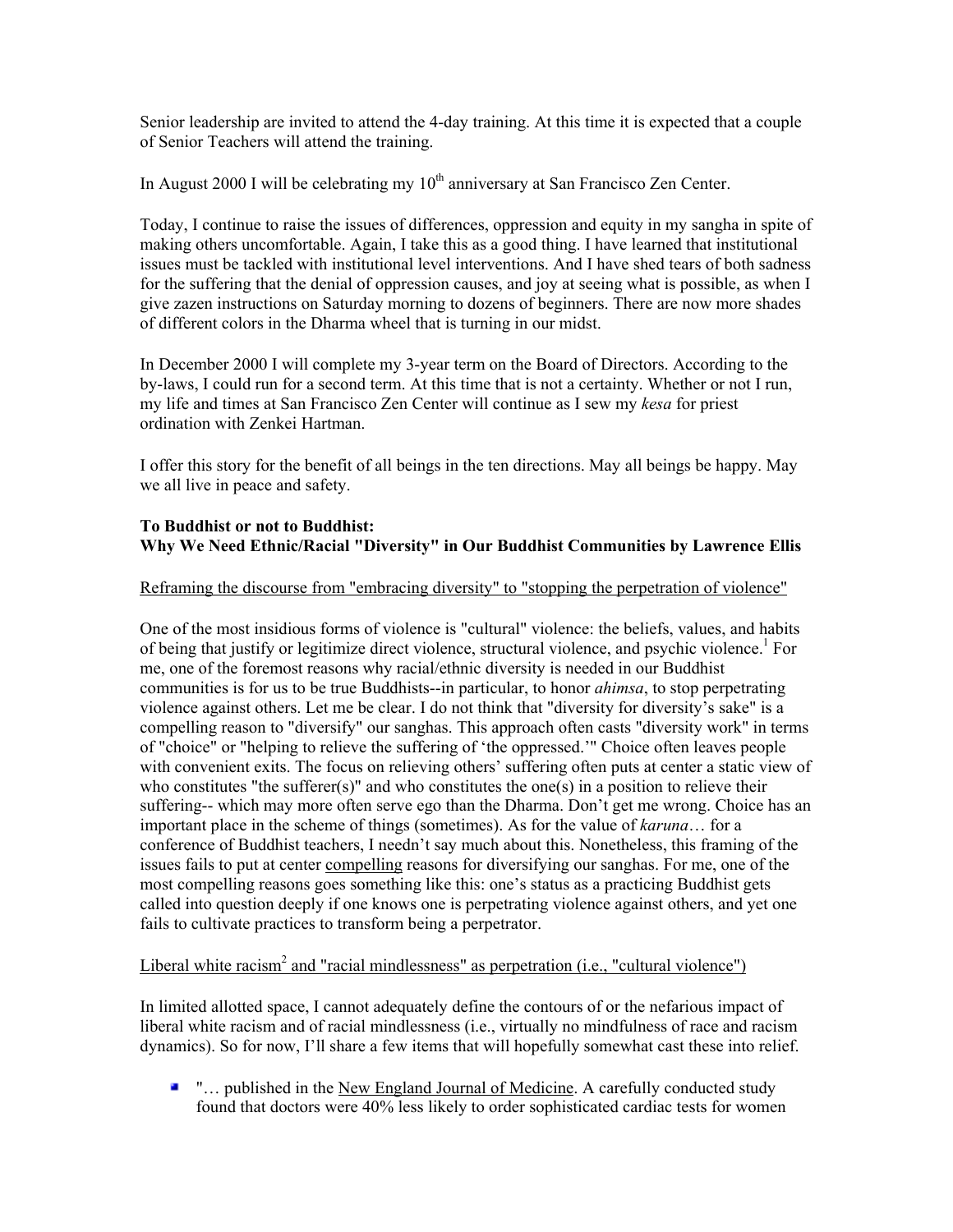and blacks who complained about chest pain than for men and whites with identical symptoms… concluded that the disparity in what are literally life-and-death decisions was most likely due to unconscious biases about gender and race… what this study shows is the extent to which subconscious racist attitudes still afflict even highly educated, humane white people who sincerely believe they do not have a prejudiced bone in their body" (from "Prejudice? Perish the Thought" in Time magazine, March 8, 1999). (It's worth noting that the NEJOM is often considered the most respected medical journal in the US. It's also worth noting that the Time reporter de-emphasized the role of subconscious sexism– in the section above and in the article in general).

- ø Questions posed by sexism/patriarchy are instructive and (along with other "ism"'s) challenge Buddhism to the core. Historically (and currently, I would note), how is it that (a) key individuals claimed to have been [somewhat] enlightened and were viewed by others as [somewhat] enlightened, and yet (b) were so opaque to patriarchal "formations" and ways of being in their own consciousness and living, and to systems of domination in Buddhist cultures that marginalized/oppressed half of the human population?<sup>3</sup> One clear possibility is that Buddhism ain't all it's jacked up to be in terms of providing tools and practices for generating deep insight, cultivating a profound sense of interconnectedness, etc. Another possibility is that Buddhism does provide, generate, and cultivate these. Nonetheless, sexism/patriarchy (and other ism's) are so deeply entrenched in consciousness that even highly evolved beings have failed to notice--let alone transform- them.<sup>4</sup>
- Sexism/patriarchy and racism (and other ism's) have differences. They also have a. similarities. One striking similarity seems to be that in many Buddhist communities in the West, currently many practitioners seem to be as opaque to racism as many men (and many women) historically were (and sometimes still are) to sexism/patriarchy.

#### Impact and responsibilities of leadership

As teachers, you have formal leadership roles in Buddhist communities. On this issue, I would note two points:

- **EXECUTE:** Decades of empirical research supports that leadership style tremendously influences climate (that is, the sense of what it is like to work, or practice, in a place).  $5$  So the data supports commonsense: y'all have tremendous influence on others.
- **Racism as cultural violence leads to other forms of violence. Given strong prohibitions in** Buddhism against direct violence, I would doubt that Buddhist cultural racism links closely with racist direct violence in the US. However, its close links with racist psychic violence are staggering (I have chosen not to share stories of my experiences with racism in Buddhist communities (though I do have scores of them), but instead a perspective/framework for interpreting personal stories, individual and collective responsibility and accountability, etc. It is my hope that my sisters and brothers submitting papers will offer numerous stories that bear witness to racist psychic violence). Finally, how will we measure the links between Buddhist cultural racism and racist structural violence? Very challenging task. May I suggest that we look deeply at the ways in which our beliefs, values, and habits of being influence "the world"? Do they influence the policies and leaders we endorse--whether in our sanghas or in our elected officials? Are there people working in myriad fields who might be acting analogously to the doctors referenced in the study noted in Time. Are there members of our sanghas who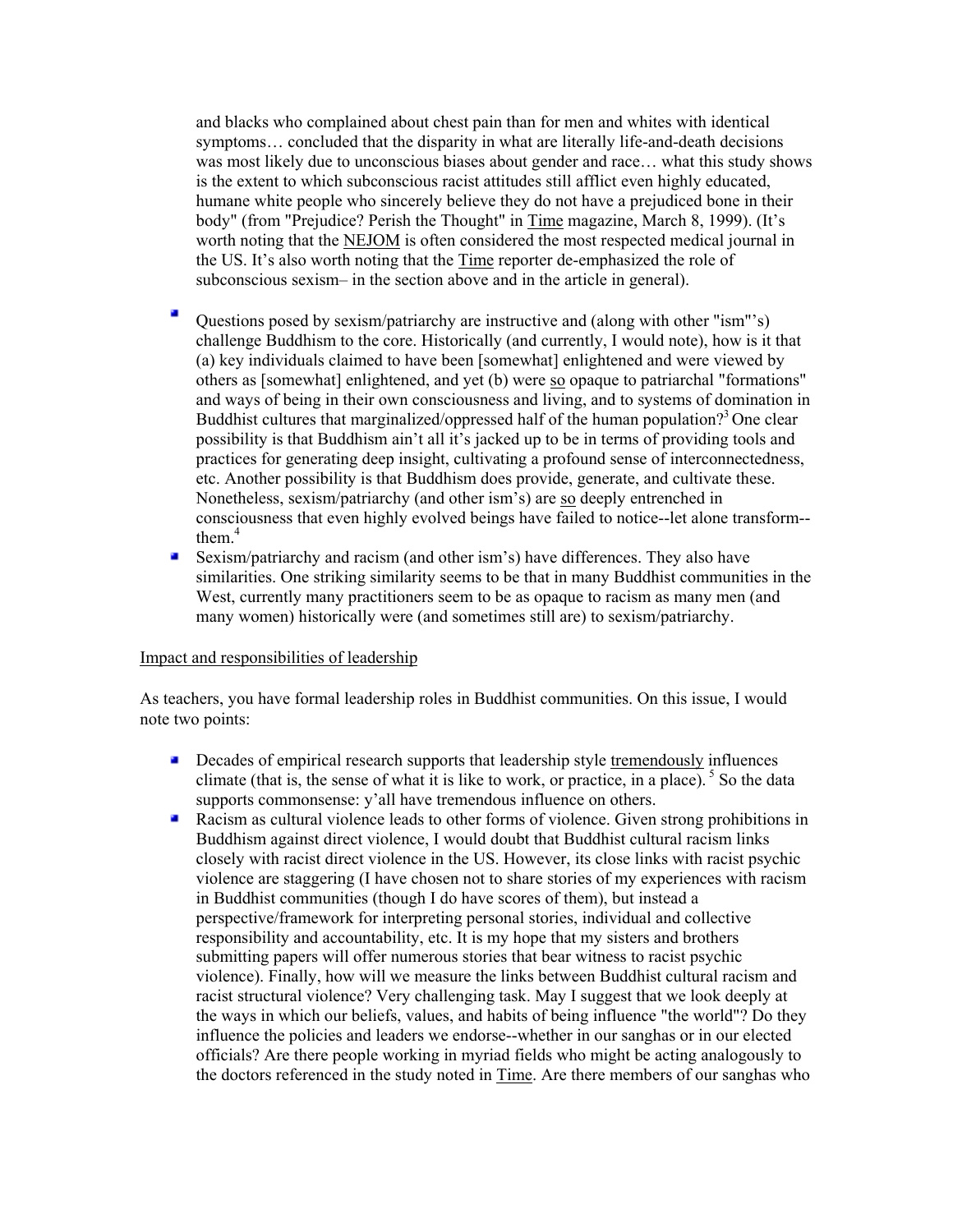have significant influence on decision-making in organizations, communities, etc.--which decisions get translated into norms, guidelines, policies, laws?

Racism doesn't "just happen." There is the principle of dependent co-arising. At issue is not only violence, but also creating the conditions that allow for its manifestation. The solution is not diversity "perfection" – I've never met anyone embodying whatever this might look like, nor do I think I ever will. A solution is diversity "practice". Unfortunately, diversity practice does not currently appear to be highly valued by many teachers in the West. I deeply appreciate your being on the leading-edge of changing this.

Aho. Asé. Metta.¾ Lawrence Ellis (African/Native-American)

**Notes** 

- 1. Johan Galtung, often referred to as the parent of peace studies, articulated 3 types of violence: (1) direct violence, e.g., physical attacks (interpersonal, militaristic, etc.); (2) cultural violence, noted above; and (3) structural violence, e.g. institutional, legislative, and other forms of systemic violence. I add (4) "psychic" (i.e., intrapersonal) violence to denote deep feelings/thoughts/etc. of (a) shame, alienation, self-hatred, and the like and/or of (b) profound exclusion, invisibility, marginalization, and the like--both of which are often "fed" by the other forms of violence. The seeds that manifest in our minds as psychic violence are in all of us. We are responsible for transforming them. However, we also have a responsibility not to "water" these seeds in others. I thank Buddhist scholar and activist Sarah Laeng-Gilliatt for introducing me to Galtung's conceptualization, and for expanding his definition of cultural violence to include "habits of being." See Johan Galtung's "Cultural Violence", Journal of Peace Research, vol. 27, no.3, 1990, pp. 291-305.
- 2. For purposes of this paper I deliberately omit references to "lateral" racism (racism between different Peoples of Color), systemic racism in geographic contexts outside of "the West", etc. Instead, I limit my comments to issues of racism by people of European descent towards/against People of Color, which I believe is generally the most pressing issue of racism in the context of sanghas in the US (I cannot generalize to all of the West). Lastly, I am aware of claims by several researchers that the majority of Buddhists in the US are people of Asian descent. That Buddhists of Asian descent and other Peoples of Color (POC) choose to meet in ethnically-specific or POC-only sanghas (that is, without people of European descent) may have little to do with prejudice against people of European descent, "reverse racism", etc. Instead, we often meet in such settings as a response to European-American racism Such settings serve as places to preserve our linguistic and ethnic-cultural heritages; to find sanctuary/refuge from pervasive racism in US society in general and in predominantly European-American sanghas in particular; and to be able to interact with others who "get it", who understand our experiences as POC without the constant need for us to have to explain or to educate about those experiences. Such places of refuge are vital  $\frac{3}{4}$  as are settings where European-American allies meet not for exclusionary purposes (conscious or unconscious), but to take responsibility for their own education of "unlearning" racism.
- 3. The data on/accounts of sexism/patriarchy in historical and current Buddhist communities and cultures is voluminous. Given restrictions on length of entries, I don't have space to treat the interconnections between the ism's. Nonetheless, I acknowledge that the other ism's are alive and kickin' (in Buddhist communities, as well as in society at large), that they are often deeply interconnected, and that addressing them is exceptionally important.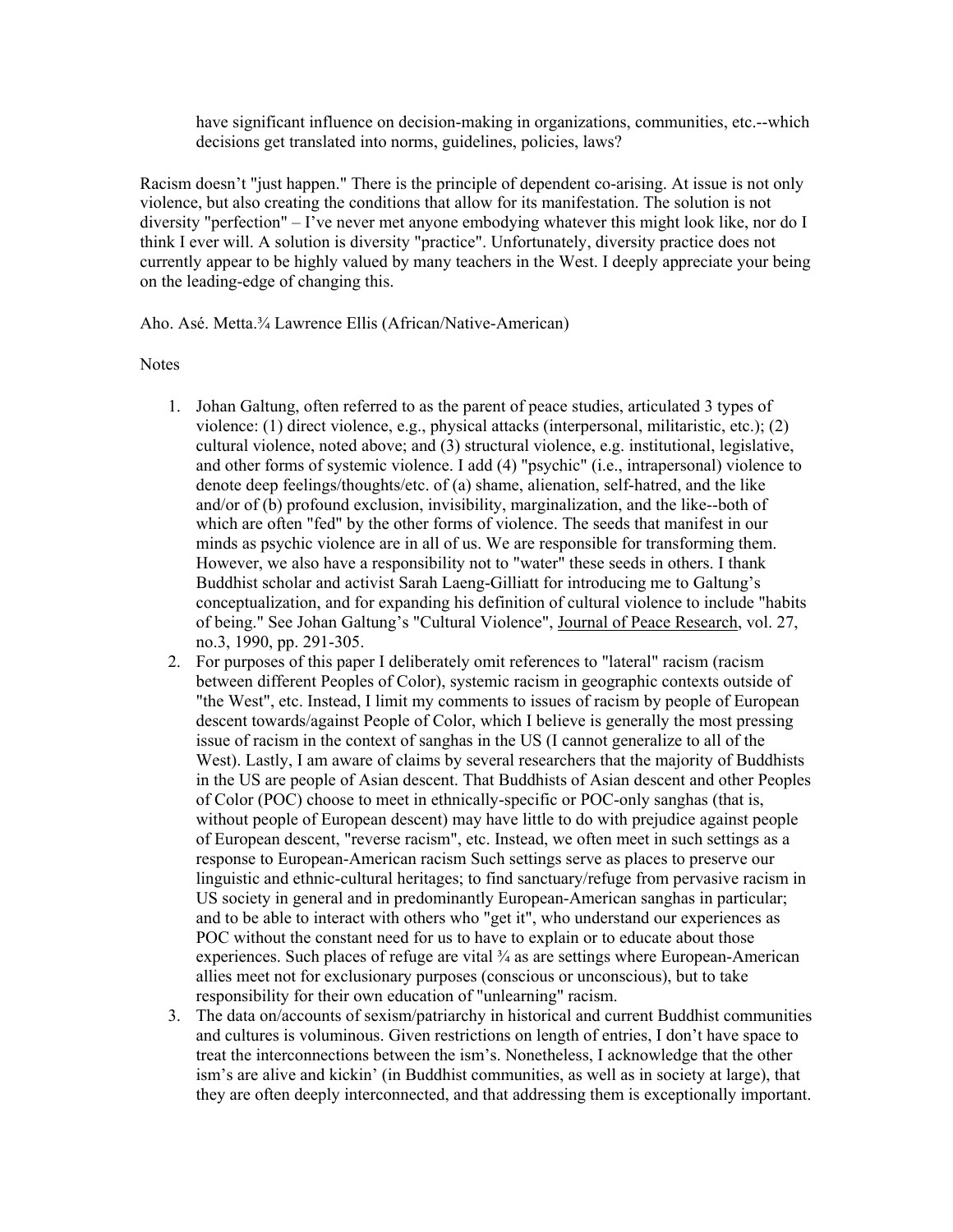- 4. I am well aware of the stance that one can be [somewhat] enlightened, highly evolved, etc. and still exhibit unskillfulness in some areas, not be aware of *all* relative phenomena, etc. Still, patriarchy suggests such unskillfulness and unawareness as to call into question whether so-and-so was in fact [somewhat] enlightened  $\frac{3}{4}$  and if yes, then the very definition and merits of being [somewhat] enlightened get called into question.
- 5. "Managerial style overall is found to account for 53-72% of the variance in organizational climate variables" (from Stephen P. Kelner et al., "Managerial Style as a Behavioral Predictor of Organizational Climate", (Boston: McBer & Co., 1994), p. 1). Given the nature of some teacher-student, master-disciple relationships, the influence of leadership style may even count for more in some Buddhist communities. For more information on climate research, contact one of the preeminent behavioral sciences organizational consulting firms, Hay/McBer: http://trgmcber.haygroup.com, or 800-729- 8074.

Lawrence Ellis has been a meditator for more than 25 years. He has an MA in Philosophy with a focus on *Satyagraha* (Gandhian Truth-Force), received in 1986, while studying on a Rhodes Scholarship at Oxford University. His "social identities on the margins" include: African/Native-American, disabled, gay/two-spirited. As a co-founder of the Mindfulness, Diversity and Social Change Sangha, he was active in the sangha's formative stages. He sits with the Buddhists of Color sangha in the SF Bay Area, and is the Buddhist Peace Fellowship representative to the East Bay Alliance for a Sustainable Economy (EBASE) and to A Just Harvest (an interfaith clergy and lay-leadership organization supporting economic and social justice for farm workers).

# **On Race & Buddhism by Hozan Alan Senauke**

(A Dharma talk given at the Berkeley Zen Center, August 23, 1997. This talk was also given at the San Francisco Zen Center, and a version of it appeared in the first *Think Sangha Journal*.)

Zen Master Dogen wrote "Gourd with its tendrils is entwined with gourd." This means we are all intimately bound up, wound up with each other. Truly inseparable. So this morning I would like to speak about the complexities of diversity, race, zen practice, and our community.

Something we've been talking about at Buddhist Peace Fellowship, San Francisco Zen Center, here at Berkeley Zen Center, and more and more around sanghas and centers in the United States. This is not just about "political correctness," it is about practice and awareness. I must confess that my own thoughts are not entirely clear, but I will try my best not to mislead you. If I sound critical, it is a voice of self-criticism. My own efforts have fallen short and I think we need to work on this together. So I will leave some time for discussion at the end.

After six years of practice, homeless among householders, wayseekers, and teachers, the Buddha sat under the Bodhi Tree with the firm intention of awakening. After seven days of zazen he perceived the true nature of birth and death, the chain of causation and awakened to realization with the morning star. At that moment he spoke these words: "Wondrous! I now see that all beings everywhere have the wisdom and virtues of the enlightened ones, but because of misunderstandings and attachments they do not realize it."

Allowing his understanding to ripen, allowing Bodhicitta, the mind of compassion to ripen, he took up the responsibilities of teaching, sharing his experience in a way that unlocked the mystery of our own experience. As the Buddha came to express it, "I simply teach about the nature of suffering and the end of suffering." This is a radical teaching, true to the meaning of radical,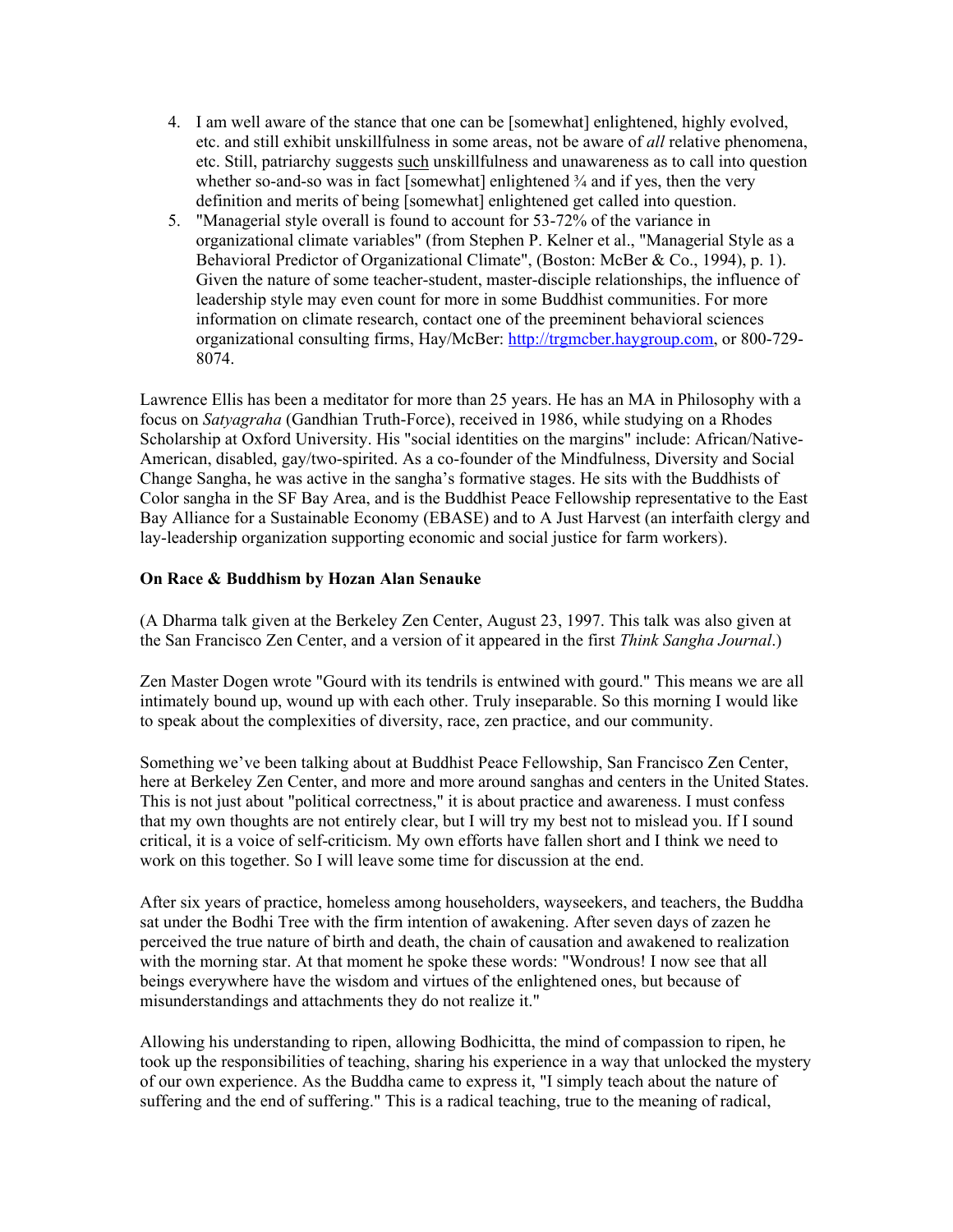getting to the root. His understanding that all beings everywhere have the wisdom and virtues of the enlightened ones leaves us with a great responsibility. As the wheel of Mahayana Dharma turned, our own Zen vehicle, that responsibility was further clarified by the Bodhisattva vow to save all beings. We constantly affirm this vow.

And yet this vow was there from the beginning. Why else did the Buddha rise from the comfort and joy of enlightenment and freedom to teach? Why else did he offer teachings like the *Metta Sutta,* where he says:

May all beings be happy. May they be joyous and live in safety. All living beings, whether weak or strong, in high or middle or low realms of existence, small or great, visible or invisible, near or far, born or to be born, let no one deceive another, nor despise any being in any state; let none by anger or hatred wish harm to another. Even as a mother at the risk of her life watches over and protects her only child, so with a boundless mind should one cherish all living things, suffusing love over the entire world, above, below, and all around, without limit; so let one cultivate an infinite good will toward the whole world.

And true to that teaching, he offered refuge to everyone he met on the path. Kings and paupers, ascetics and householders, people of all castes, brahmins, outcasts, and criminals. After some strenuous convincing, he even offered refuge to women. That's a long story in itself, not unrelated to the issue at hand today, suggesting that patriarchy has deep roots running through many if not most cultures.

Taking refuge means committing your life to waking up, to taking on the problem of suffering and the end of suffering for all beings and ourselves. This is what zazen is about. Sitting upright in stillness means to see oneself in complete interdependence with all beings, with the rocks and trees and ocean and sky. The emptiness we so often talk about is not some kind of negative space. It is total interdependence. "Gourd with its tendrils entwined with gourd." True reality is empty of any one thing, empty of self, because all things, all people co-create each other.

Seeing through and beyond dualistic thinking is the direct experience of zazen. I underscore the word experience, because if it we are just caught by an idea or an idle wish, we slip back into the tide of duality. All of us have such experiences from moment to moment, time to time. A moment of merging with someone or something we love, a moment of doing something completely, a moment of losing oneself in just sitting. And at times in zazen we settle fully into the realm of non-duality and recognize that this is our true mind, our true state of being. All the great spiritual traditions express an understanding of this natural way of life.

But by habit we often see a world thoroughly conditioned by duality. Driven by doubt and fear, by a lack of trust in our true Mind, we see things as self and objects, as us and them, as other. It seems so hard to recognize the truth that Tibetan Buddhists preach: that every being was at one time my own mother. The root of racism is denial of this truth. It is about seeing people as other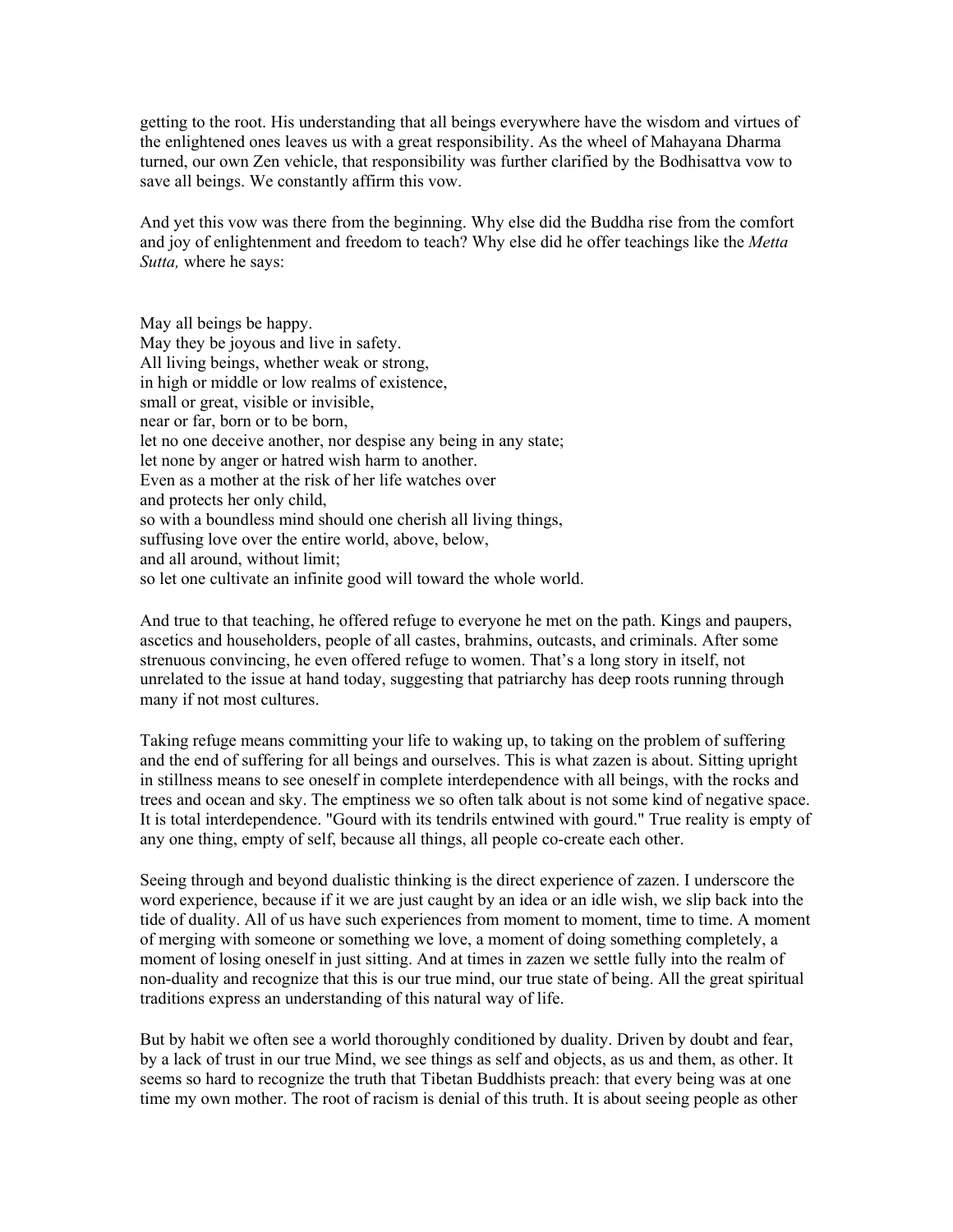in a systematic way that is such an entrenched habit we are not usually aware of. I would underscore the word systematic, because as ideas like a virus in society they have a power that goes beyond individual like and dislike. Racism is a system of domination that is economic and political as well as personal. It runs deep in the oppressor and the oppressed alike, though the damage caused is different.

Even though I have the privilege of a good education, middle class male upbringing, white skin, I find in myself deeply ingrained and systematic survival responses as someone born Jewish. Several years ago at a meeting of international Buddhist activists in Thailand I realized that in the first day I had figured out who--among the westerners--was Jewish. And even stranger I realized that all the Jews were doing the same thing and had "signified" to each other. We knew who each other was, and we were more comfortable for it. This, I am sure, is a pattern that goes back through centuries of being ghettoized, of being the other. It's not a genetic thing. I can remember my mother telling me how to watch out for myself. That some people would exclude and threaten me just for being Jewish. It's so deep that sometimes I find myself looking around the zendo and counting those I think are Jewish. Some of you may find yourself making a similar census. From talking with them, I know that people of color do this.

And yet, let's remember where our Buddhism came from. Our ancestors come from India, China, and Japan. In June I visited Suzuki-Roshi's temple, Rinso-in and I walked in the graveyard where the old priests of the temple were buried. How amazing it is for Zen to leap oceans and cultures and be so generously offered to us. We should accept it humbly, recognizing the price of suffering paid to plant the Dharma seed here. And we owe it to our teachers and ourselves to share this practice with the same generosity and openmindedness. Keep in mind that most Buddhists even in America don't look like me. They are Chinese, Japanese, Thai, Vietnamese, and so on. I come to Buddhism out of suffering. They come to Buddhism by birth.

So how does it feel to come to Zen practice as a person of color? And they will come; they do come. My friend Sala Steinbach says an African American woman at SFZC says, "If it is about liberation, people of color will be interested." They are. The Dalai Lama draws stadiums full of people in Mexico. In South America there are Zen and Tibetan teachers with very strong lay sanghas. So I ask my Asian, and Latino, and African American friends about how it feels to come to come here, to San Francisco Zen Center or Spirit Rock. And I ask myself what feelings come up. Dogen suggests we take a step back to turn one's light inward and illuminate oneself. What I see there in myself is then reflected back into the world.

The answer to how it feels to anyone largely depends on two further inter-related questions. First, does one feel safe and seen in the community? Are the conditions of your life acknowledged, welcomed, explored in the sangha? I suspect that this is sometimes yes, too often no. Thoughtless words can turn people from the temple and from the practice. I have seen this happen here and elsewhere. An offhand comment is made about the white, middle class makeup of the community with people of color and working class friends sitting right there. Again, through the unintended eye of class and white supremacy--hard words, I know--people are made to feel invisible and uncounted. Maybe I should say something about white supremacy. It is a building block of racism, part of my blindness to my own privilege as a white man. It is at once personal and systematic. If one wants to see it, the practice of individual mindfulness, of turning our light inward needs to be blended dialogue with friends and sangha members who don't carry this very particular privilege.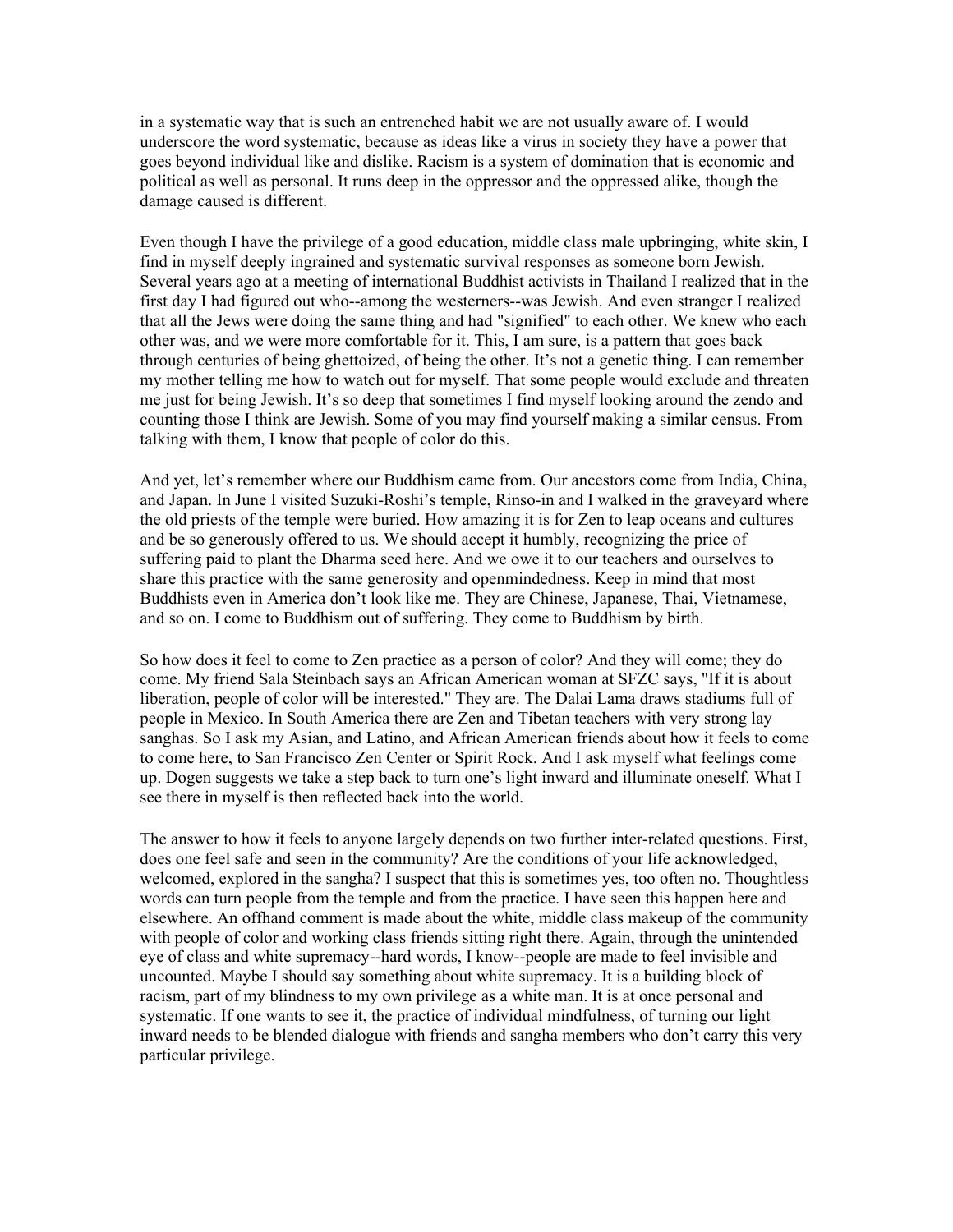The same kinds of painful things happen if you are homosexual, or if because of injury or fact of birth you can't get up the steps of the temple. These blindnesses hurt and turn people away. That's what it might feel like from one side.

On the other side, the Buddha's understanding is "all beings have the wisdom and virtues of the enlightened ones, but because of misunderstandings and attachments they do not realize it." This understanding is so precious that we are obligated to share it. I don't mean crude proselytizing, but the Buddha himself never stopped preaching Dharma. Now we have centers and institutions. To make zazen and Dharma available, we need to tell people they are welcome and invite them to practice with us. Already we are taking practice to jails and hospitals, to people who might not be able to come to us.

The next obvious step is to find ways to open our doors to those who can come to us. I hear that some San Francisco churches have created a kind of covenant of "open congregation." This means that in their literature and at their services, classes, and events they make it known that they welcome people of color, gays and lesbians, and so on. Being pro-active rather than passive on questions of diversity and inclusion.

This is necessary because in America, passivity means white supremacy. It is subtle and pervasive, conditioned by and conditioning our magazines, movies, TV, our clothing, all the things we buy. It is a virus infecting my own mind as a person with so-called privileges, and the mind of someone who might not have such privileges. Last week I was invited to talk about Buddhism and race to a diverse group of teenagers

doing an interfaith social action internship in San Francisco. Now maybe I did a good job talking to them, but I was the first Buddhist choice that came to mind for the organizers. There is some irony in that. Buddhism in America gets defined as and by people who look like me. I have to watch myself carefully not to buy into this.

But the wonderful thing about what the Buddha taught, what we can experience in zazen, is that each of us can go beyond duality. It can't be done just by reason and talk. We have to get the reality of the world deep in our bones and then bring it back out again into the world. We must make a lot of mistakes. Maybe like this talk. Suzuki Roshi said giving a talk is making a mistake on purpose. Make our mistakes, learn the lessons and go back at it. bell hooks, the African American scholar/practitioner bell hooks writes about this in *Buddhist Women on the Edge:* 

In a culture of domination, preoccupation with victimhood and identity is inevitable. I once believed that progressive people could analyze the dualities and dissolve them through a process of dialectical critical exchange. Yet globally the resurgence of notions of ethnic purity, white supremacy, have led marginalized groups to cling to dualisms as a means of resistance....The willingness to surrender to attachment to duality is present in such thinking. It merely inverts the dualistic thinking that supports and maintains domination. Dualities serve their own interests. What's alarming to me is to see so many Americans returning to those simplistic choices. People of all persuasions are feeling that if they don't have dualism, they don't have anything to hold on to. If we are concerned with dissolving these apparent dualities we have to identify anchors to hold on to in the midst of fragmentation, in the midst of a loss of grounding. My anchor is love....

I like to think that love and compassion are anchors of my practice. But they depend on mindfulness too. Zazen is rooted in mindfulness, breath after breath, thought after thought. This kind of training carries over into life outside the zendo. I try to uncover my own thought patterns. This is sometimes painful and embarrassing, but it is the essence of saving myself and all sentient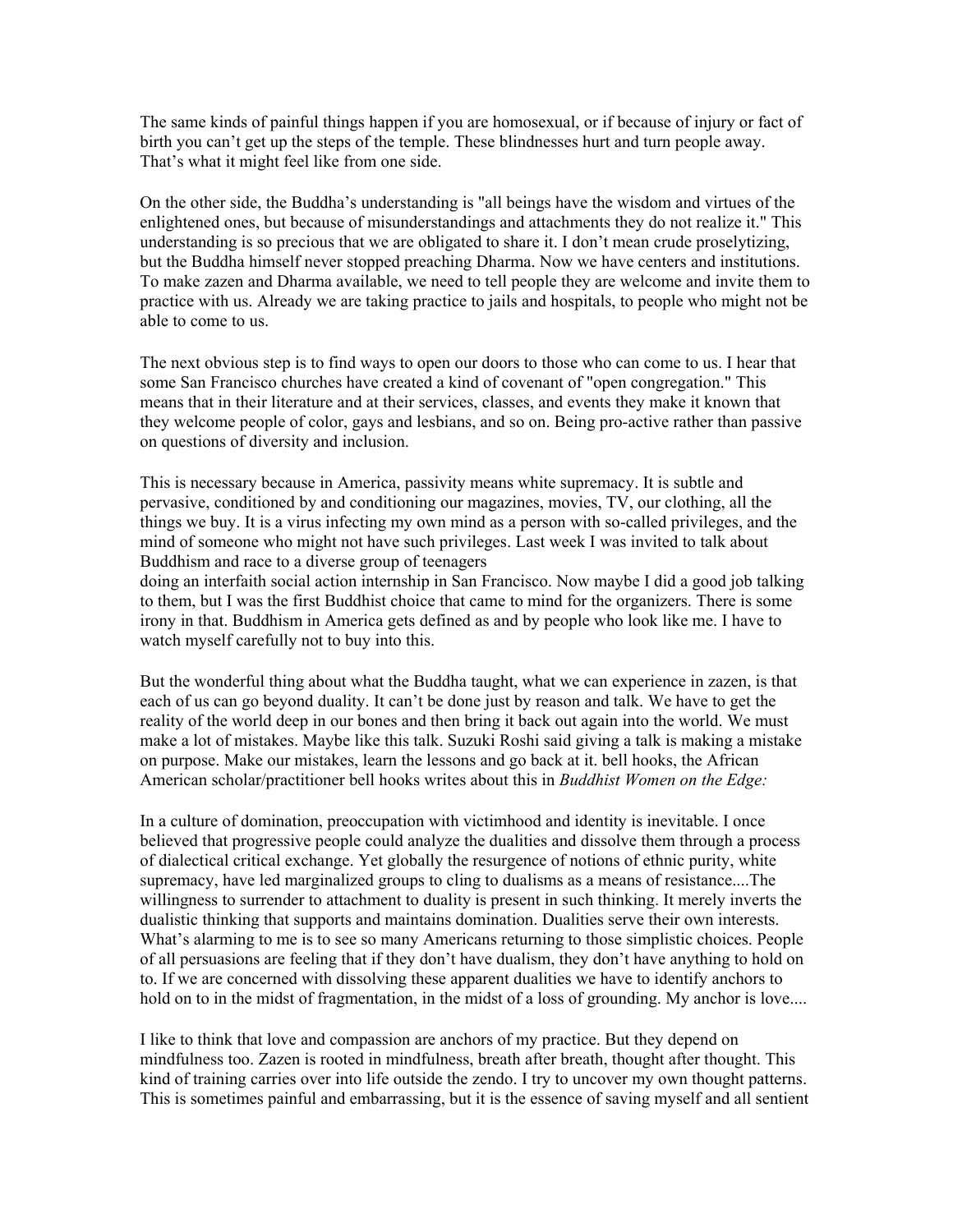beings. It is amazing to see the stories one can make up about other people, and how these stories are conditioned by race, or class, or privilege. Check it out for yourself. When you meet someone you consider different from yourself, do you think you know something about them? Would you think you know the same kinds of things about another white person or someone more like you? This is a mindfulness practice, watching one's thoughts about race, or any kind of difference. And it is for our own sake. Not for the sake of political correctness. I think that this is a very personal practice.

Then we can take it further into our extended communities. Ask your friends of color how they experience the practice and the community. This is entering the realm of not knowing, a little risky, but completely necessary. In the wider Buddhist community, it might mean making some excursions and visits to Asian Buddhist temples. They are friendly places. The same Dharma resides there, though it may take some different forms. We think nothing of going to restaurants featuring Asian cuisine. This is just another form of basic nourishment.

Maybe when we have closely examined ourselves, and begun to look around and share our thoughts with others, then we have created the conditions for change. If our American society could take such steps, it would be the start of a wonderful, hopeful era. Could there be racial peace for the first time in history? This is no pipe dream. It is the Bodhisattva Vow, the working of our Way Seeking Mind.

If each of us and the sanghas we cherish could nurture this process of mindfulness, the change could come much quicker. Compassion and peace could blossom in very surprising ways. And zazen would be a golden wind blowing across a meadow of wildflowers. How can we take up this work together? I welcome your thoughts.

Hozan Alan Senauke is Executive Director of the Buddhist Peace Fellowship (BPF) and a priest at the Berkeley Zen Center.

## **Reflections on the Five Precepts and Diversity by Sharon Smith**

The following are some preliminary reflections as to how the five Buddhist lay precepts can be applied to the issue of racism against people of color. The precepts are here being understood as training principles that enable us to transcend the mind-made dualism of 'self' and 'other' by encouraging the progressive development of greater sensitivity, awareness and compassion. For this reason, these reflections do not seek to construct a set of absolute moral rules around this issue nor can they be considered exhaustive. Discussion on the reflections and comments on further applications of the precepts to this issue are welcome.

1. I undertake the training principle of abstaining from taking life. With deeds of lovingkindness, I purify my body.

Given that "hate crime" is one of the key issues around diversity, crimes of racial harassment and abuse have an obvious direct connection with this precept. We can seek to cultivate and encourage universal loving-kindness and tolerance in working against the attitudes that give rise to "hate crimes" in others and ourselves. Another aspect involves challenging tendencies to apathy or indifference about "hate crime", affirming individuals' right to life and celebrating diversity.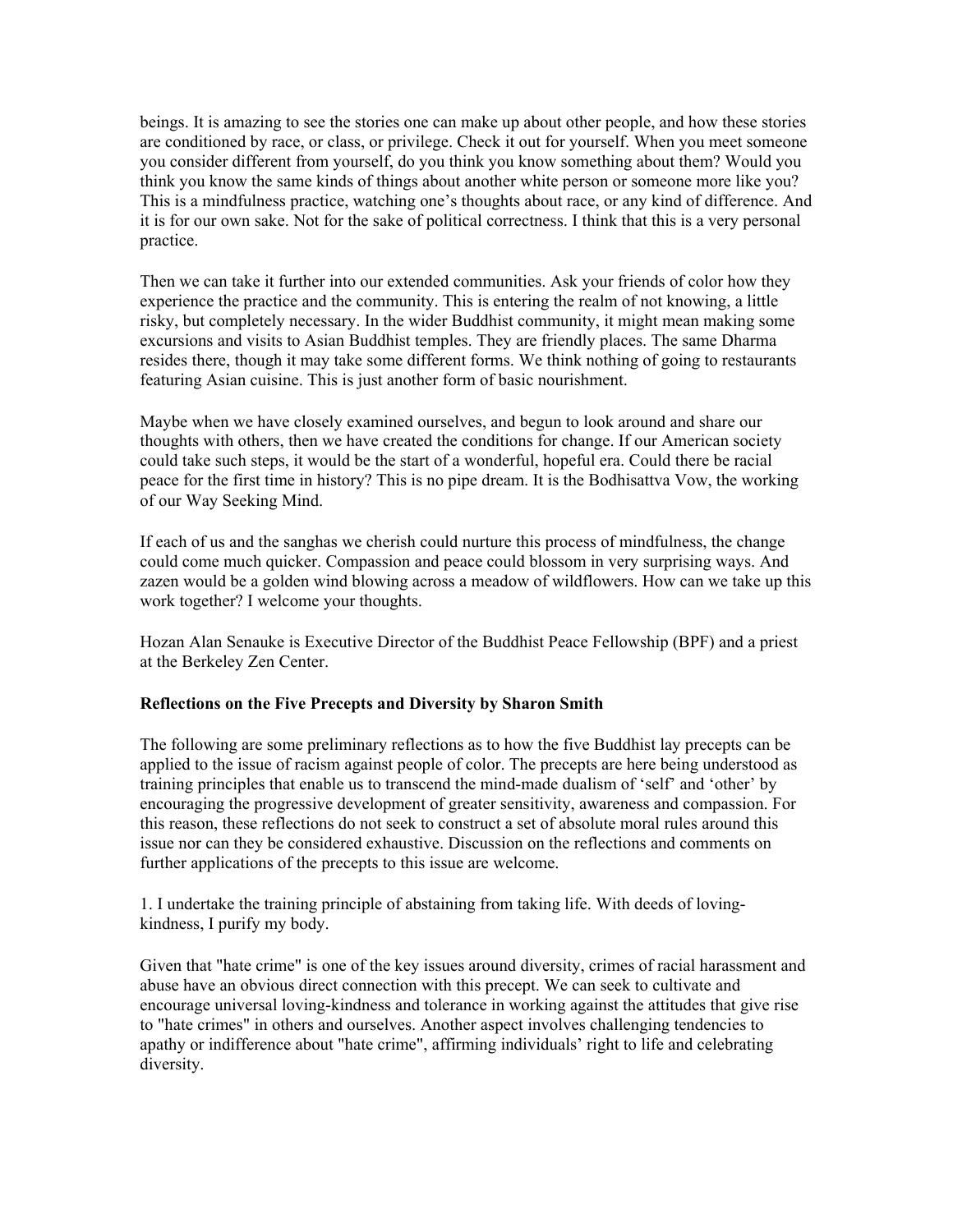Another area that many will already be aware of is the need to uphold the conditions people need to sustain and preserve life itself, and seeking to address factors that undermine these. Action to combat environmental racism, the dumping of toxic waste in areas with a high population of poor people and people of color, might be an example of such an approach.

2. I undertake the training principle of abstaining from taking the not-given. With open-handed generosity, I purify my body.

One of the principal forms that racism has taken is appropriating others' property/resources without proper permission and failing to respect these on the grounds that the owners are from an inferior race. Imperialism and colonialism come to mind as obvious examples of the breach of this precept.

In terms of the cultivation of generosity to all sentient beings--this might be approached by measures that encourage giving people what they need in a way that is relevant, sensitive and accessible to them, empowers them and upholds their dignity. For instance, many black people are under-represented as users of social services, such as care services for people with learning disabilities. In the UK where I come from, our Commission for Race Equality conducted a review of the care services people are entitled to. It found that black people are over-represented in services with a custodial element, such as mental hospitals as non-voluntary patients. However, black people are under-represented in those services with a greater care component such as counseling services and for elders, residential and day care. Making such services available in ways that black communities find equally socially and culturally accessible--for instance by having staff who speak languages other than English, providing culturally appropriate food and taking account of residents' diverse religious customs/needs is a potential way forward.

Of course, describing such issues in terms of the cultivation of generosity is not to say that white people should see themselves as the "donors" and people of color the "recipients" of "charity". Firstly, that would be seeing issues within the context of ego. Also, too often there can be a tendency to undervalue the contribution that people of color have made and continue to make to the wealth of developed nations while being consistently under-rewarded. However, the Buddhist approach would fundamentally seek to go beyond a notion of exchange to one that seeks to go beyond the duality of self and other.

3. I undertake the training principle of abstaining from sexual misconduct With stillness, simplicity and contentment, I purify my body

The many cases of military rape in the Balkans and other ethnic conflicts is a sad reminder of how racism can give rise to sexual violence. Other factors people may be aware of are the negative use of racial stereotypes against African and Asian women for the purposes of pornography, sex tourism that exploits women and children, and the trafficking in women.

By removing purported negative links between ethnicity and sexuality, myths and negative stereotypes that deny the full humanity of the "Other" and which give rise to craving can be countered. In this way we can develop greater contentment because of being less polarized between self and other.

4. I undertake the training principle of abstaining from false speech. With truthful communication, I purify my speech.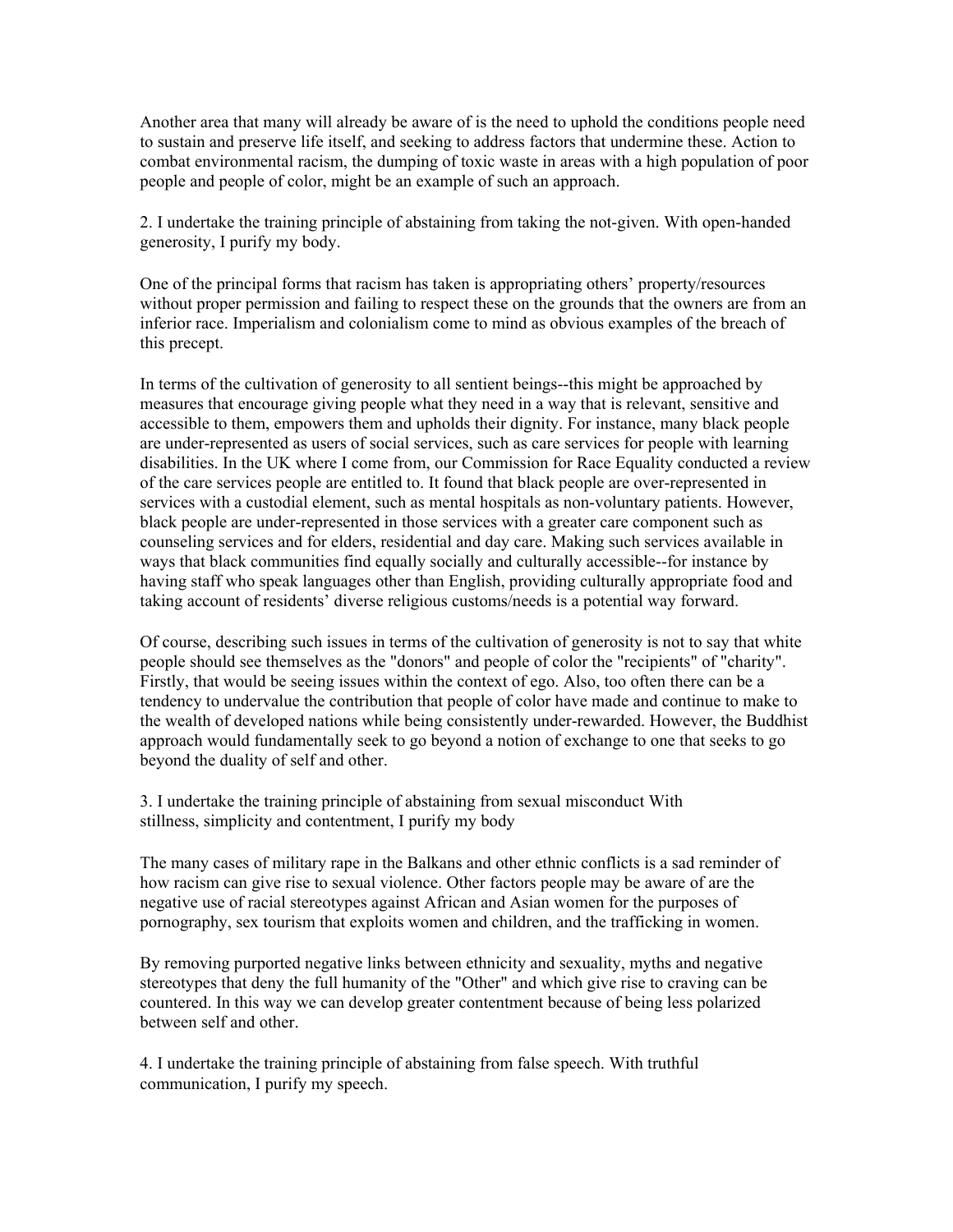We can see the aspect of truthfulness in this area as functioning on two inter-related levels. The first is the factual one and the other on the emotional level of open communication.

In terms of the first aspect, we can make efforts to prevent mindless acceptance and repetition of various beliefs and generalizations about ethnic groups' abilities, attitudes, behaviour, conditions and potential. This might mean, in the spirit of the *Kalama Sutta*, not accepting things solely on the basis of the authority of the person presenting them, but questioning received authority whether this is based on science, or, the social/political/religious status of the person presenting the viewpoint. We can make efforts to ensure that our understanding of different ethnic groups is not based on stereotypes that misrepresent and dehumanize them. In order to do this we can try to become better informed about issues around race and the context in which these arise in order to develop our awareness and understanding.

One of the saddest things about racism as well as the violence it can generate is the way that racism can develop to a point that genuine and open communication between people of color and white people is rendered impossible. Toni Morrison's novel *Beloved* as well as others about slavery are good examples of how although black and white people had a high degree of proximity during slavery, real communication did not take place because one party simply could not accept the humanity of the other. In order to survive, people of color have had to develop emotional strategies to reduce the potential pain they may experience in their communication with white people. Attitudes that are patronizing, defensive, and extremely arrogant, which fail to appreciate the common human sensitivity that all people share have also hampered White people's communication with people of color. Cultivating conditions that encourage mutual receptivity and openness in an atmosphere of kindness and awareness is therefore of importance.

5. I undertake the training principle of abstaining from taking intoxicants. With mindfulness clear and radiant, I purify my mind.

The role of intoxicants in ethnic conflicts, while not perhaps immediately apparent, can be considerable. After all, one readily available intoxicant, alcohol, is commonly used to reduce inhibitions and is often associated with violent crime. The use of alcohol in contexts giving rise to inter-ethnic violence may be *ad hoc*, or can be more highly organized. Michael A. Sells reports in *The Bridge Betrayed: Religion and Ethnic Conflict in Bosnia* that:

Serb army officers used alcohol to break down the normal inhibitions of the young men in their commands. Serb soldiers were kept drunk night after night, weeks at a time; military convoys were accompanied by truckloads of plum brandy (ë *ljivovica*). In Sarajevo, there was an evening ë *ljivovica* hour during which Serb soldiers would get drunk and broadcast over loudspeakers, in grisly detail, what they were going to do to the Bosnian civilians when they got hold of them. Survivors of mass killings reported that once soldiers began drinking, the atrocities followed. (p. 74)

According to the Buddha, mindfulness is to be "valued everywhere". After all, it is through cultivating mindfulness that we can be aware of others, of the opportunities available for us to act for the common good and in a spirit of lovingkindness. We can also stimulate our awareness and sensitivity to these issues by taking steps to become better informed about them.

May this be of benefit.

ABOUT THE WRITER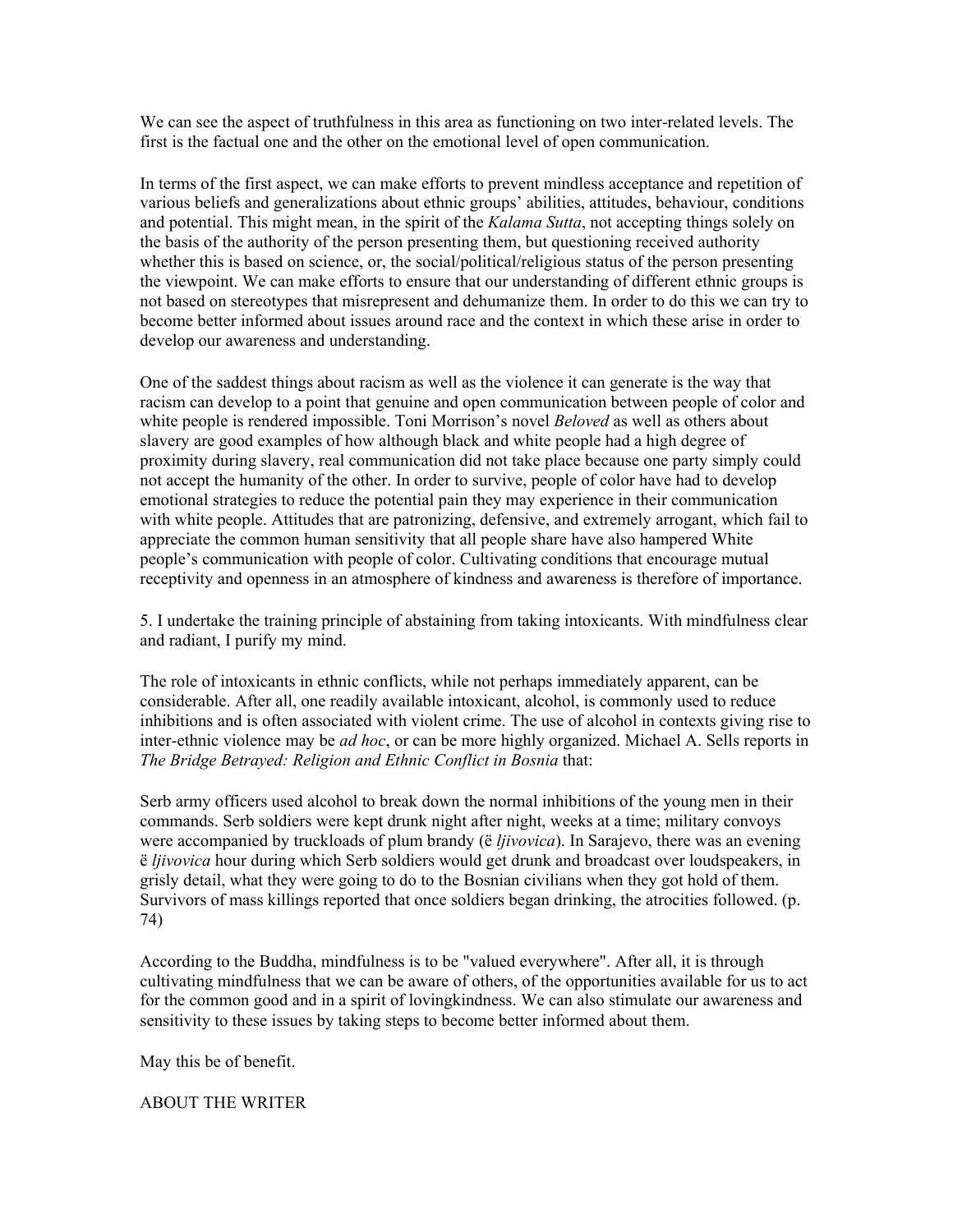I am an African-Caribbean woman based in the UK who has been a practising Buddhist for nearly ten years. I am very interested and concerned as to why so few black people currently become involved in Buddhism and Buddhist meditation groups and am currently researching this issue. I feel a strong commitment to contributing to the process and dialogue around developing more diverse and inclusive Buddhist communities and am very excited about the promising possibilities this holds for all of us in the Sangha. I can be contacted at sharon@matildanorthiam.demon.co.uk

### **Personal statement/essay from a 27-year-old Zen student**

For the past 4 years, I have been practicing at the San Francisco Zen Center — in residential practice for the last three years and in full time work practice (i.e. both living and working at City Center) for the last two.

I didn't plan on being in a predominantly white environment at this point in my life. I spent much of my pre-college time in schools which were mostly white — dealing with people and curricula which were mainly European American and middle to upper middle class dominated. Luckily, I had a strong and flexible Asian American environment at home and the opportunity to travel and be in different places and cultures. Furthermore, there was college. For me, while difficult in certain ways, college was also this amazing immersion experience with other people my age who were not white. What was amazing was that despite many of our disparate backgrounds (our racial, ethnic, class, & gender differences, our degree of able-bodiness, and our differences in sexual orientation  $\&$  personality), there was a common sensibility re. what it was like to have grown up as non-white in America during the '70s, '80s and early '90s. This sensibility involved a common hurt and a common sense of responsibility. I did also connect deeply with a few white folks in college and to the tremendous breadth of their experiences.

What stood out for me from college was the richness and possibility of a way of life where white, European American, middle-upper middle class (as well as male, heterosexual and physically abled) was not THE PRIMARY frame of reference. After I graduated from college, I simply took it as a given that I would not be in a predominantly white environment — perhaps if I absolutely had to in school or work to get the tools I needed to live this life well, but not in my home and certainly not as I investigate and become familiar with the depths and crevices of my heart.

So, here I am living in this Buddhist practice center whose sangha members are 98% white and most of whom either come from or are currently in middle-upper middle class situations (including myself). For the first year I lived here, I was the only female under age 33 (though there are now a number of us in our 20s and 30s). I would describe the culture here as most often white, middle-upper middle class, college-educated, politically liberal/progressive and to a certain degree queer friendly (though not being queer myself, I say this with a certain degree of trepidation).

In terms of race/ethnicity stuff, through my lens, I would say there are two main aspects that stand out. On the one hand, there are the subtle differences which "do not bring up much stuff." I do not even want to necessarily attribute these differences to race/ethnicity, except to say that in my experience, the white environments I have been in, including this one, have tended to be like this and the Asian American environments I have been in have tended to be like that. For example, here, it seems that people tend to communicate/process things primarily by verbalizing and intellectualizing them and tend to use direct, in your face styles as the primary/default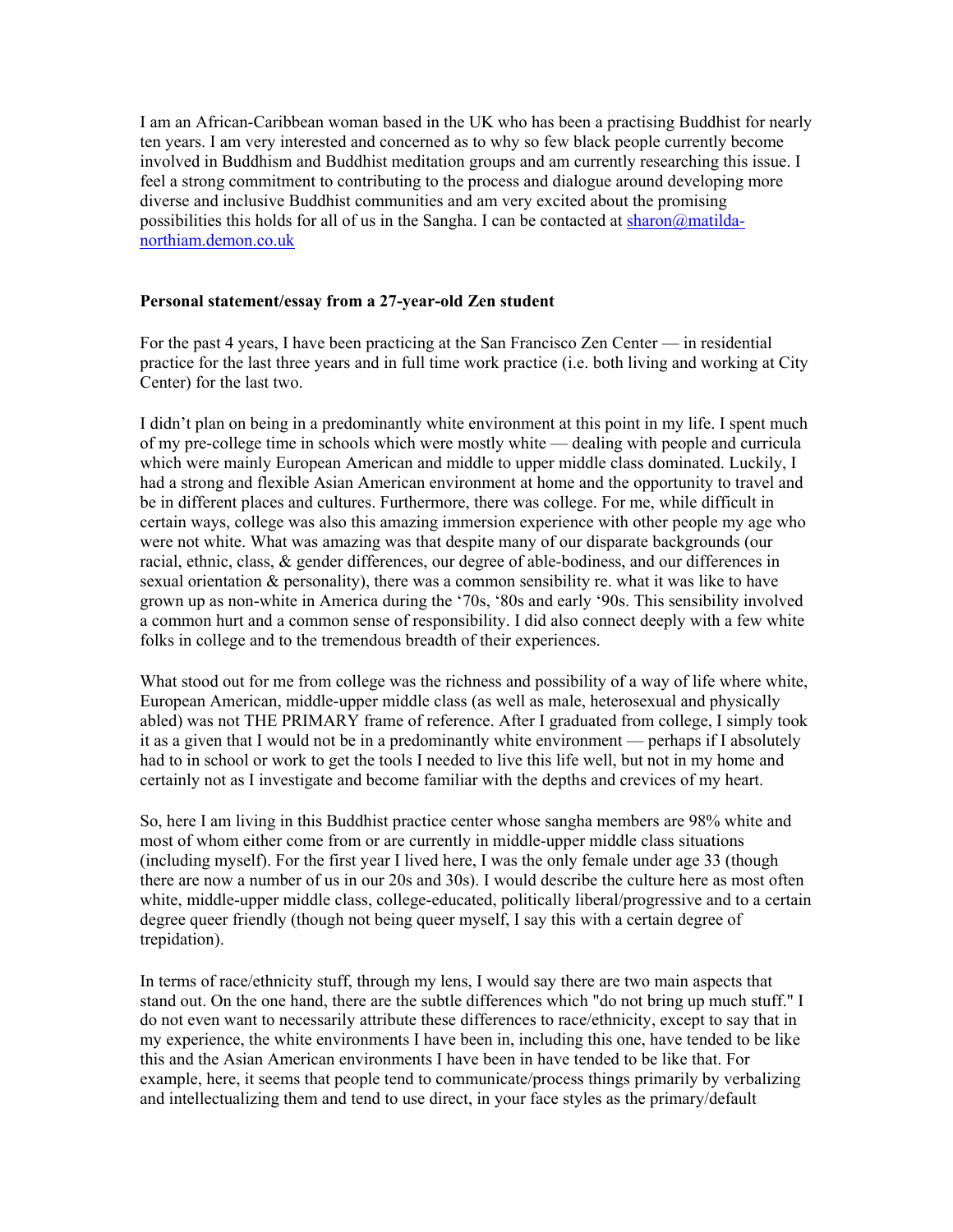communication style, whereas in the Asian American environments in which I have been (specifically Chinese, Japanese and a few Vietnamese  $\&$  Cambodian; multigenerational), nonverbal and indirect communication styles tended to be more prevalent. As I said, these differences don't seem to jar me too much except for the occasional pining for the specific non-verbal dance that my family and I do and for the more general familiarity with non-verbal communication that I have noticed in many Asian Americans.

On the other hand, there are aspects of my experience here where "more charged stuff comes up." In these situations, I've noticed that I usually feel as if differences have been ranked (as one better than another) and that dominance/

submissive power positions have become manifest.

Examples experienced over the last 3+ years include:

• an older white female practitioner patting me on the head & petting my hair while speaking to me in what I perceive to be patronizing tones.

• interacting with an older white and African American male practice leaders and feeling as if they do not hear what I am saying unless I say it in business-like, direct and often ardent tones. • interacting with my practice leader outside of practice discussion and sometimes feeling "put in my place" by his body language and by his telling me "what *you*\* need to realize is..." (\*my interpretation)

• encountering young white male guest students when they come to stay here and feeling stared/gazed at.

• hearing residents comment to me that my parents, who recently visited, are "sooooo cute" and feeling as if they are describing a teddy bear.

• hearing newcomers ooh and ahh over the Asian art in the building & the Asian spirituality they are exploring and feeling that they are exotifying these things.

• having friends of color come over & feeling that people are manifesting discomfort or a need on their part to categorize and/or intellectualize these people's presence (particularly after recent incidents where items have been stolen from the building).

These types of experiences have provided much fertile ground for practice over the last few years. In some ways working with them has been like working with other "hurts" that have come to the fore in practice:

• there is the initial hurt (often having first manifest years or even generations ago)

• there are all of the reactions & habits that have been developed in relation to that hurt

• and, in the midst of it all, there is the intention and effort to be fully present and to manifest appropriate action.

For example:

• When I have felt like residents are putting down Asian people and things, how to be fully present for the initial fuzziness, the disbelief, and then the hurt and annoyance? How to make contact when sensations and remembrances arise of past experiences when Asians have been relegated to the category of sub-human (often in order to deny opportunities or resources) and to not get stuck or lost?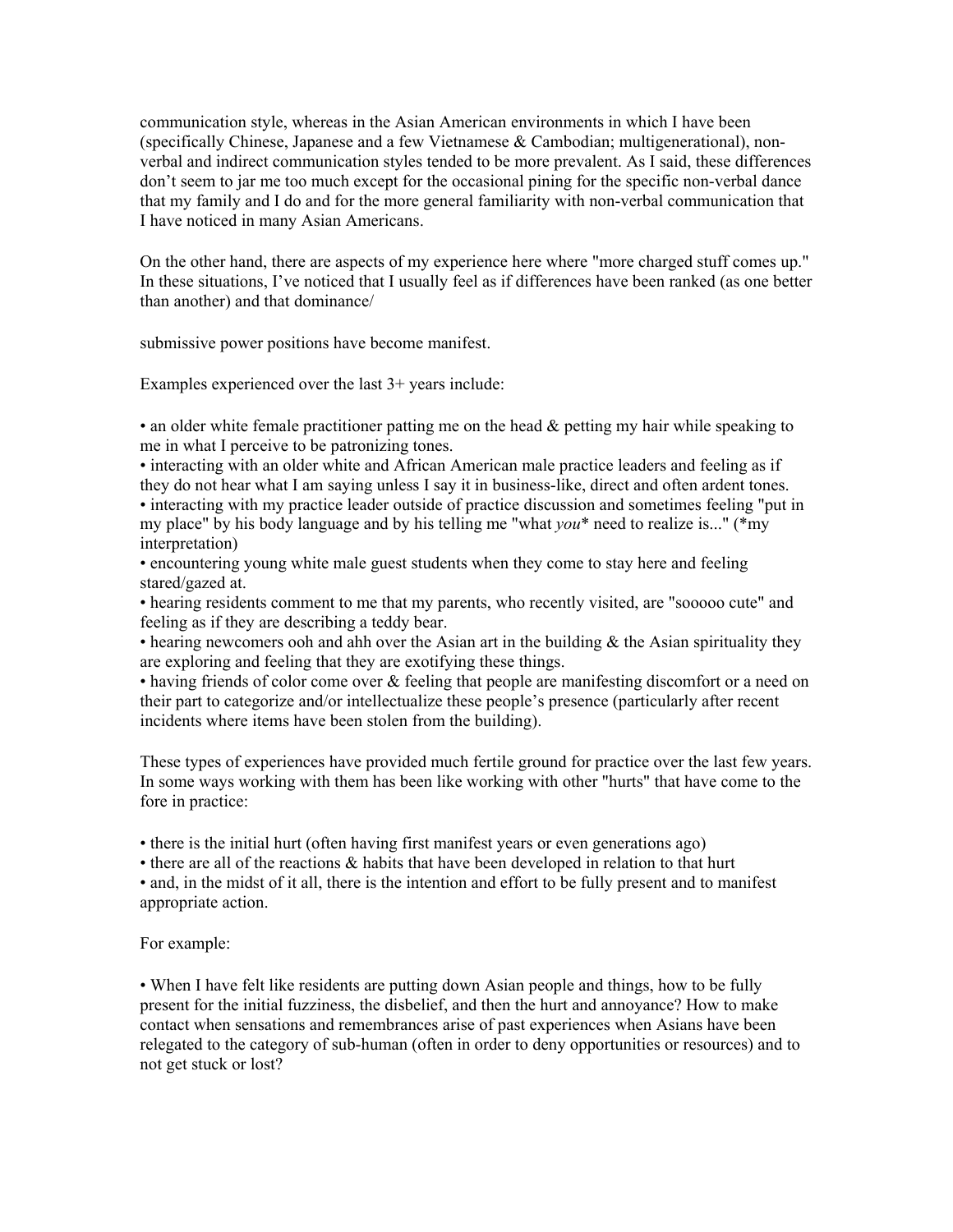• When I feel like young men are looking at me through their stereotype pumped lenses, how to be present for the arising disdain and for the remembrance of other not so pleasant encounters I have had with certain men (being told such things as "you are so exotic. I really like special, exotic things"). How make space for the rising impulse to close off and become "all-business like" as well the deep desire to be open and to meet each person in the moment as human. How to be present for all of these things and neither suppress or over emote. And when I can't do this, how to remember to just give myself a hug and to notice.

In working with these phenomena, sitting and formal service  $\&$  kitchen practices have all been helpful as have regular practice discussions and (some) dharma talks. I often feel a tremendous nonverbal resonance with certain practice leaders and practices done here and that has been extremely helpful.

What has been difficult, however, has been

1) the lack of others going through similar stuff,

2) the lack of familiarity of practice leaders and sangha members with this particular form of hurt, and

3) just being in this environment day in and day out. It is difficult to spend a day working with all this stuff and then to sit down at meal-time in the large dining room and sometimes hear (what I perceive to be) certain people's lack of knowledge re. the history of race, class and privilege in this country. It is difficult to hear (what I perceive to be) a lack of awareness or forgetfulness that there are people down the street who don't have enough money at the end of the month to adequately feed their families and who seem not to know that the privileges that many of the residents experience here (including myself) are in some way linked to the oppressive history of this country. It is difficult to go to some (though definitely not all) dharma talks and not relate to the examples given.

What has sustained me has been checking in with two close friends here (though they recently moved out) and sitting with and participating in the Buddhist and Women of Color sanghas. Each time I have heard a dharma talk at these events the specific form of what they talked about rang true. Maintaining close ties with my family and friends back East and with members of the Buddhist Peace Fellowship BASE (Buddhists Allied for Social Engagement) group in which I participated in 1997 have all been helpful. Also, I find the presence of art from my cultural heritages (so often denied in the past) helpful and keeping up with feminist, anti-racist, anticlassist, ablist, and heterosexist/homophobic, thinking often quite clarifying.

Finally, what has been extremely helpful — in fact, essential — in being able to remain more or less engaged in practice here has been the willingness and commitment of nearly all the practice leaders to look at these issues in the open and to engage with them explicitly. This is in no small part due to the tremendous work done by people of color and white ally sangha members over the years as well as, I assume, to the extensive sitting/examining ego practices that the practice leaders have done. When I first brought up Asian American issues, I was met with defensiveness and denial. However, many were able to look at their reactions and then come back and have discussions. Now, many practice leaders here are much more aware of the realities and consequences of racial and social conditioning. They (as well as many sangha members) seem to catch themselves before or as they make generalizations and they are more willing to see their stuff simply as dependent co-arising phenomena and not as some deadly mistake/sin. On the institutional level, SFZC has committed to and begun to explicitly address issues*. So, fellow PoCs, structures are being put in place to support us, and the energy and resources do seem to exist to implement things that we feel need to happen.*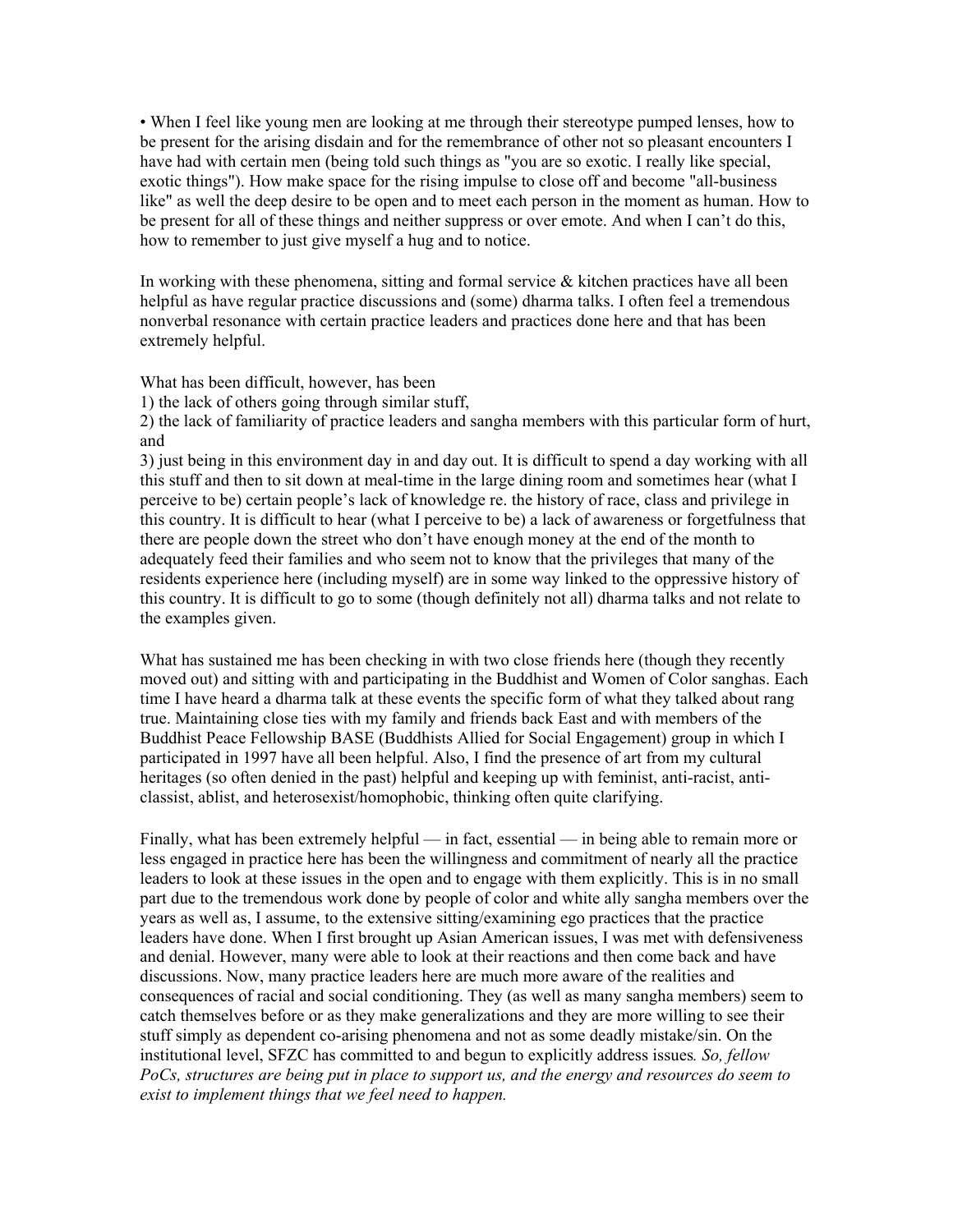I do worry, though, that as certain American Buddhist institutions transform/adapt their forms and rituals from their current Asian encasings, they will replicate the cultural hegemony and oppressive dynamics that has occurred repeatedly in white dominated institutions over the last  $400+$  years. I also worry that the currently middle-upper middle class white populated institutions will become defined as "THE American Buddhism" and that the other Asian American, African American and other Buddhist groups will be relegated to the margins or considered nonexistent.

Personally, while I tremendously value sitting practice, I am increasingly noticing the desire to be in a place where there are more Asian Pacific Americans and other people of color for a while either in home, work or school. I still hope to remain practicing here — either as a resident or outside sangha member — and do foresee doing some intensive sitting at Tassajara in the future.

It has been my observation that when a group of people — no matter how well intentioned — get together and when no effective interventions/efforts are put in place to specifically address mainstream conditioning with regards to race, class, gender, sexuality and physical ability, all the same problems arise. Despite the fact that the sangha members here manifest some of the most honest, open, tolerant and heartfelt behaviors I have ever seen and despite the strong sitting and precepts practices done here, I have seen white supremacy/racism, patriarchy/sexism, classism, heterosexism/

homophobia and ablism all arise. If practice leaders wish to create environments open to all interested in the dharma, I highly encourage them to make contact with this arena of their experience, with that of their sangha members, and with the realities of those living outside the mainstream cultures of their centers.

I think of the White/Latina woman who lived in a transitional shelter down the street and who expressed an interest in coming on Saturdays and asked about child care. I think of my friend, an Asian American, who came to the Saturday program — but left 30 min into the sit because she felt looked at and didn't feel comfortable sitting with all of those white folks.

I think of Sokoji, a Zen temple in Japan town, where White Americans were asked to leave by the Japanese American members after they had been inhabiting the temple for a while and of how I, a yonsei, came to be find out about Zen Buddhism through a "predominantly white Zen Center" rather than through a "local Japanese American temple." I think of the Latina mother of a former student who, even if she could get child care and could take time off work, could not afford to pay the \$40 towards the cost of a one day or multiple day sit and who has no time to volunteer to offset the cost. I think of an African-American male guest student, a regular sitter, who stayed here for an extended time and felt he was having conversations that he had "waited his whole life to have" — but who then left — in part because he could not find a job to support a standard of living in SF and also in part because he did not want to be in a city where black middle class folks were increasingly non-existent.

Lastly, I wonder. I wonder if my fellow activist/community work friends (whom I value and cherish so much, and many of whom are people of color and spiritually secular) might find some use in these teachings and practices in their life. I wonder whether the youth I worked with who were just out of juvenile hall or other forms of detention — might find this of use. I wonder whether that bus driver I spoke with last month — an African American male — who upon finding out I was studying Zen proceeded to tell me about his spiritual journeys and then ask for posture and meditation suggestions — I wonder whether he will show up one day (either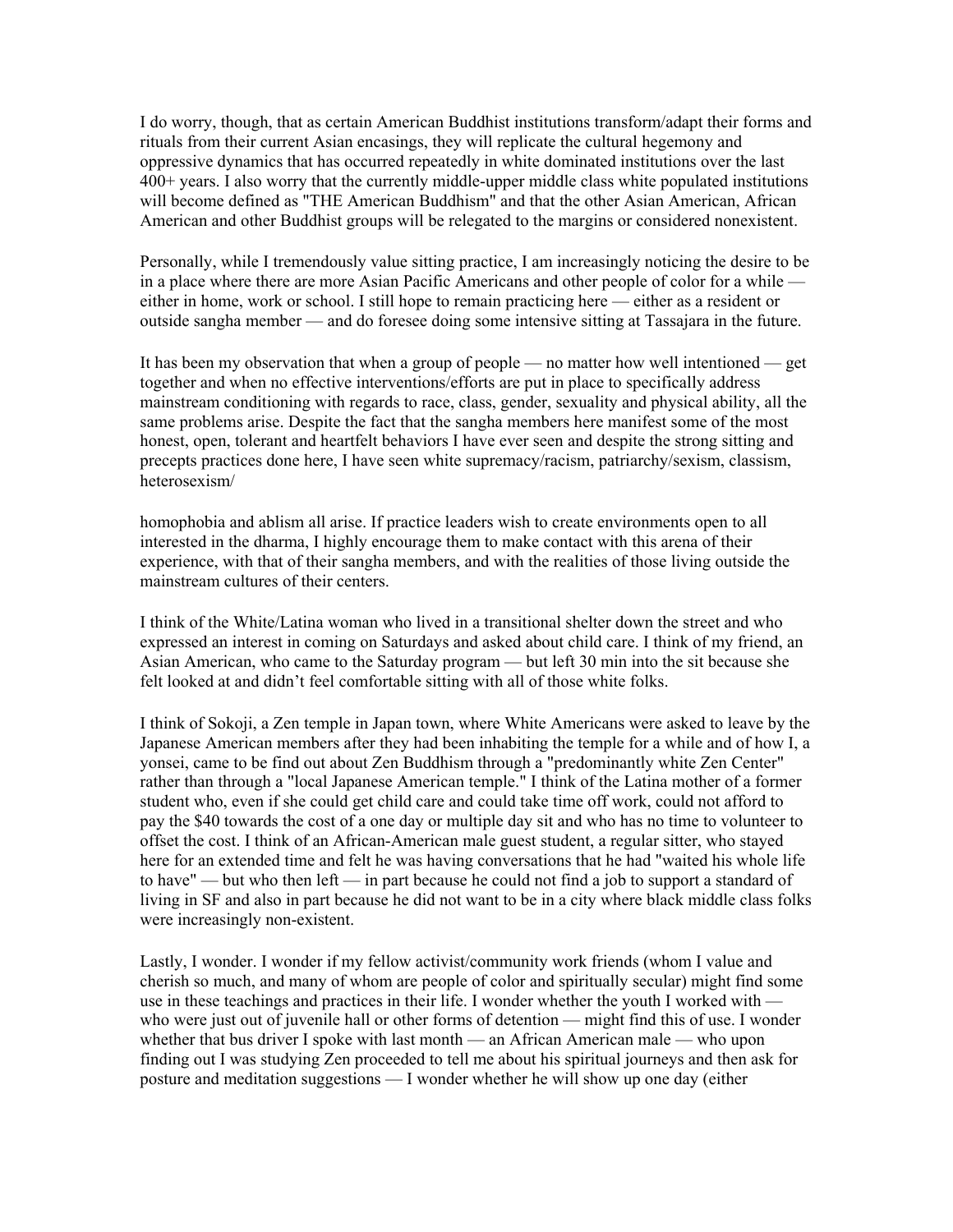physically at the building or in his own community) and I wonder whether there will be a dharma center ready to greet him.

### **Section Three: Practical Suggestions and Strategies**

*This section was written primarily by European American practitioners from varied Buddhist traditions with feedback from Buddhist practitioners of color. One intention was to acknowledge that work in Diversity and Racism is the joint responsibility of European Americans and Communities of Color.* 

We believe that many European Americans in predominantly White sanghas are interested in increasing racial and ethnic diversity. However there is often a lack of awareness of what may be off-putting to People of Color and what needs to be done to address this problem. The objective of this section is to offer practical suggestions and strategies to help sanghas create environments which are more welcoming to people of color.

One view we have heard from some sangha leaders is the following: "our sangha is open and welcoming to people of all races, but People of Color don't come; I guess they are not interested in Buddhism." This view unfortunately is a dead-end. It doesn't lead to further inquiry and it assumes something about People of Color without hearing what they might have to say. We believe there are many steps sanghas can take to create a more inclusive atmosphere. This can be an opportunity for Western Buddhist sanghas to take leadership in healing the painful wound of racism by becoming aware of how it is manifesting in their own communities.

These suggestions are based on what we know from information in some sanghas located in Northern California and on ideas which have emerged from a group called "Healing Racism in Our Sanghas." "Healing Racism in Our Sanghas" has been meeting once a month in Berkeley, California for approximately a year and a half. We also received much helpful input from various Buddhist practitioners of Color. We offer here a broad range of suggestions. Some may fit for your sangha more than others. (For more reading related to this topic, we refer you to "Outside In: Buddhism in America" by Lori Pierce in Buddhist Women on the Edge, ed. Marianne Dresser.)

## **Hold Healing Racism workshops or trainings in your sangha**

Ideally these would be held for all groups within the sangha: teachers, sangha members, staff and board members. Living in the United States, and perhaps in other Western countries as well, we cannot help but be impacted by the racism which has been a part of our society since its beginning. These workshops are geared not toward the racism of neo-Nazis or Klansmen but toward the often unconscious racism of well intentioned, good hearted people, who may consider themselves anti-racist. It is often very uncomfortable for People of Color to interact with European Americans who have not done the work of exploring their unconscious racism, their unearned White privilege or the guilt related to benefiting from this privilege. In addition, those who have not done the work may incorrectly assume that the way White middle-class folks interact produces a neutral environment in which people from all races and classes can feel at ease. These trainings cannot be limited to a one day event, but need to be part of an ongoing commitment to face racism and to liberate ourselves from its destructive impact.

#### **Acknowledge the existence of racism & include examples of racism in Dharma talks**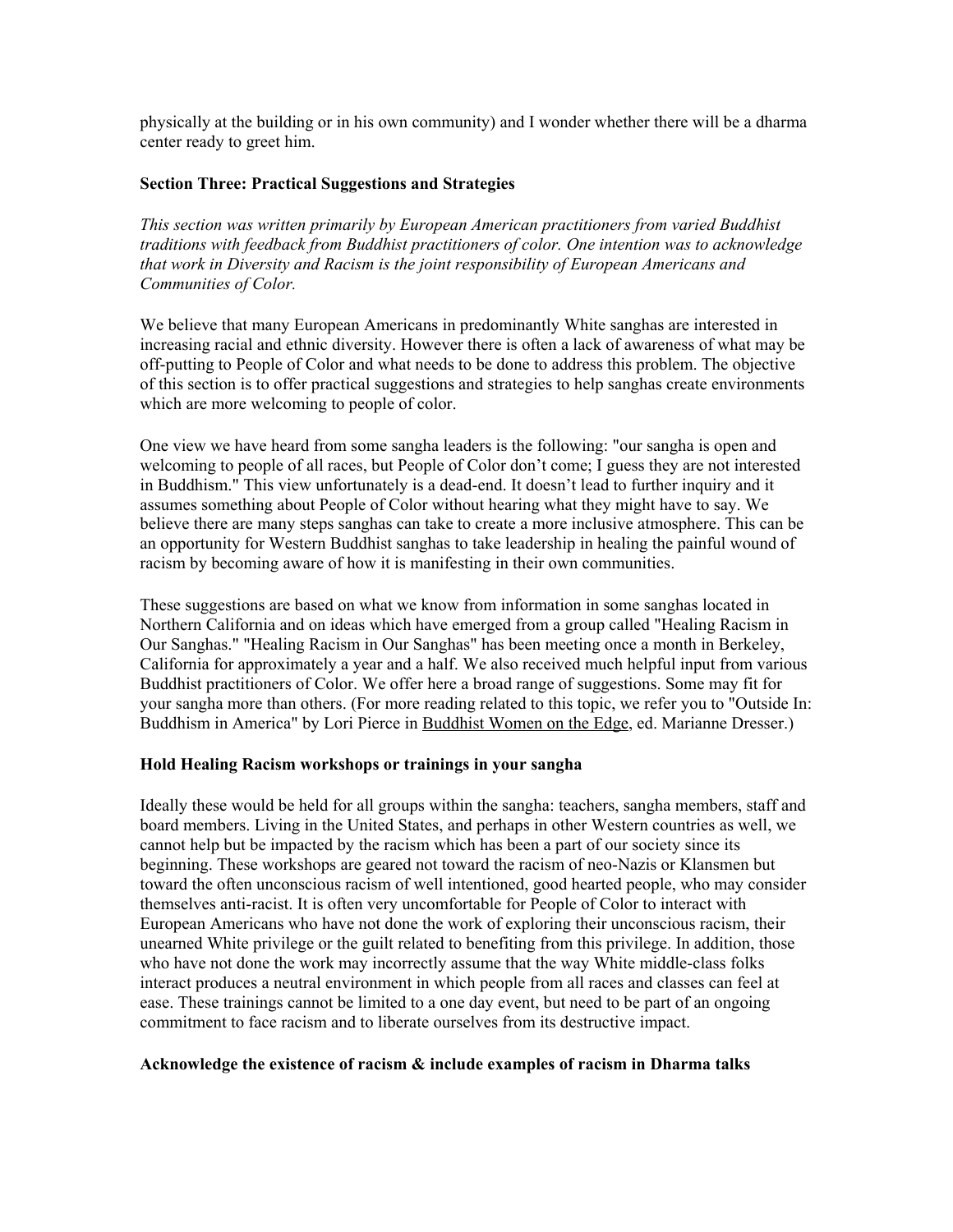Hearing their own daily struggles used as examples of how to apply Buddhist practice in Dharma talks is often very meaningful and helpful to students. It helps them to feel seen and included. When a Person of Color struggles with racism every day of his or her life and never hears even the fact of racism acknowledged in Dharma talks, this lack of acknowledgement can feel extremely alienating.

Buddhist teachers speak a lot about the First Noble Truth: life is suffering. The racial wound that exists in the United States is a tremendous cause of suffering for both People of Color and European Americans. Ask any racially mixed group to speak from their hearts about how racism affects them and the racial wound becomes painfully evident. This kind of suffering can be included in talks.

Dharma talks often point out how we need to examine and go beyond our assumptions and views. Some of the most destructive assumptions we hold are our conscious and unconscious assumptions about people who are racially different from ourselves. Including examples of these assumptions in Dharma talks can encourage students to use their practice as a means to becoming aware and letting go of their deep-seated racial conditioning. It is also meaningful and helpful to include the wisdom and writings of people from various cultures and races in Dharma talks.

## **Identify individuals who have progressed on the path of unlearning racism as possible allies to people of color who come to your sangha**

An ally is someone who does not share a particular oppression but who stands beside the person who does. An ally offers friendship and support and will speak out on behalf of that person if necessary. People of Color, when coming to virtually all-White sanghas can experience a variety of highly uncomfortable feelings: lost, clueless, alone, self-conscious, anxious, fearful, alienated, invisible and so on. Knowing that there are allies available to be called on, if wanted or needed, may help mitigate some of this discomfort.

A very ambitious example of ally work can be found in some Episcopal churches. These churches have declared themselves as OASIS churches to gays, lesbians and bisexuals. There is a whole process of education and experiential training in unlearning prejudice that must go on before a church can designate themselves as an Oasis church. This education and training is not only undertaken by the priests and the congregation but also by the board members and church staff. Thus when a gay man contemplates attending an Oasis church, he can count on at least some level of understanding and sensitivity regarding his sexual orientation.

## **Develop a diversity strategy for your sangha**

This strategy may look different for different communities and sanghas. Some sanghas may decide to form a diversity committee to set clear diversity goals. Others may integrate the value of diversity into all the different levels of their existing structure.

Spirit Rock Meditation Center, for example, has a mixed-race Diversity Council. This council recommended and received initial funding for a retreat scholarship program for People of Color. In September 1999, Spirit Rock held its first residential retreat for People of Color. In contrast, the San Francisco Zen Center has developed a strategy that infuses diversity work into a number of existing programs and offerings. SFZC also offers practice groups, workshops, and sesshins to people of color. (See Hilda Gutiérrez Baldoquín's essay detailing the development of diversity at the SFZC in Section Two, Personal Essays, of this booklet.)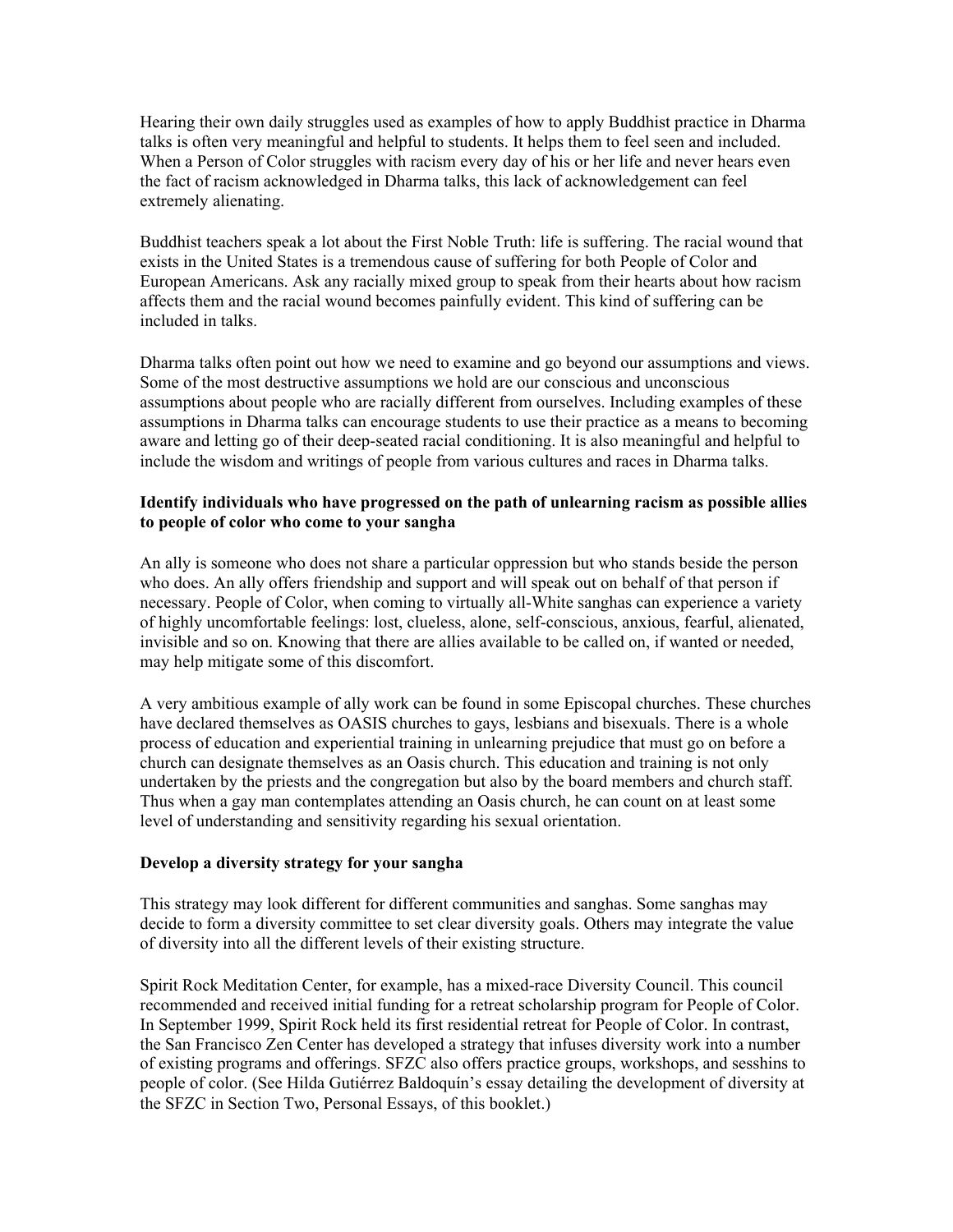In a holistic approach, diversity goals would be reflected in the Mission, Vision, and Values of Buddhist communities. They would also play a part in key organizational strategies (for example, governance, growth, fund-raising, and outreach strategies). If diversity training or unlearning racism workshops are implemented as the sole solution to diversity issues, without integrating diversity into the other aspects of the organization, there may be a risk marginalizing diversity work. For example, those who undertake the training may find they do not have a supportive environment in which to exercise what they have learned.

### **Facilitate People of Color to take on teaching, administrative, board and staff positions**

Facilitating people of color to take on teaching roles may involve some kinds of affirmative actions and mentorship. It can also involve allowing for different levels of teachers so that students get to hear a variety of voices, not just those of the lead dharma teachers. Another option is to offer a related activity such as a martial art or yoga at retreats which could allow you to include a teacher of color in these practices.

When bringing People of Color onto administrative, board or staff positions, try to avoid bringing on just one Person of Color. It is extraordinarily difficult "being-the-only-one." Even if the environmental and social factors seem to be supportive, the internalized responsibility that arises with the condition of "being-the-only-one" produces a great deal of anxiety, and sometimes frustration. While a person of color may feel qualified and confident about the message that they have to say, it is not their responsibility to be the only one to say it.

If you do not have diversity in the various roles mentioned above, it will be important to look at your systems of recruitment, hiring and retention to see where there might be missed opportunities.

#### **Exhibit a willingness to accommodate different needs and cultural sensibilities**

This can be difficult for European Americans. Because they often are so predominant and associate with just each other, European Americans can lose sight of the fact that they operate in some variety of White culture. It then becomes more difficult to understand that not all peoples feel at ease in that culture. Ways of interacting, levels of acceptable affect, and dietary needs may differ according to one's culture. Just being aware that White culture is neither neutral nor universal can go a long way to increase the sensitivity of European Americans to the ways of other cultures.

#### **Hold retreats and events for People of Color**

European Americans involved in healing racism workshops often have a difficult time understanding why People of Color need to meet separately, for at least part of the workshop. There are various reasons for this. It may be too wounding for People of Color to be present as European Americans unearth their toxic conditioning regarding people of other races and manifest various resistances to owning up to their own racism. Also, People of Color have their own work to do in healing their internalized oppression  $\frac{3}{4}$  a process that would feel unsafe in the presence of European Americans. Additionally, often People of Color don't want to continue to be in the position of teaching White folks about White racism. It is a responsibility that European Americans need to take on themselves.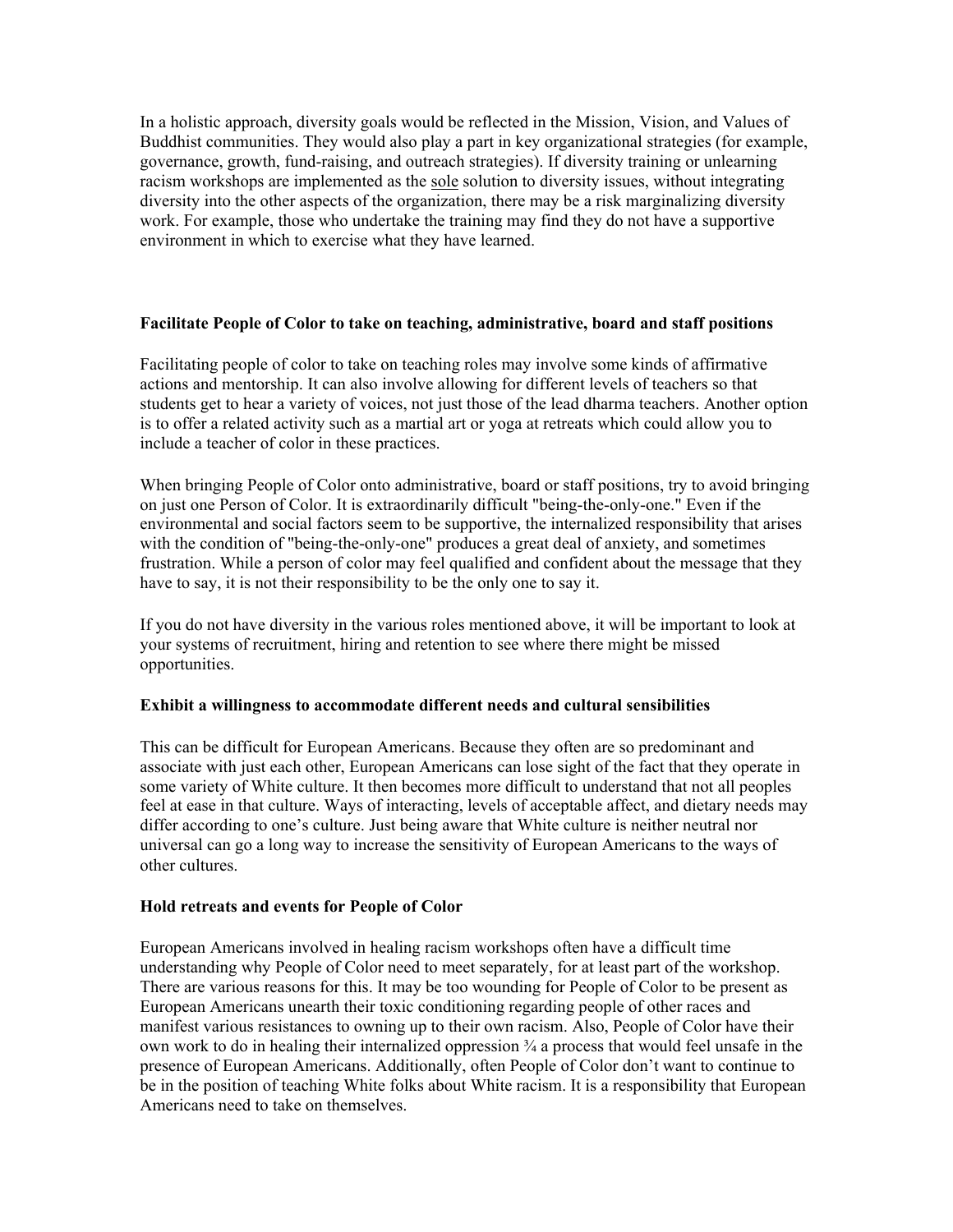Ironically, one of the most welcoming things you might do for People of Color is to provide them with an opportunity to meet together.

## **Be explicit about welcoming People of Color in your outreach material, including your newsletters**

If your sangha has formed a Diversity Committee or has made a commitment to working on unlearning racism, you can state this in your outreach material. This can also be a part of your mission statement. You might also consider advertising in places where people of a variety of races might read it.

Being explicit when you are inviting participation is crucial when approaching communities outside of the perceived mainstream. "Invitation" has very important cultural meaning and significance. Often, people who have been marginalized (whether due to race, sexual orientation, class, or other disenfranchisement) experience rejection, at best, and often abuse when walking into a space uninvited. Many have learned and been conditioned not to go where the invitation is not explicitly given. Even when there is consent for inclusion, if it is silent, the consent is not experienced by those who need to be included.

### **Consider having some kind of system for welcoming and orienting new members**

Many folks new to a sangha can feel rather lost and at sea. There is a way things go (for example, meditation follows chanting which follows bowing), certain rituals, certain expectations of students, etc. A person of color might feel especially awkward in this situation. Does your sangha have a guest master or a person to call who can orient the new student to the ways of your sangha?

Below is an example of how Berkeley Zen Center explicitly extends welcome to all peoples. This Affirmation of Welcome is posted on the main zendo bulletin board.

Affirmation of Welcome Walking the path of liberation, we express our intimate connection with all beings. Welcoming diversity, here at Berkeley Zen Center the practice of zazen is available to people of every race, nationality, class, gender, sexual orientation, age, and physical ability. May all beings realize their true nature.

### **Create a forum in your sangha where practitioners can express their views and feelings on what it is like to be a part of your sangha**

A forum such as this allows all voices to be heard, including minority voices who may have special views and needs. It is important to create an environment or container which feels safe, so that deep feelings and truth can emerge.

One form useful in creating a safe container for expression of different voices is The Way of Council. This is a form borrowed from Native American tradition. Participants sit in a circle around which a talking piece is passed. The person who holds the talking piece has the opportunity to speak from his/her heart without interruption or to remain silent. When finished,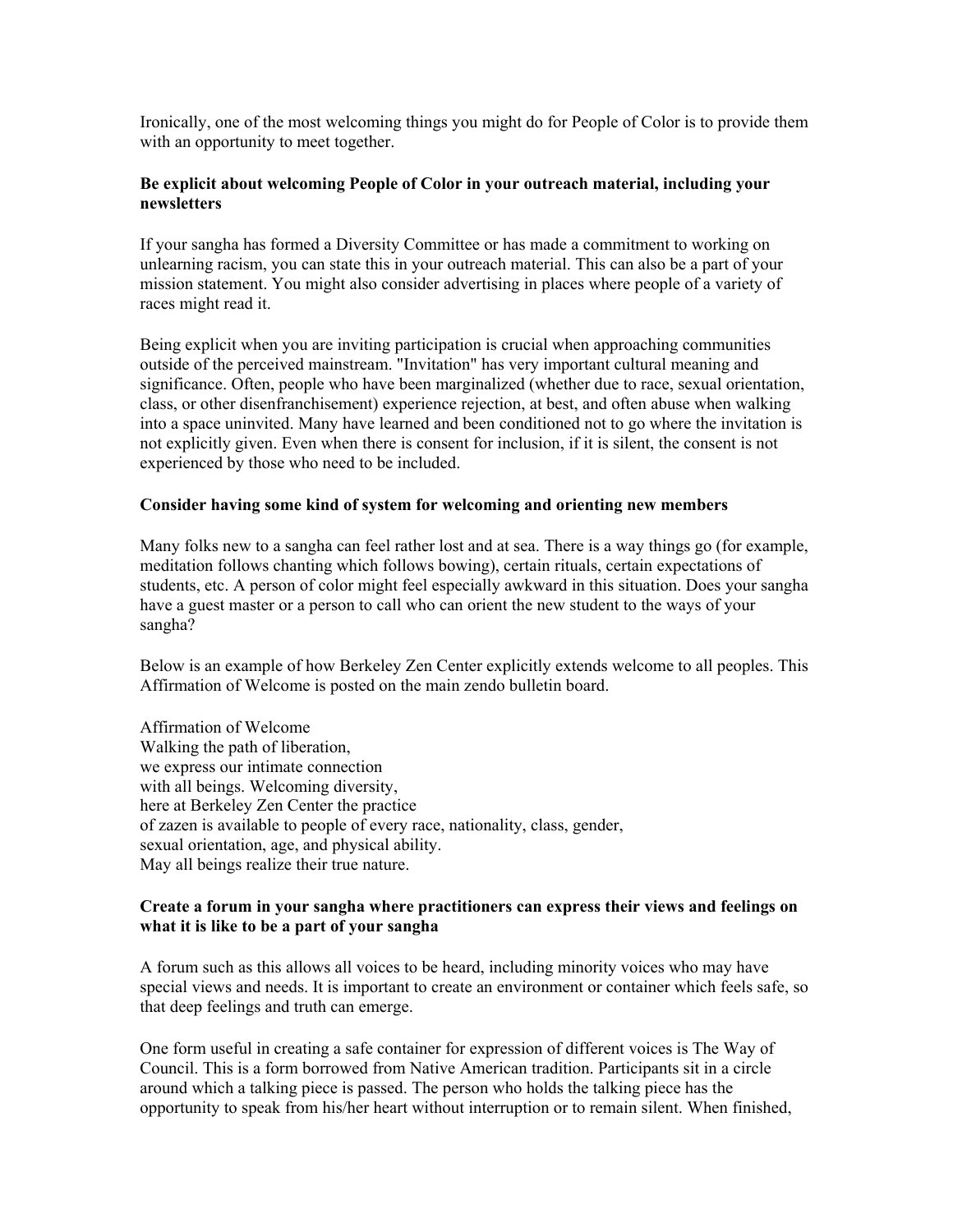this person passes the talking piece to the next person in the circle. Those listening are encouraged to listen openly and receptively, without judging or arguing with the speaker, even silently. Commenting on what has been said by other participants is to be avoided. The goal is to accept and honor different expressions and perspectives.

### **Do everything you can to make the practices of your sangha accessible**

Something to ask when considering accessibility issues is "How might our sangha be inaccessible to certain people ¾ people who are not able-bodied, White, and middle-class?" Location, accessibility to public transportation, child care and costs of retreats may all be of issue here.

Sliding scale fees, financial assistance or a scholarship program might be considered as ways of making retreats available to those who cannot afford regular fees. Another possibility is to provide a way for new and used Dharma books and materials (including tapes) to be donated for use by practitioners with limited incomes.

### **Section Four: Reference Materials**

*Listed below are articles and books which are thought to be useful. Please note that this list was generated through a grassroots call for recommendations and is far from comprehensive.* 

Batts, Valerie. Modern Racism: New Melody for the Same Old Tunes Cambridge: Episcopal Divinity School Occasional Papers, 1998.

Buddhism in the Americas: Buddhist Communities in the Americas\* in *Turning Wheel: Journal of the Buddhist Peace Fellowship*, Spring 2001. (\*compendium of voices of Buddhists in Mexico, Central America, South America, and the Caribbean, and of Latino/Latina immigrants in North America)

Buddhists of Asian Descent in the West in *Turning Wheel: Quarterly Journal of the Buddhist Peace Fellowship*, Fall 2000.

Davis, Stephanie M. & Adrienne D. Making Systems of Privilege Visible in Delago, Richard & Stefancic, Jean (eds.) Critical White Studies: Looking Behind The Mirror Temple University Press: 1997: 314-319.

Delago, Richard & Stefancic, Jean. Imposition in Delago, Richard & Stefancic, Jean (eds.) Critical White Studies: Looking Behind The Mirror Temple University Press: 1997: 98-105.

DeMott, Benjamin. America's Dirty Little Secret: Class Boston Sunday Globe: Sunday November 25, 1990: 60-63.

Fields, Rick. Confessions of a White Buddhist in *Tricycle: The Buddhist Review,* Fall 1994: 54- 56.

Fine, Michelle. Off White: Readings on Race, Power and Society (book)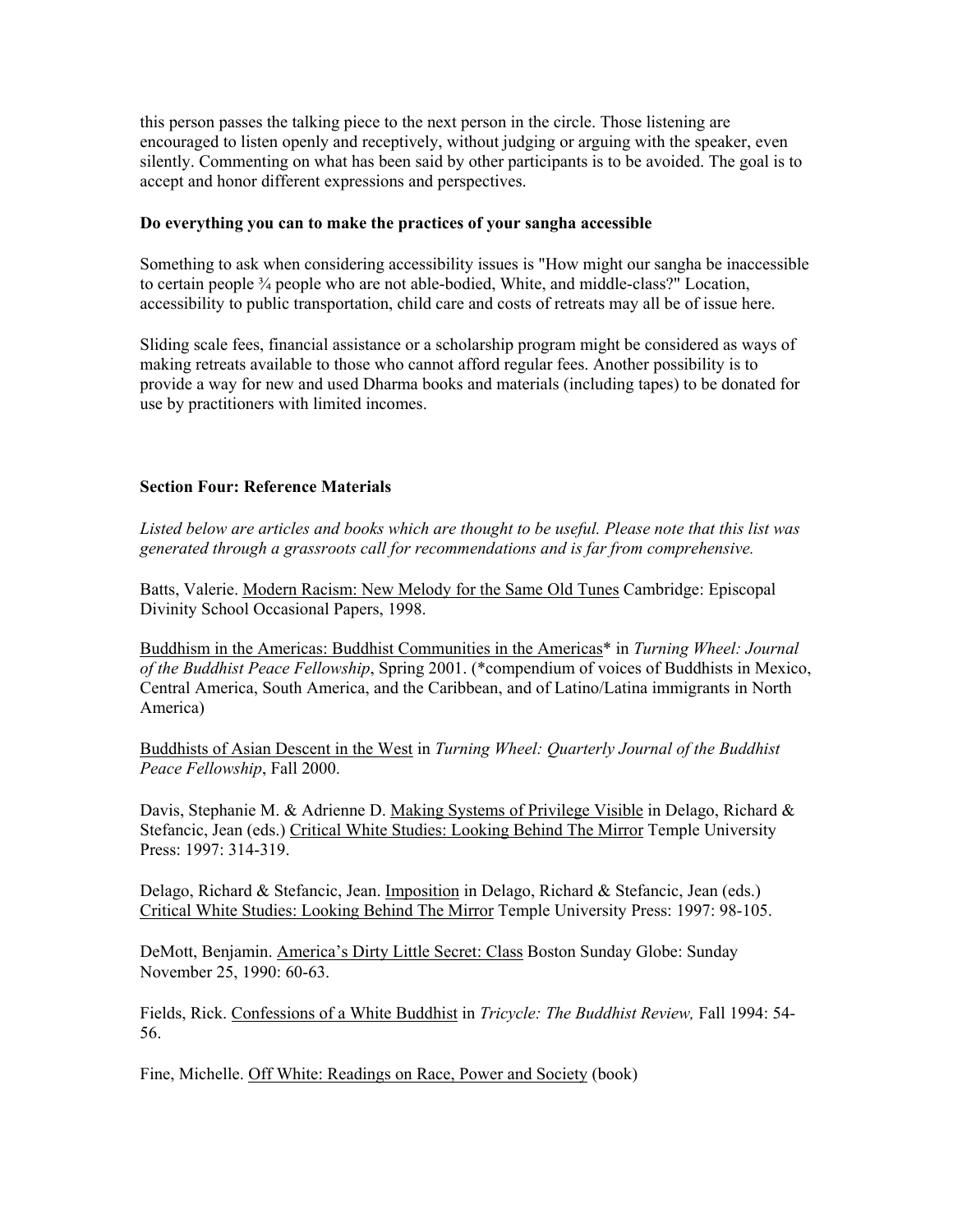Fischer, Zoketsu Norman. On Difference and Dharma in *Tricycle: The Buddhist Review,* Summer 1999: 19.

Foye, Addie. Buddhists In America: A Short, Biased View in *Tricycle: The Buddhist Review*, Fall 1994: 57.

hooks, bell. Contemplation and Transformation in Dresser, Marianne (ed.) Buddhist Women on the Edge Berkeley: North Atlantic Books, 1996: 287-292.

hooks, bell. Waking Up To Racism in *Tricycle: The Buddhist Review,* Fall 1994: 42-45.

Hori, Victor Sogen. Sweet- And- Sour Buddhism in *Tricycle: The Buddhist Review*, Fall 1994: 48-52.

Inayatullah, Sohail. Painfully Beyond East & West: Reflections on the Transnational Person & the Future of Culture In Context. No. 19: 50-52.

Johnson, Charles. A Sangha by Another Name in *Tricycle: The Buddhist Review,* Winter 1999: 43- 47, 110- 112.

Leong, Russell. Litany in *Tricycle: The Buddhist Review*, Fall 1994: 58-63.

Lopez , Ian H. White by Law: The Legal Construction of Race (book)

McIntosh, Peggy. White Privilege and Male Privilege: A Personal Account of Coming to See Correspondences through Work in Women's Studies Center for Research on Women, Wellesley College, Wellesley, MA 02181-8259, 1988.

Morrison, Toni. Playing in the Dark: Whiteness & the Literary Imagination (book)

Nattier, Jan. Visible & Invisible: Jan Nattier on the Politics of Representation In Buddhist America in *Tricycle: The Buddhist Review*, Fall 1995:42-49.

Parker, Joe. The Cost of Buddhist Practice: Class, Access and Diversity in *Turning Wheel: Journal of the Buddhist Peace Fellowship*, Spring 2000: 33-35.

Pierce, Lori. Outside In: Buddhism in America in Dresser, Marianne (ed.) Buddhist Women on the Edge Berkeley: North Atlantic Books, 1996: 93-104.

Pierce, Lori. Diversity as Practice: Thinking about Race and 'American' Buddhism in America in Tsomo, Karma Lekshe (ed.) Innovative Buddhist Women: Swimming Against the Stream London: Curzon Press, 2000: 277-284.

Prebish, Charles S. and Tanaka, Kenneth K. (eds.) The Faces of Buddhism in America Berkeley: University of California Press, 1998.

Ross, Thomas. Innocence and Affirmative Action in Delago, Richard & Stefancic, Jean (eds.) Critical White Studies: Looking Behind The Mirror Temple University Press: 1997: 27-32.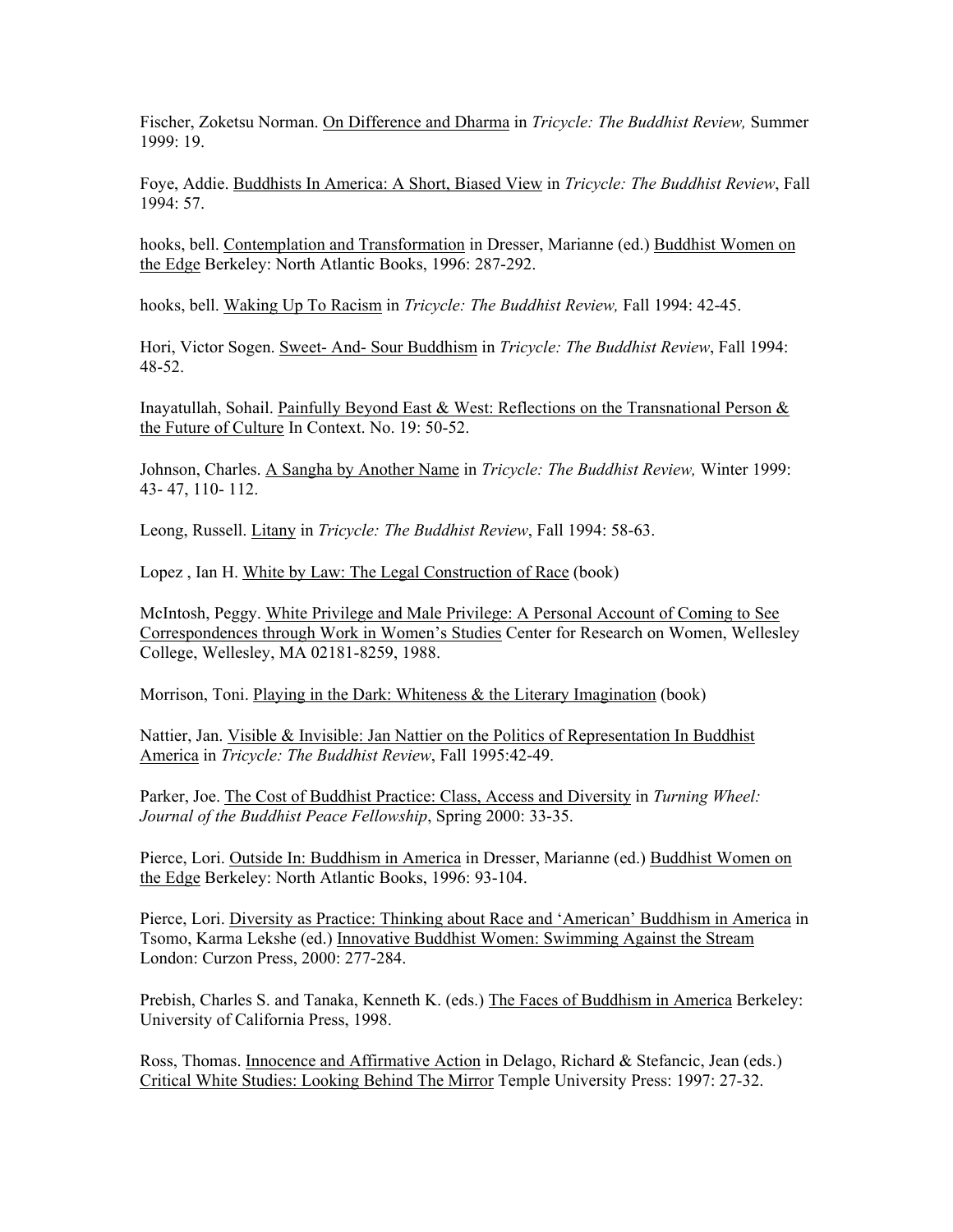Smith, Sharon. Widening the Circle: Black\* Communities & Western Buddhist Convert Sanghas Historical and Cultural Studies. Goldsmiths' College, University of London. hsp01ses@gold.ac.uk (\*refers to people of African, Caribbean, and Asian descent)

Steele, Ralph. An Open Letter On Diversity in *Tricycle: The Buddhist Review,* Summer 1999: 32.

Steele, Ralph. In the Lineage of Sister Mary in *Tricycle: The Buddhist Review,* Spring 1999:65.

Tanaka, Kenneth K. Perspectives of Asian American Buddhists on American Buddhism: With a Focus on Their Views on Non-Asian Buddhists Japan: Musashino Women's University.

The Full Picture: Guidelines for Gender Analysis Ministry of Women's Affairs, New Zealand.

The Invisible Divide: Buddhists Look At Class in *Turning Wheel: Journal of the Buddhist Peace Fellowship*, Spring 2000.

Thompson, Cooper. White Men and the Denial of Racism © 1998, 25 Whitney Avenue, Cambridge, MA 02139. 617-868-8280.

Wearing the Words: An Interview with Anna Deavere Smith in *Tricycle: The Buddhist Review*, Fall 1994: 64-65.

Williams, Angel Kyodo. Being Black: Zen and the Art of Living With Fearlessness and Grace Viking Compass, 2000.

Willis, Jan. Buddhism and Race: An African American Baptist-Buddhist Perspective in Dresser, Marianne (ed.) Buddhist Women on the Edge Berkeley: North Atlantic Books, 1996: 81-91.

## **CONCERNING STRATEGIES/WAYS OF ENGAGEMENT**

Kivel, Paul. Uprooting Racism: How White People Can Work for Racial Justice British Columbia: New Society Publishers, 1996.

Loden, Marilyn. Implementing Diversity Chicago: Irwin Publishing, 1996.

'We Cannot Live Without Our Lives:' White Women, Antiracism, & Feminism in Mohanty, Chandra Talpade, Russo, Ann, and Torres, Lourdes. Third World Women and the Politics of Feminism Indiana University Press, 1991: 297-313.

movies/video:

Color Schemes. Third World Newsreel: 212-947-9277.

Ethnic Notions. Calfornia Newsreel: 415-621-6196.

Follow Me Home. Speak Out!: 510-601-0182.

Lockin' Up. Women Make Movies: 202-925-0606.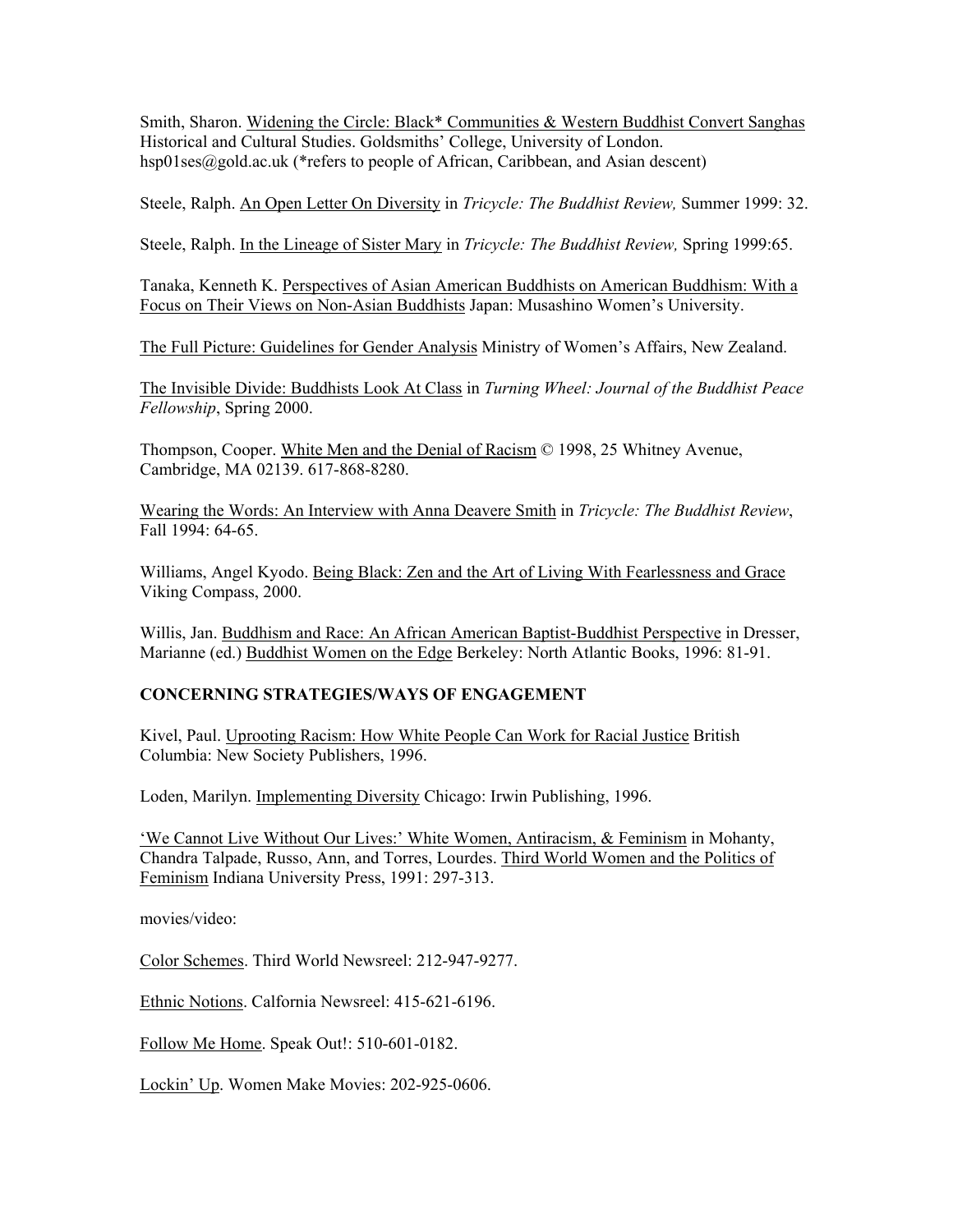Skin Deep. California Newsreel: 621-6196.

Slowly this. Third World Newsreel: 212-947-9277.

The Color of Fear. Stir-Fry Seminars: 510-419-3930.

This Way Home. Day Distribution: 1-888-367-9154.

When You Think of Mexico: Commercial Images of Mexicans in the Mass

Media. Carl Heyward: 415- 285- 7815.

## **"A BROADER AND DEEPER VIEW"**

*Please note that this list is far from comprehensive and that these pieces are offered as starting blocks rather than as "the representatives" of a particular group's experiences.* 

Almaguer, Tomas. Racial Fault Lines: The Historical Origins of White Supremacy in California Berkeley: University Of California Press, 1994.

Diamond, Jared. Guns, Germs and Steel: The Fate Of Human Societies New York: W.W. Norton & Company: 1999.

Loewen, James W. Lies My History Teacher Told Me New York: Touchstone/Simon and Schuster, 1995.

Omi, Michael and Winant, Howard. Racial Formation in the United States: From the 1960s to the 1990s New York: Routledge, 1994.

Perea, Juan F. Immigrants Out: The New Nativism & the Anti-Immigrant Impulse in the US (book)

Shiva, Vandana. Biopiracy: The Plunder of Nature and Knowledge (book)

Takaki, Ronald. A Different Mirror: A History of Multicultural America Boston: BackBay Books, 1993.

Zinn, Howard. A People's History of United States New York: Harper Press, 1995.

Albrecht, Lisa and Brewer, Rose M. (eds.) Bridges of Power: Women's Multicultural Alliances Philadelphia: New Society Publishers, 1990.

Anzaldua, Gloria and Morago, Cherrie (eds.) This Bridge Called My Back: Writings by Radical Women of Color (book)

Lorde, Audre. Sister Outsider New York: The Crossing Press, 1984.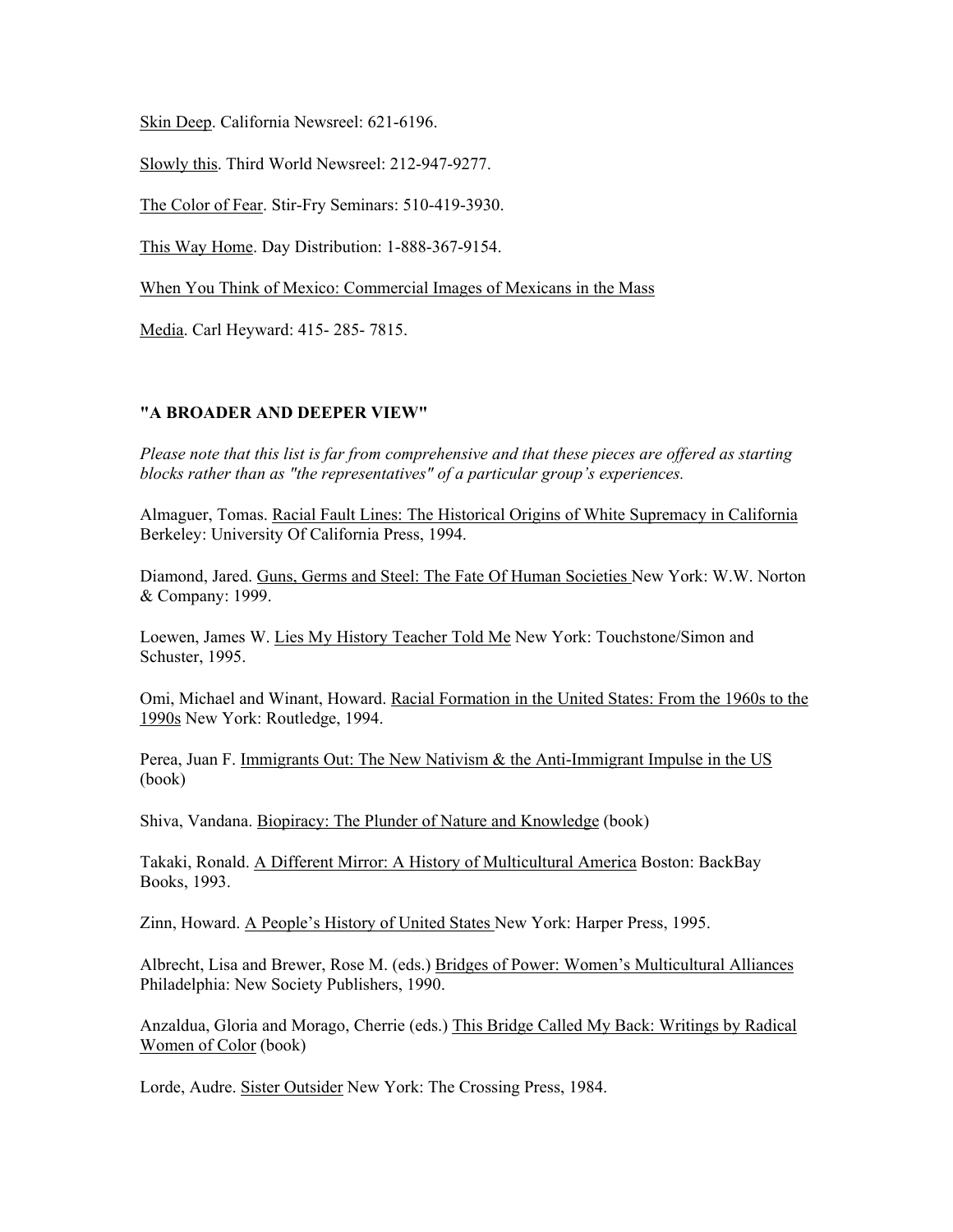Churchill, Ward (Keetoowah Cherokee). A Little Matter of Genocide: Holocaust & Denial in the Americas 1492 to the Present San Francisco: City Lights Book, 1997.

Nagel, Joane. American Indian Ethnic Renewal: Red Power and the Resurgence of Identity  $\&$ Culture (book)

Thornton, Russell. Studying Native America (book)

### **movies/video:**

Columbus on Trial. Women Make Movies: 212-947-9277.

Home of the Brave. Cinema Guild: 212-246-5522.

Then There Were None. Pacific Islanders in Communication: 1-800-474-2843.

Asian Images and We Will Not Be Used in Matsuda, Mari. Where Is Your Body? Boston: Beacon Press, 1996.

Bulosan, Carlos. America Is In The Heart (book)

Takaki, Ronald. Strangers from a Different Shore: A History of Asian Americans (book)

Yung, Judy. A Chronology of Asian American History in Asian Women United of California (ed.) Making Waves: An Anthology of Writings By and About Asian American Women Boston: Beacon Press, 1989.

Zia, Helen. Asian American Dreams : The Emergence of an American People Farrar Straus  $\&$ Giroux, 2000.

A Dollar A Day, Ten Cents a Dance. NAATA: 415-552-9550.

A Passion for Justice: Yuri Kochiyama. NAATA: 415-552-9550.

Rabbit In the Moon.

Sewing Woman. NAATA: 415-552-9550.

Who Killed Vincent Chin. Filmaker's Library: 212-808-4980.

Anzaldua, Gloria. Borderlands: La Frontera (book)

Anzaldua, Gloria. Making Face, Making Soul /Hacienda Cara (book)

Oboler, Susan. Ethnic Labels / Latino Lives: Identity and the Politics of (Re)presentation in the US (book)

Pulido, Laura. Environmentalism & Economic Justice: Two Chicano Struggles in the Southwest (book)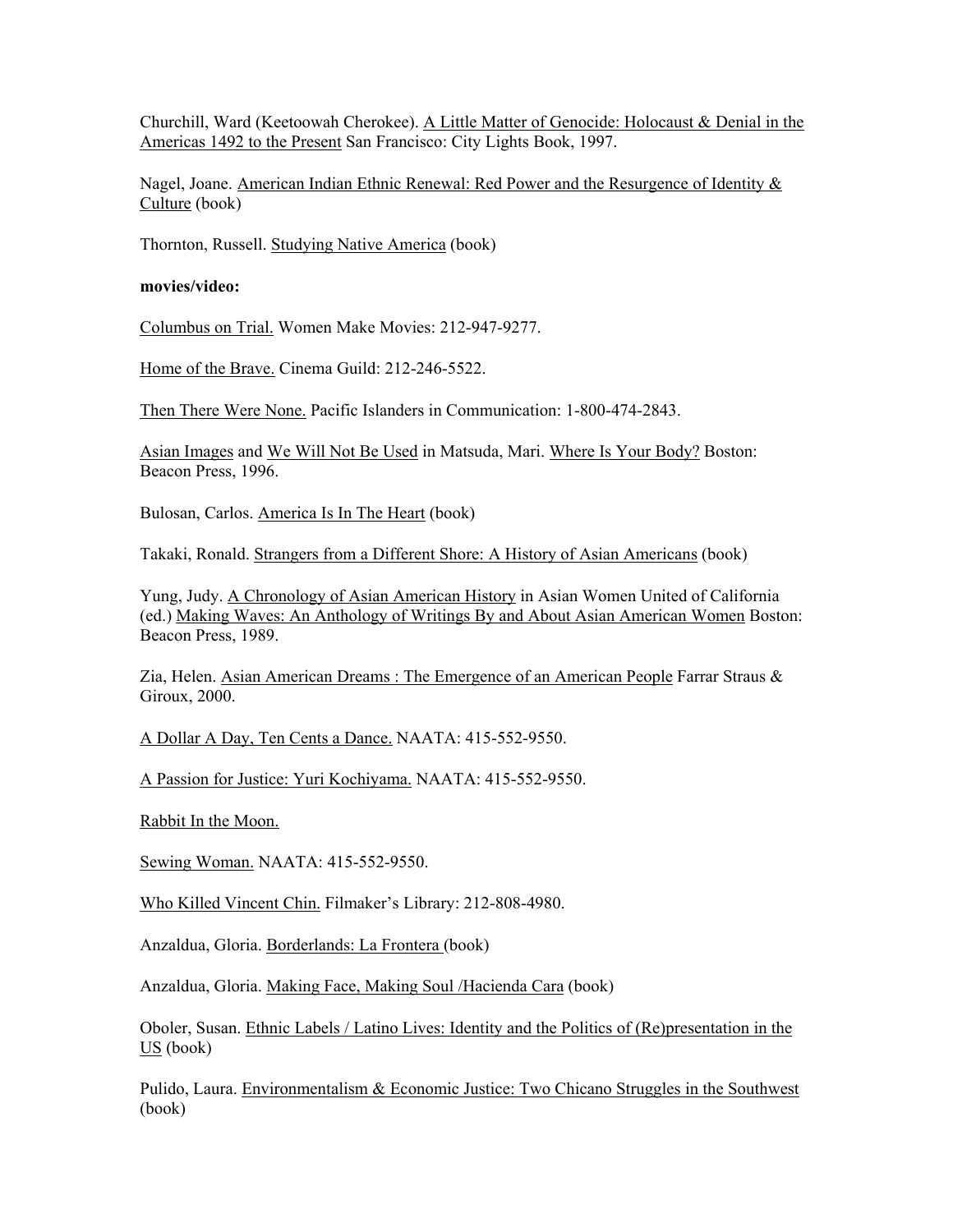Romero, Mary. Maid in America (book)

Ano Nuevo. Cinema Guild: 212-246-5522.

Chicana. Women Make Movies: 212-947-9277

Lady Marshall. Women Make Movies: 212-947-9277.

Viva la Causa! 500 Years of Chicano History. Collision Course Videos: 415-587-0818.

Collins, Patricia H. Black Feminist Thought (book)

Ellison, Ralph. Invisible Man (book)

hooks, bell. Black Looks: Race & Representation (book)

hooks, bell. Killing Rage: Ending Racism (book)

Malcolm X and Haley, Alex. Autobiography of Malcolm X New York: Ballantine Books, 1965.

West, Cornel. Race Matters New York: Vintage, 1993.

All Power to the People: The Black Panther Party and Beyond. Filmakers Library: 212-808-4980.

Finally Got the News. Women Make Movies: 212-925-0606.

Hoop Dreams.

Up South: African American Migration in the Era of the Great War. American

Social History Productions: 212-966-4248.

Root, Maria P. Racially Mixed People In America California: Sage Publications, 1992.

Root, Maria P. The Multiracial Experience: Racial Borders as the New Frontier California: Sage Publications, 1996.

movies/video:

Do 2 Halves Make a Whole? Women Make Movies: 212-925-0606.

Frankenberg, Ruth. White Women Race Matters (book)

Ignatiev, Noel. Race Traitor (book)

Lipsitz, George. The Possessive Investment in Whiteness (book)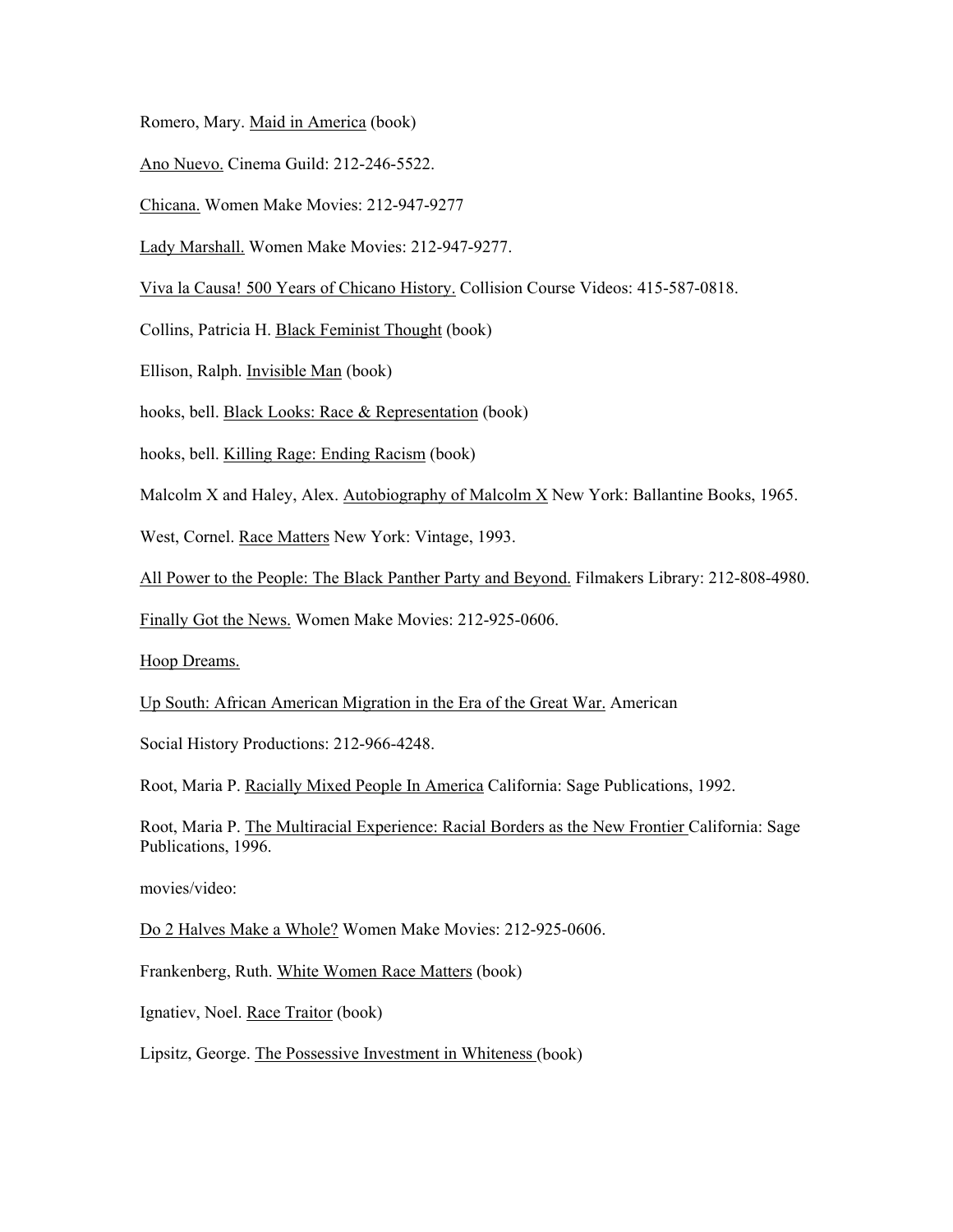Rodiger, David. The Wages of Whiteness: Whiteness and the Making of the American Working Class (book)

## **Section Five: Resources for Buddhism and Diversity**

*The following list of resources, mostly in the Bay Area of San Francisco, California, is incomplete, and meant only as a starting place for those of you who are interested in examining issues of racial and ethnic diversity in your Buddhist communities. If you are doing similar work in a sangha that is not mentioned here, we would very much like to hear from you. In addition, we invite you to network with others by using any appropriate Internet e-groups or "bulletin boards" at websites listed below. Perhaps a central "clearinghouse" for this information can be established in the near future.* 

http://www.egroups.com/group/blackbuddhists

Buddhism is quickly becoming one of the fastest growing religions within the African-American community. Our online discussion group provides a means by which Black Buddhists as well as Christians, Muslims and others can come together and explore the ways in which Buddhist teachings and meditation can illuminate our spiritual journeys and help us to lead more satisfying, meaningful and skillful lives. This group will also provide an opportunity for African-American practitioners of Buddhism, who oftentimes find themselves isolated and scattered throughout the country, to come together and chat with like minded brothers and sisters. This forum is open to those engaged in all Buddhist practices, whether Zen, Hetep Dhamma, Theravada, Tibetan, to Pure Land, and others. Founded September 11, 1999.

## **Buddhists of Color Sangha**

Part meditation group, part support group/watering hole, the Buddhists of Color Sangha emerged from a people of color caucus group held in Nov. 1998. We meet 1x per month in either San Francisco or Oakland to practice together and to support each other's practices. In addition to sitting and/or other Buddhist practices we often have a dharma discussion. Past topics have included: working with internalized oppression, engaging with hurt, outrage and anger, working with violence, and maintaining balance in our everyday lives. For more information call (415) 789-8359.

To access the Buddhists of Color eGroup mailing list, first go to the home page of eGroups at URL: www.egroups.com If you have never become a member of eGroups, follow the instructions to register (it is free, and you specify your own password). Then go to the following URL and subscribe to the Buddhists of Color eGroup mailing list: www.egroups.com/group/buddhists-ofcolor

## **Compassionate Transformation: A Buddhist Way to Unlearn Racism**

*Compassionate Transformation: A Buddhist Way to Unlearn Racism* is a program for white people who are interested in exploring a Buddhist way to unlearn racism. This 12 week, 54 hour program emphasizes: Community, Compassion, Education, and Spiritual Practice, and incorporates Buddhist antidotes for guilt, denial and isolation. Sliding scale. Shorter workshops are available. Will travel.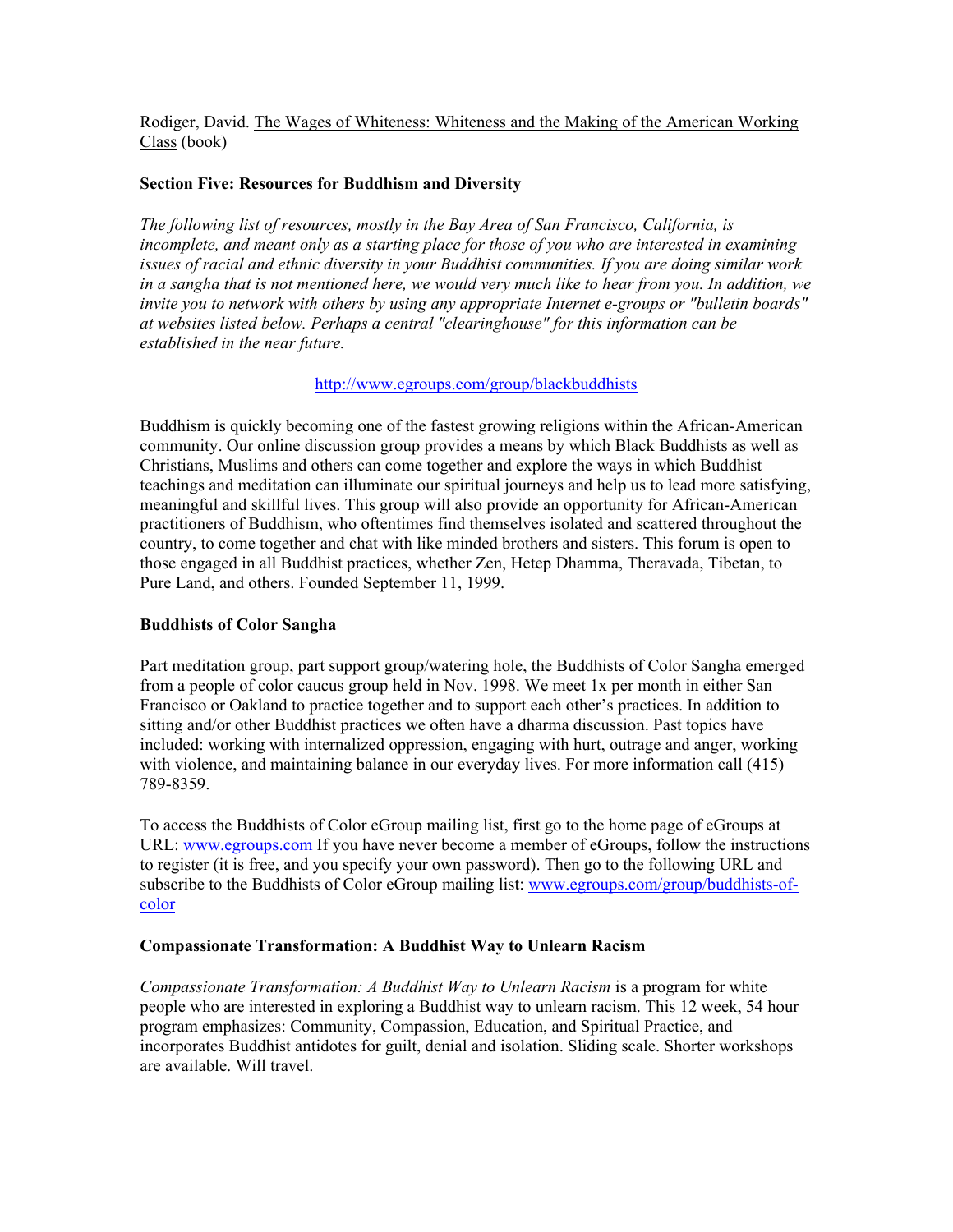Contact: Vanissar Tarakali, 469-49<sup>th</sup> Street, Oakland, CA 94609 Phone:  $(510)$  594-6812 E-mail: vanissart@ciis.edu

## **Healing Racism in Our Sanghas**

"Healing Racism in our Sanghas" meetings are gatherings primarily for European Americans from all Buddhist traditions, held on the first Friday of each month from 7:00 - 9:00pm at Empty Gate Zen Center, 2200 Parker St (at Fulton) in Berkeley. We have been meeting for a year and a half. The following are our objectives: To become personally aware of our racial conditioning and to heal the injuries that are a result of that conditioning; To increase teachers' and sangha members' awareness of racial issues that are present within the sanghas; To understand more deeply why People of Color often do not feel comfortable or welcomed within the sanghas; To do what we can to transform ourselves and our sanghas so that People of Color feel comfortable and welcomed.

To contact Jeff Kitzes or Sheridan Adams: (510) 845-4990 (press 3) E-mail: metta@dnai.com

Website, with bulletin board: www.buddhismandracism.org

# **Mindfulness, Diversity & Social Change Sangha**

Our group meets every Monday from 7:00 - 9:00 PM at the 1st Unitarian Church, 14th and Castro in Oakland, California, and includes periods of sitting and walking meditation, dharma readings, and discussions on various topics. Please bring your own cushion to sit on if you have one.

Also, please do not wear any scented products, as some of our members are chemically sensitive.

Our practice is based on the teachings of Thich Nhat Hanh and other mindfulness practitioners. We welcome people of all faiths who wish to explore mindfulness practice as a way to help heal the interconnected forms of injustice and oppression, from global threats of militarism and environmental exploitation to everyday, habitual forms of racism, classism, sexism and other "isms" which cause such painful separations in our human society.

For more information about the sangha and directions,call Don at 510-530-1319, Olga at 510- 540-0141, or Kym at 547-1254.

## RainbowDharma.com

A loosely organized group of Buddhist people of color on the Internet sharing views regarding the boundless nature of the Buddhadharma. Founded by Choyin Rangdrol in response to feeling deep compassion for those lost in the habitual samsara of racism in shanghas. Rainbowdharma.com is a beacon for those lost in the sea of secret turmoil. The only services provided are heartfelt prayer, lovingkindness, and a few humble comments for those seeking comfort from the storm. "Only through realizing chains of gold and rope are equally binding can one become aware how fire and water manifest dependent on different circumstances yet from the same gem whose boundless nature is unnamable." -- Choyin Website, with bulletin board: www.Rainbowdharma.com

Choyin Rangdrol Rainbowdharma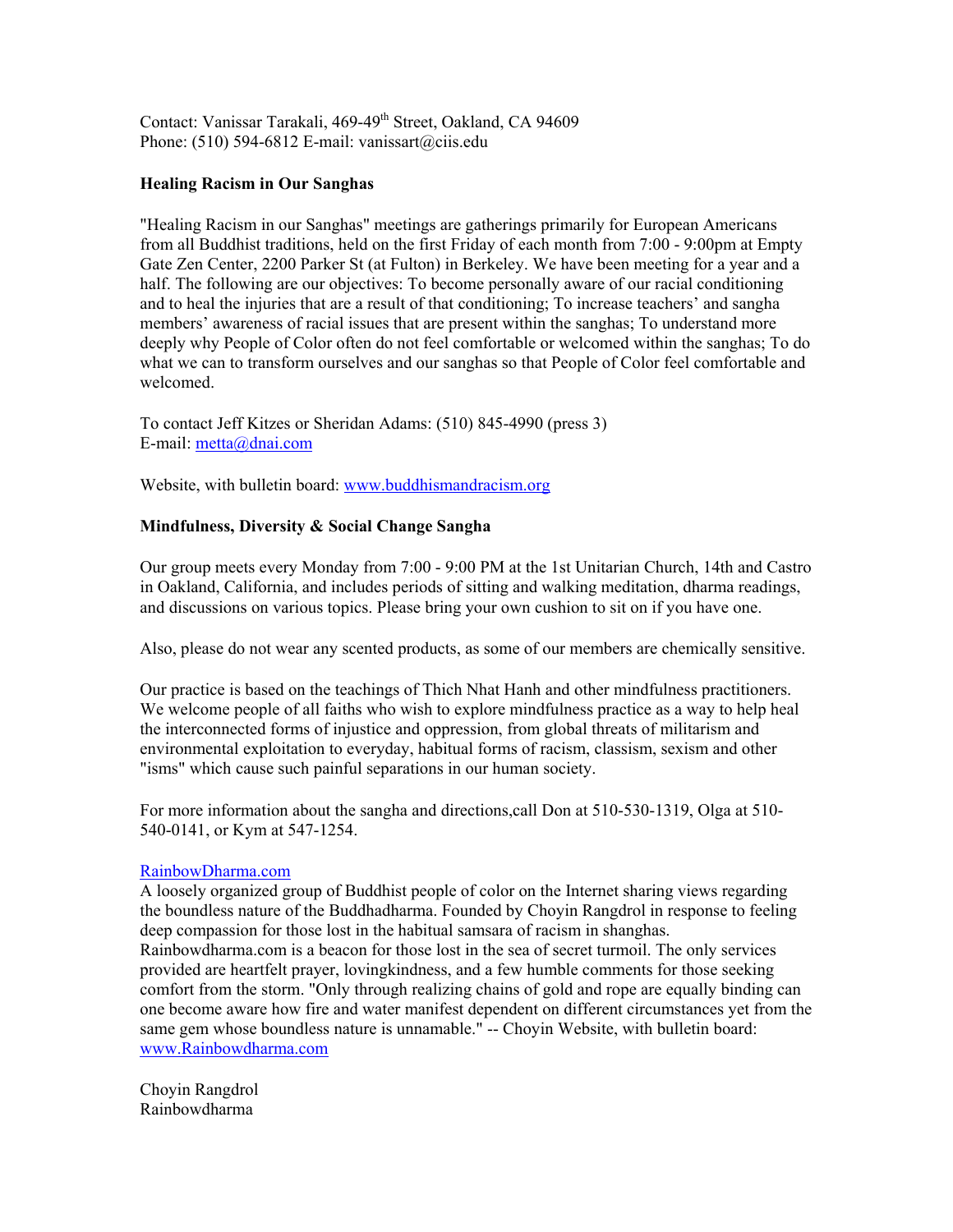369-B Third Street #119 San Rafael, CA 94901

### **Spirit Rock Meditation Center - Diversity Council**

In 1997, the board of directors of Spirit Rock formed the Diversity Council to expand efforts to create accessibility of the Dharma to all communities. Since its formation, the Council has been committed to finding and implementing ways to make Spirit Rock's contemplative practice accessible to all ¾ particularly to those who have been historically marginalized or disenfranchised. Within the stated objectives of the Diversity Council are [1] to "promote a commitment to uproot attitudes and behaviors that reduce the humanity of any person(s) or group(s), " and [2] to "inspire the investigation and transformation of assumptions of the dominant culture (conscious or unconscious), that cause separation and suffering."

The Diversity Council meets for three hours approximately once a month. Members include participation from the board of directors, teachers, staff, as well as sangha practitioners. The Council oversees the administration of the People of Color Scholarship Fund as well as participates in developing practice opportunities and programs for People of Color. Dialogues have begun to create possibilities and opportunities for diversifying the demographics of the Board, Staff and Teaching communities. Communication with Communities of Color and other practice groups having Diversity experience are also important to the process. These are some of the methods by which the Diversity Council continues to advocate and remind the Spirit Rock community of the necessity of Diversity consciousness in spiritual practice and how it is inexorably congruent with the teachings of the Dharma.

contact: Larry Yang - E-mail:  $Lyang 55@aol.com$  Tel: (415) 665-1264

## **The Color of Dharma**

The following events take place at San Francisco Zen Center on an ongoing basis. The address is 300 Page Street (at Laguna), San Francisco, CA 94102. For further information, please contact:

Hilda Gutiérrez Baldoquín, E-mail: wildzen@webpc.dellnet.com or call the SFZC City Center office at 415.863.3136.

All events are listed in the SFZC catalog and at the Website: www.sfzc.org

#### Instrucción en Meditación Zen

Instucción en zazen (meditación sentada) se ofrece en español para familiarizar a nuevos estudiantes con los detalles elementales de la práctica Sota Zen. Para mas información, llame al 415.621.0557.

Tarde de Meditación Para Personas de Habla Hispana - Date to be determined.

Sitting and Discussion Group for People of Color -Thursdays 7:30 – 9 p.m. Call for current dates.

One-Day Sitting for People of Color - Call for current dates.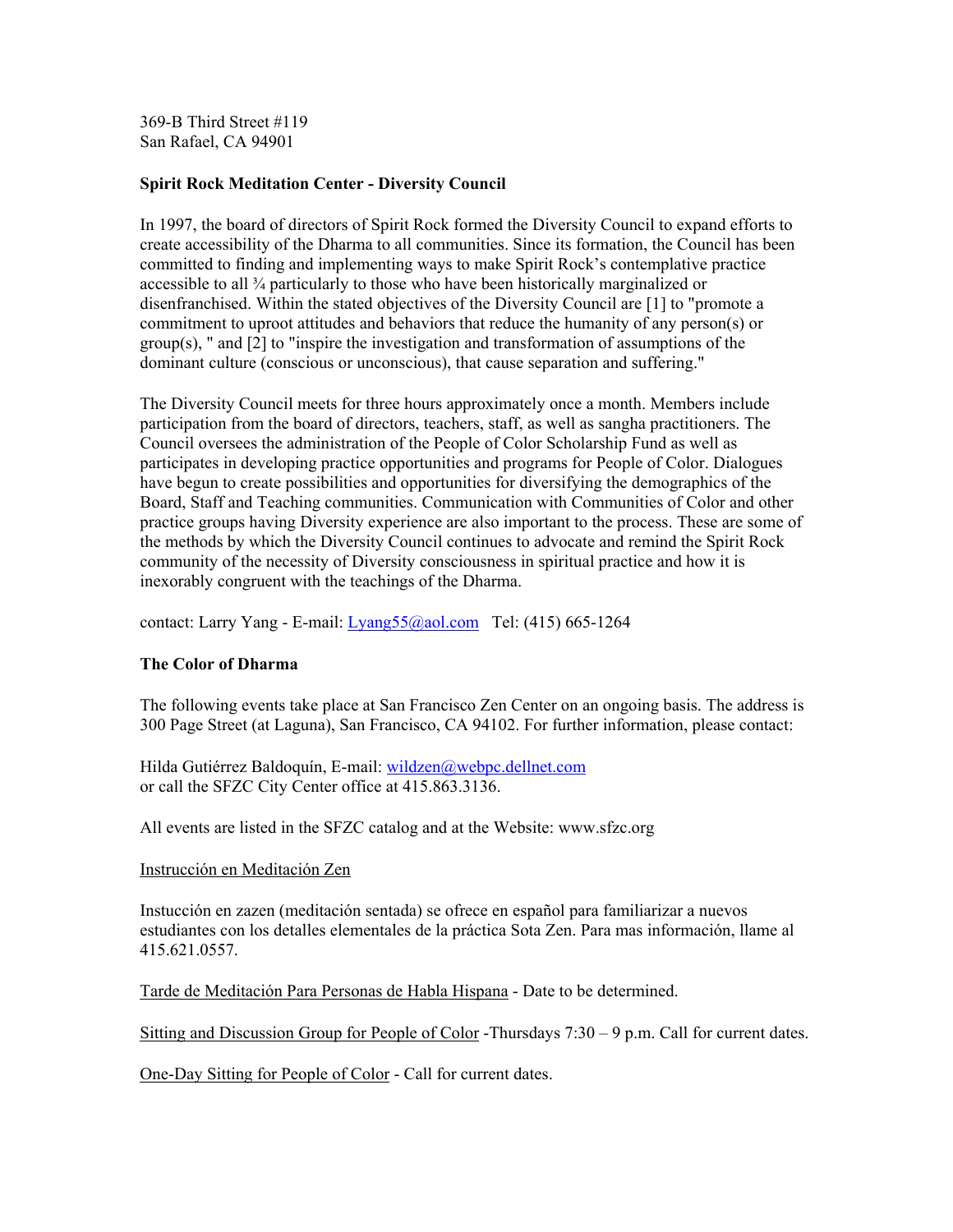## **- The following unlearning racism resources were submitted by members of the greater Bay Area Buddhist community -**

### **Providing Alternatives to Violence**

(PAV) is an umbrella organization offering Jump Start, a densely layered violence prevention project teaching young people skills to work out conflicts instead of fighting. Jump Start, begun over 11 years ago, focuses on unlearning racism and deconstructing cultural biases. It is designed for children, teens and the adults who teach and care for them. Contact: Lorie Hill, Director 2955 Shattuck Avenue, Berkeley, CA 94705 Phone (510) 486-8088

## **UNtraining White Liberal Racism: how does unconscious racism affect your spiritual growth?**

The UNtraining is a forum for white people to explore what it means to be white and how "white training" affects people of whiteness and people of color. By focusing on the training in ourselves while maintaining consciousness of our basic human awesomeness, we are able to better understand the world around us and we are empowered to create change, both within ourselves and in the world at large. The UNtraining is based on the diversity work of Rita Shimmin, and the ongoing work Robert Horton has done with white groups since 1994. Small groups meet once a month for 6 months in a challenging but highly supportive workshop format.

Contact: Robert Horton, phone (510) 235-6134, E-mail: roberth@lanset.com

## **VISIONS, INC. (Vigorous InterventionS In Ongoing Natural Settings)**

VISIONS is an international non-profit, educational corporation established in 1984. Among its founders were three African American women from Rocky Mount, North Carolina, who were raised and nurtured by a cohesive community in the midst of an ongoing struggle for civil, cultural and economic rights. As they entered various professions, these founders and their colleagues developed VISIONS as a way to pass on what they had learned from their elders in this small southern town. In particular, they sought to honor a legacy of respect for group and individual differences and faith in the potential of creating just and equitable institutions.

VISIONS defines multiculturalism as the process of recognizing, understanding, and appreciating our own and others' racial and cultural heritage, as well as the impact of those differences. The organization's mission in to eliminate all forms of "Isms" and Internalized Oppression. VISIONS provides multicultural services in the areas of consultation and training, organizational assessment, program planning and development, executive coaching, technical assistance, research and evaluation, and psychotherapy.

545 Concord Avenue, Suite 1, Cambridge, MA 02138 U.S.A.

617.876.9257 (voice) 617.876.5118 (fax)

E-mail: visions-inc@worldnet.att.net Website: www.visions-inc.com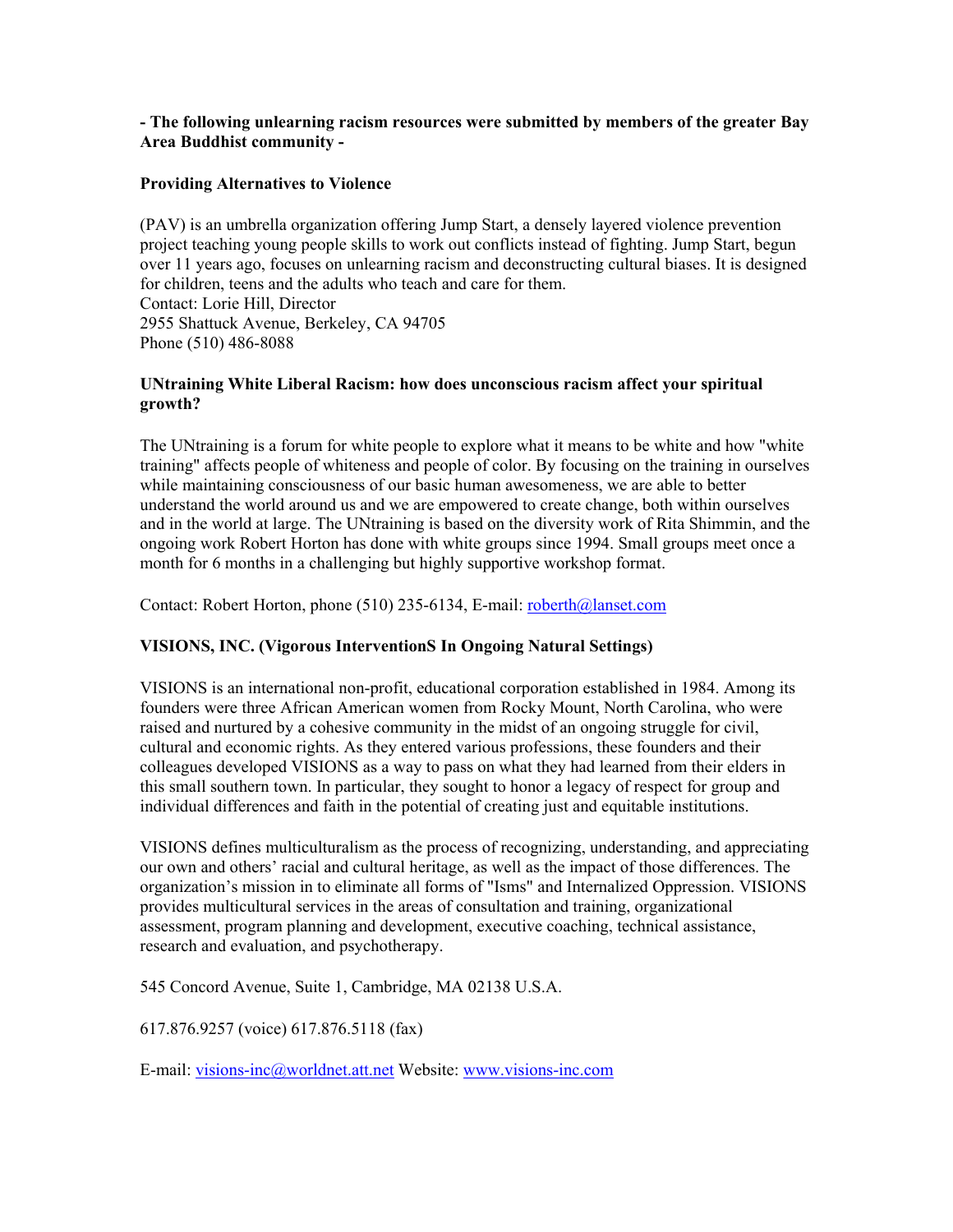Valerie A. Batts, Ph.D., Executive Director, Cambridge, MA

Hilda Gutiérrez Baldoquín, Senior Consultant, San Francisco, CA

*If you and members of your Buddhist community are interested in opening a dialogue on issues presented in this booklet, you might find it helpful first to seek out general diversity trainings and workshops such as those provided by the groups listed below. (See also, the above listing.) Diversity training can provide valuable models, tools, and formats that you can bring back to your sangha and adapt to your community's needs.* 

*The following brief list of Bay Area organizations is not meant in any way to be comprehensive, but to provide you with a starting place, if you need one, to look for similar organizations in your area. These days there are many groups offering diversity trainers representing a variety of approaches to this work.* 

### **Oakland Men's Project**

Multiracial, community-based violence prevention program, operating since 1979, dedicated to eliminating men's violence and promoting cross-gender and cross racial alliances. Through education with youth and adults and through community organizing, OMP reaches high school and junior high adolescents and teachers, parents, social service professionals, and religious, civic, governmental, and correctional organizations throughout the State of California and across the country.

1203 Preservation Park Way, Suite 200, Oakland, CA 94612

Tel: (510) 835-2433 Fax: (510) 835-2466

#### **StirFry Seminars & Consulting, Inc.**

Workshops and training programs on human diversity issues for corporations, non-profits, government agencies, colleges and universities. Specialize in long-term customized training programs as well as effective facilitation of the documentary *The Color of Fear,* organization director Lee Mun Wah's best known film on race relations.

3345 Grand Avenue #3, Oakland, CA 94610 Tel: (510) 419-3930 Fax: (510) 419-3934 E-mail: stirfry99@earthlink.net

#### **Todos Institute**

The mission of the TODOS: Sherover Simms Alliance Building Institute is to help individuals and groups heal from the effects of oppression, build cross-cultural alliances, and create environments where youths and adults from all cultures are honored, valued, and respected. Our approach involves the elimination of racism, sexism, anti-semitism, classism, and other forms of social oppression and the building of cross-cultural alliances. TODOS provides workshops, trainings, and consultation on multicultural issues and conducts programs for youth.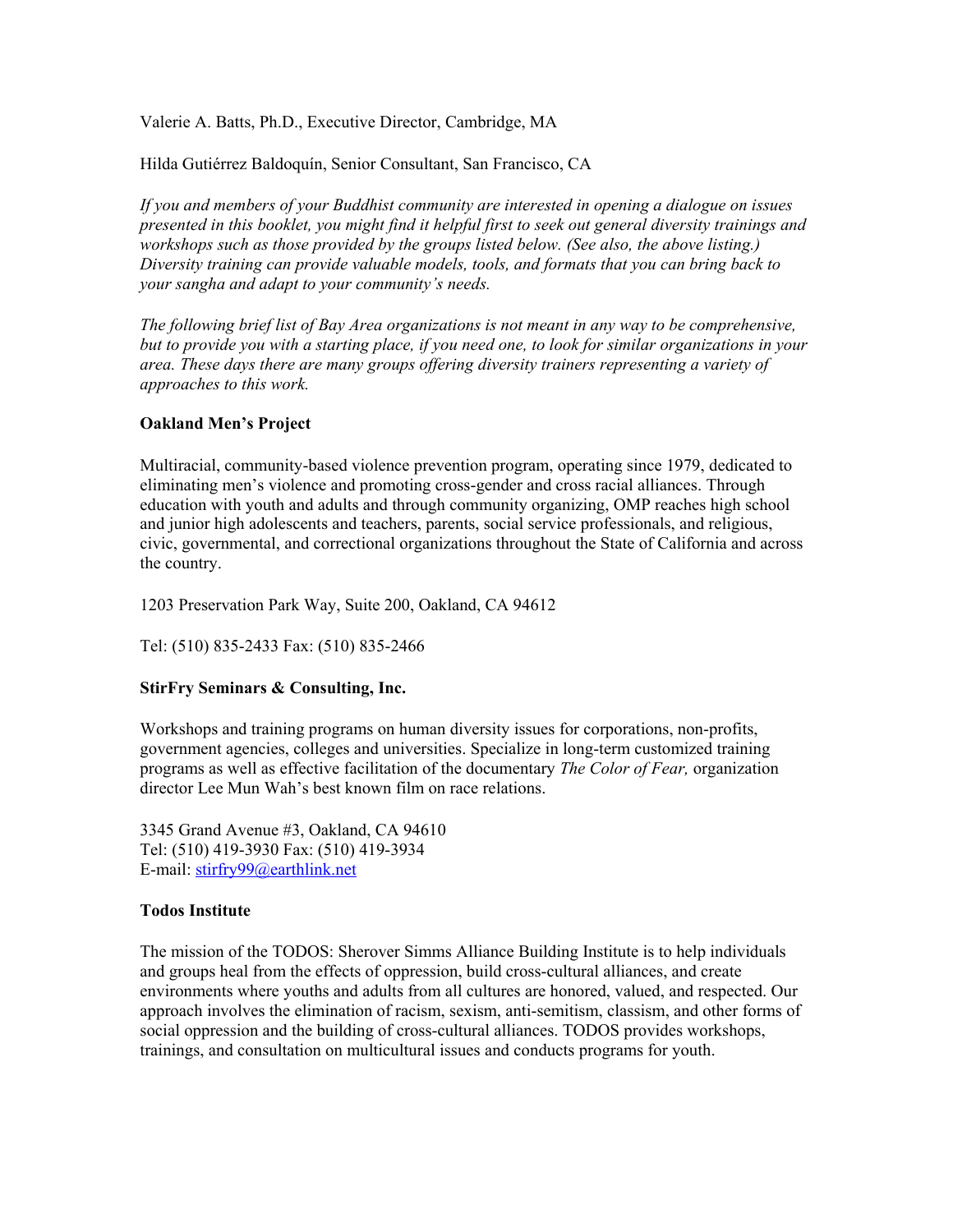1203 Preservation Parkway, Suite 200, Oakland, CA 94612 Tel: (510) 444-6448 Fax: (510) 835-2466 E-mail:  $\text{today}(\widehat{a})$  igc.org or hugh $(\widehat{a})$  color-of-fear.org

## **World Trust**

This organization offers educational and transformation workshops on race, gender, and class. The filmmaker, Shakti Butler, uses her film, *The Way Home*, as a catalyst for dialogue on the above issues. She will travel to various locations to conduct workshops. You can also order a video of the film which comes with a conversation guide to help facilitate dialogue amongst viewers. 5902 San Pablo Ave., Oakland, CA 94608

Phone: (510) 595-3322 E-mail: info@world-trust.org Website: www.world-trust.org

### **Compilers of this booklet**

Sheridan Adams is a practitioner of Vipassana and a board member of Buddhist Peace Fellowship. She is one of the original members of the Buddhism and Racism Working Group which organized an event in Berkeley in 1998, "Healing Racism in Our Sanghas." She continues to pursue her interest in using Buddhist teachings and practices to help heal racism within the Buddhist community as one of the organizers of monthly gatherings of the same name – "Healing Racism in Our Sanghas." E-mail: metta@dnai.com Voice: (510) 845-4990 (ext 3).

Mushim Ikeda-Nash is a mother, writer, and Buddhist practitioner. She helped organize the Healing Racism in Our Sanghas workday held in Berkeley in November 1998 and is a member of the board of the Buddhist Peace Fellowship. E-mail:  $pikeda@dnai.com$  Voice: (510) 428-9198.

Jeff Kitzes is the Abbot and Guiding Teacher of Empty Gate Zen Center in Berkeley, California. He is one of the original members of the Buddhism and Racism Working Group which organized an event in Berkeley in 1998, "Healing Racism in Our Sanghas" and continues to help organize monthly gatherings of Buddhist practitioners continuing this work of healing Racism in our sanghas. E-mail:  $metta@data.com$  Voice: (510) 845-4990 (ext 3).

H. Margarita Loinaz, M.D. co-facilitator of the Women of Color Sitting Group is a member of the Spirit Rock Meditation Center Diversity Council and Community Dharma Leaders Program. She also teaches mindfulness within the medical setting.

<Rainbowdharma.com> is a loosely organized group of Buddhist people of color on the Internet sharing views regarding the boundless nature of the Buddhadharma. Founded by Choyin Rangdrol in response to feeling deep compassion for those lost in the habitual samsara of racism in sanghas. The only services provided are heartfelt prayer, lovingkindness, and a few humble comments for those seeking comfort from the storm. "Only through realizing chains of gold and rope are equally binding can one become aware how fire and water manifest dependent on different circumstances yet from the same gem."

Jessica Tan is a 26 year old of Japanese-American and Chinese descent. She currently practices with the San Francisco Zen Center and the Buddhists of Color Sangha. E-mail: jesstan@hotmail.com